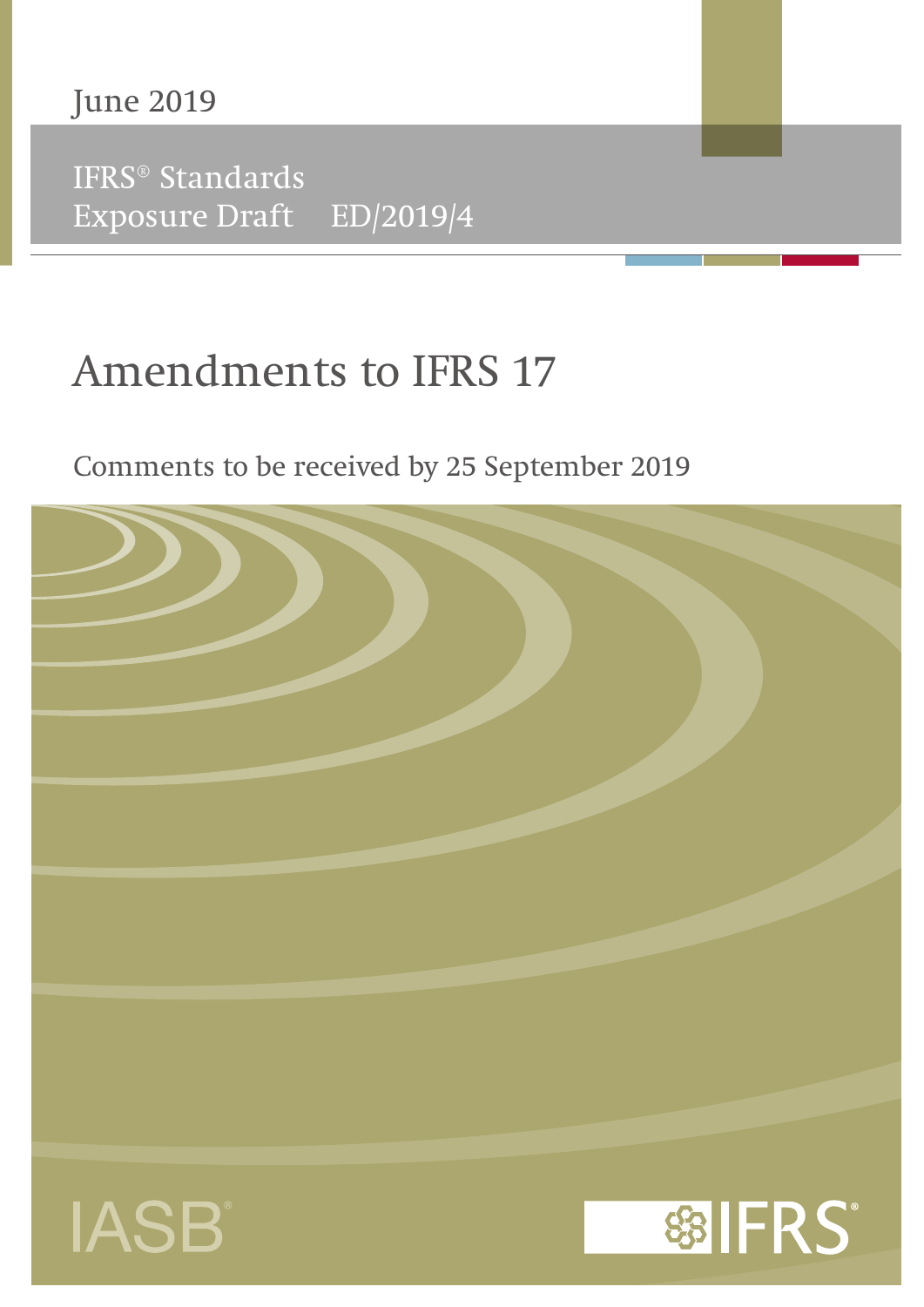# **Exposure Draft**

## Amendments to IFRS 17

Comments to be received by 25 September 2019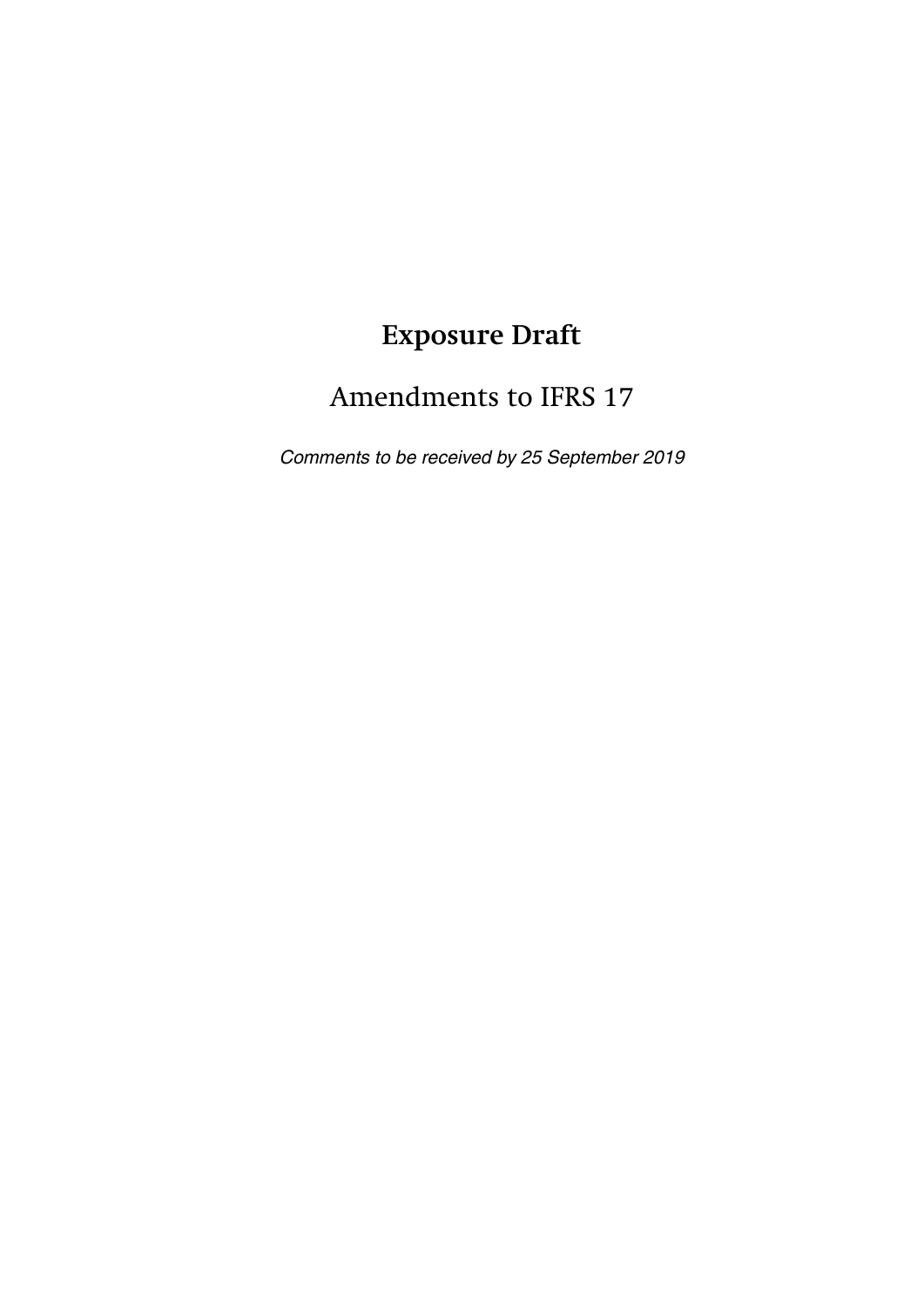Exposure Draft ED/2019/4 *Amendments to IFRS 17* is published by the International Accounting Standards Board (Board) for comment only. The proposals may be modified in the light of comments received before being issued in final form. Comments need to be received by 25 September 2019 and should be submitted in writing to the address below, by email to [commentletters@ifrs.org](mailto:commentletters@ifrs.org) or electronically using our 'Open for comment documents' page at: [https://www.ifrs.org/projects/open](https://www.ifrs.org/projects/open-for-comment/)[for-comment/](https://www.ifrs.org/projects/open-for-comment/).

All comments will be on the public record and posted on our website at [www.ifrs.org](http://www.ifrs.org) unless the respondent requests confidentiality. Such requests will not normally be granted unless supported by good reason, for example, commercial confidence. Please see our website for details on this and how we use your personal data.

**Disclaimer:** To the extent permitted by applicable law, the Board and the IFRS Foundation (Foundation) expressly disclaim all liability howsoever arising from this publication or any translation thereof whether in contract, tort or otherwise to any person in respect of any claims or losses of any nature including direct, indirect, incidental or consequential loss, punitive damages, penalties or costs.

Information contained in this publication does not constitute advice and should not be substituted for the services of an appropriately qualified professional.

ISBN for this part: 978-1-911629-33-7

ISBN for complete publication (two parts): 978-1-911629-32-0

#### **Copyright © 2019 IFRS Foundation**

**All rights reserved.** Reproduction and use rights are strictly limited. Please contact the Foundation for further details at [licences@ifrs.org](mailto:licences@ifrs.org).

Copies of Board publications may be obtained from the Foundation's Publications Department. Please address publication and copyright matters to [publications@ifrs.org](mailto:publications@ifrs.org) or visit our webshop at [http://](http://shop.ifrs.org) [shop.ifrs.org.](http://shop.ifrs.org)



The Foundation has trade marks registered around the world (Marks) including 'IAS®', 'IASB®', the 'IASB<sup>®</sup> logo', 'IFRIC<sup>®</sup>', 'IFRS<sup>®</sup>', the IFRS<sup>®</sup> logo, 'IFRS for SMEs<sup>®</sup>', the *IFRS* for SMEs<sup>®</sup> logo, the 'Hexagon Device', 'International Accounting Standards®', 'International Financial Reporting Standards®', 'IFRS Taxonomy®' and 'SIC®'. Further details of the Foundation's Marks are available from the Foundation on request.

The Foundation is a not-for-profit corporation under the General Corporation Law of the State of Delaware, USA and operates in England and Wales as an overseas company (Company number: FC023235) with its principal office in the Columbus Building, 7 Westferry Circus, Canary Wharf, London, E14 4HD.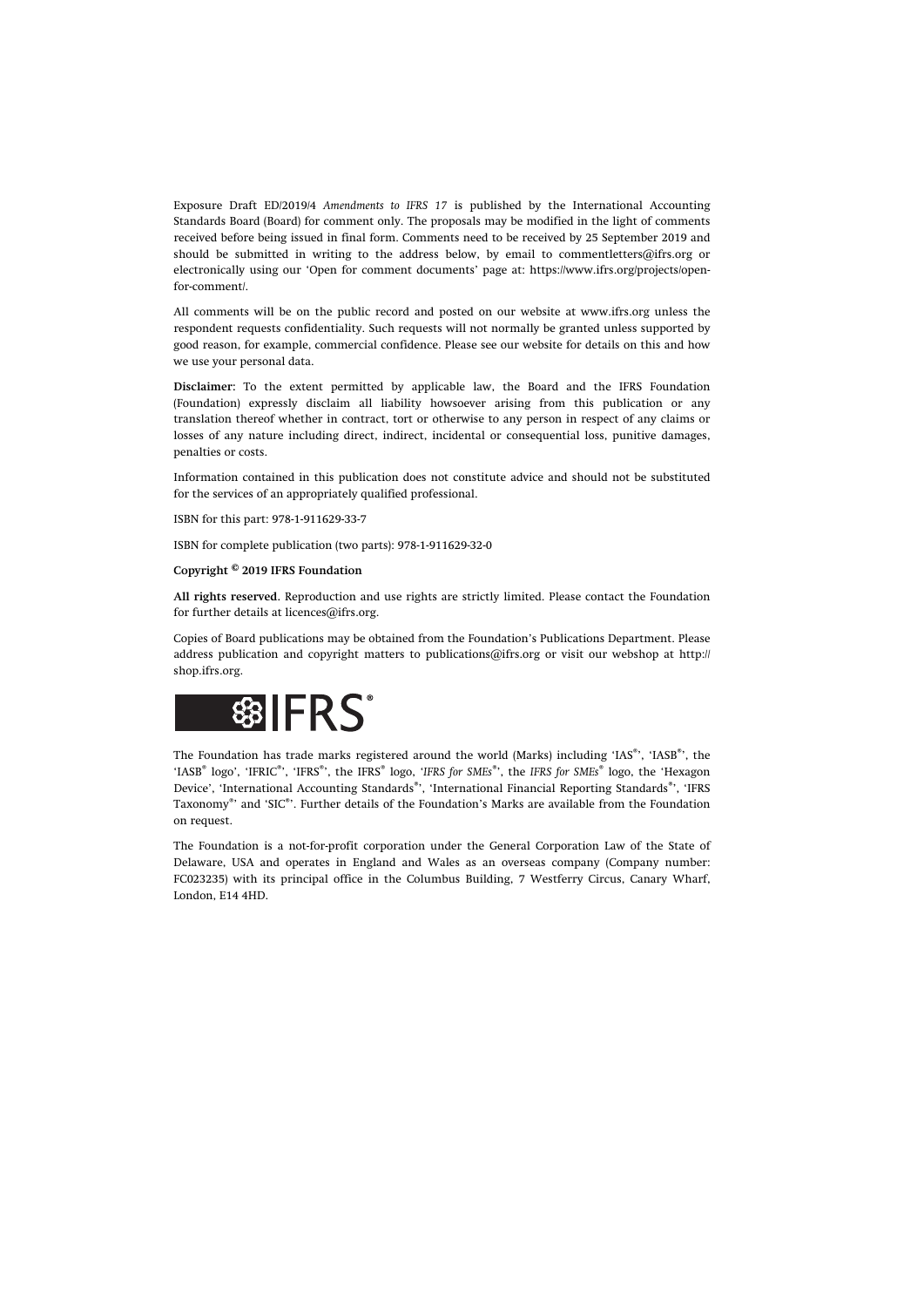## **CONTENTS**

|                                                                                                | from page |
|------------------------------------------------------------------------------------------------|-----------|
| <b>INTRODUCTION</b>                                                                            | 4         |
| <b>INVITATION TO COMMENT</b>                                                                   | 6         |
| [DRAFT] AMENDMENTS TO IFRS 17 INSURANCE CONTRACTS                                              | 11        |
| [DRAFT] AMENDMENTS TO APPENDIX A-DEFINED TERMS                                                 | 28        |
| [DRAFT] AMENDMENTS TO APPENDIX B-APPLICATION GUIDANCE                                          | 30        |
| [DRAFT] AMENDMENTS TO APPENDIX C-EFFECTIVE DATE AND<br><b>TRANSITION</b>                       | 41        |
| [DRAFT] AMENDMENTS TO APPENDIX D-AMENDMENTS TO OTHER IFRS<br><b>STANDARDS</b>                  | 44        |
| <b>[DRAFT] AMENDMENTS TO ILLUSTRATIVE EXAMPLES ON IFRS 17</b>                                  | 51        |
| [DRAFT] AMENDMENTS TO BASIS FOR CONCLUSIONS ON IFRS 17                                         | 56        |
| [DRAFT] AMENDMENTS TO IFRS 4 INSURANCE CONTRACTS                                               | 57        |
| APPROVAL BY THE BOARD OF EXPOSURE DRAFT AMENDMENTS TO<br><b>IFRS 17 PUBLISHED IN JUNE 2019</b> | 58        |
| <b>BASIS FOR CONCLUSIONS ON THE EXPOSURE DRAFT (see separate</b><br>booklet)                   |           |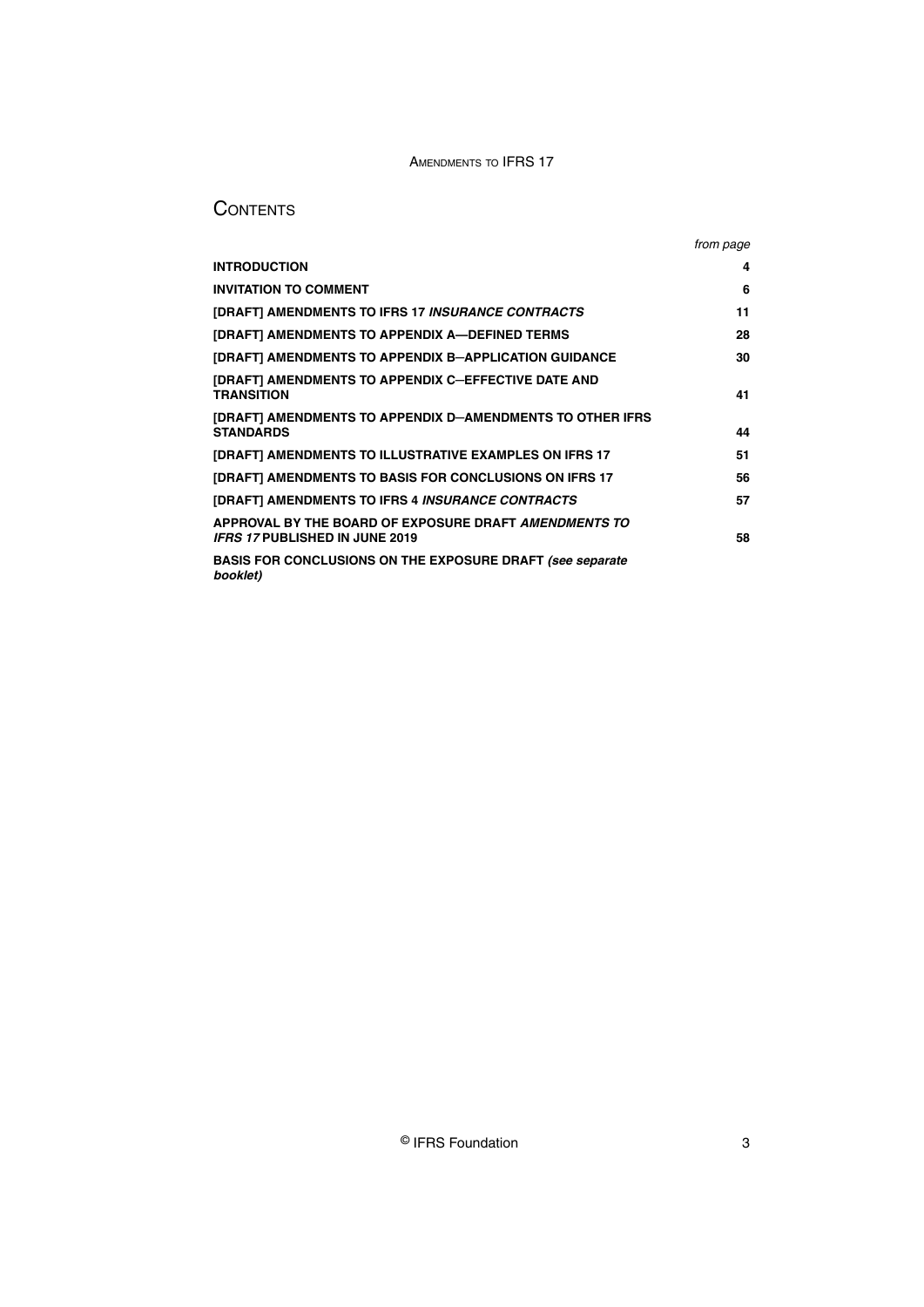## <span id="page-4-0"></span>**Introduction**

## **Reasons for this Exposure Draft**

This Exposure Draft, published by the International Accounting Standards Board (Board), proposes targeted amendments to IFRS 17 *Insurance Contracts* (issued in May 2017) to respond to concerns and challenges raised by stakeholders as IFRS 17 is being implemented.

IFRS 17 is needed to address many inadequacies in the wide range of insurance accounting practices used applying IFRS 4 *Insurance Contracts* and significant implementation activities are already underway. The Board has considered the concerns and challenges raised by stakeholders and concluded that the potential costs of proposing targeted amendments to IFRS 17 could be justified if those amendments would provide meaningful support to entities implementing the Standard and if those amendments:

- (a) would not change the fundamental principles of the Standard because that would result in a significant loss of useful information for users of financial statements relative to that which would otherwise result from applying IFRS 17; and
- (b) would avoid unduly disrupting implementation already under way or risking undue delays in the effective date of IFRS 17.

#### **Proposals in this Exposure Draft**

This Exposure Draft proposes targeted amendments to IFRS 17 relating to the following topics:

- (a) scope exclusions—credit card contracts and loan contracts that meet the definition of an insurance contract (paragraphs 7(h), 8A, Appendix D and BC9–BC30);
- (b) expected recovery of insurance acquisition cash flows (paragraphs 28A–28D, 105A —105C, B35A−B35C and BC31–BC49);
- (c) contractual service margin attributable to investment-return service and investment-related service (paragraphs 44-45, 109 and 117(c)(v), Appendix A, paragraphs B119−B119B and BC50–BC66);
- (d) reinsurance contracts held—recovery of losses on underlying insurance contracts (paragraphs 62, 66A‒66B, B119C−B119F and BC67–BC90);
- (e) presentation in the statement of financial position (paragraphs 78−79, 99, 132 and BC91–BC100);
- (f) applicability of the risk mitigation option (paragraphs B116 and BC101−BC109);
- (g) effective date of IFRS 17 and the IFRS 9 *Financial Instruments* temporary exemption in IFRS 4 (paragraph C1, [Draft] Amendments to IFRS 4 and paragraphs BC110–BC118);
- (h) transition modifications and reliefs (paragraphs C3(b), C5A, C9A, C22A and BC119–BC146); and
- (i) minor amendments (see paragraphs BC147−BC163).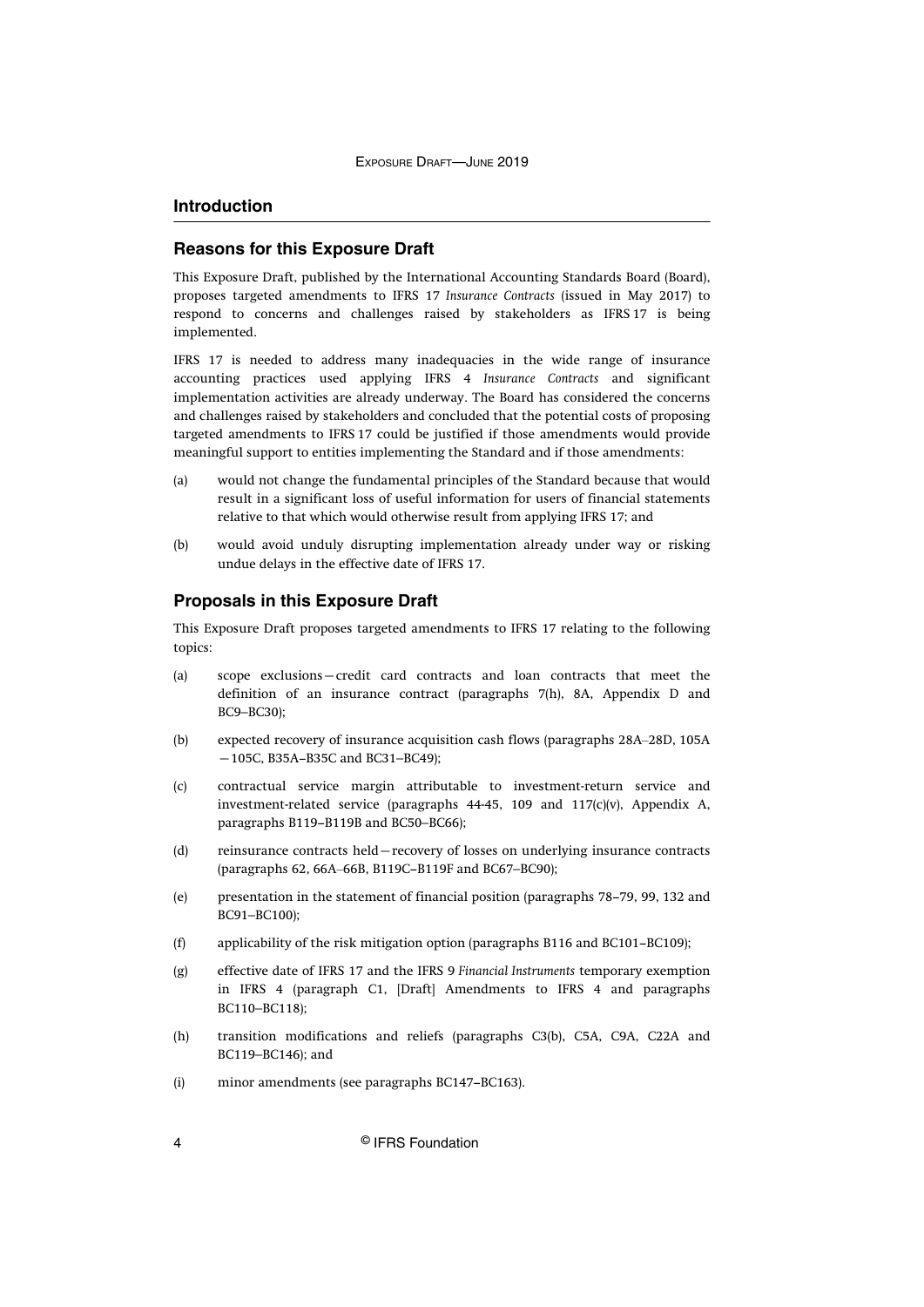The Basis for Conclusions explains the Board's rationale for the proposed amendments in this Exposure Draft. The Basis for Conclusions also explains the Board's rationale for other amendments the Board considered and decided not to propose (paragraphs BC164–BC220). Paragraph BC221 of the Basis for Conclusions summarises the likely costs and benefits of the proposed amendments.

## **Who would be affected by the proposals in this Exposure Draft?**

The proposed amendments could affect any entity that issues insurance contracts within the scope of IFRS 17.

## **When would the proposals be effective?**

This Exposure Draft proposes that entities would be required to apply the amended Standard for annual reporting periods beginning on or after 1 January 2022.

### **Next steps**

The Board will consider comments it receives on the Exposure Draft before 25 September 2019 and will decide whether to proceed with the proposed amendments to IFRS 17. The Board plans to publish any resulting amendments to IFRS 17 in mid-2020.

Although further implementation issues could arise, the Board expects that any further issues would be unlikely to lead to further standard-setting. Stakeholders have had a significant amount of time since the issuance of IFRS 17 to identify substantive implementation issues and the Board expects any such issues to have already been identified. In addition, recognising that any further changes to IFRS 17 are more likely to disrupt rather than help the implementation process, the Board is reluctant to propose further amendments until after the Post-implementation Review of IFRS 17.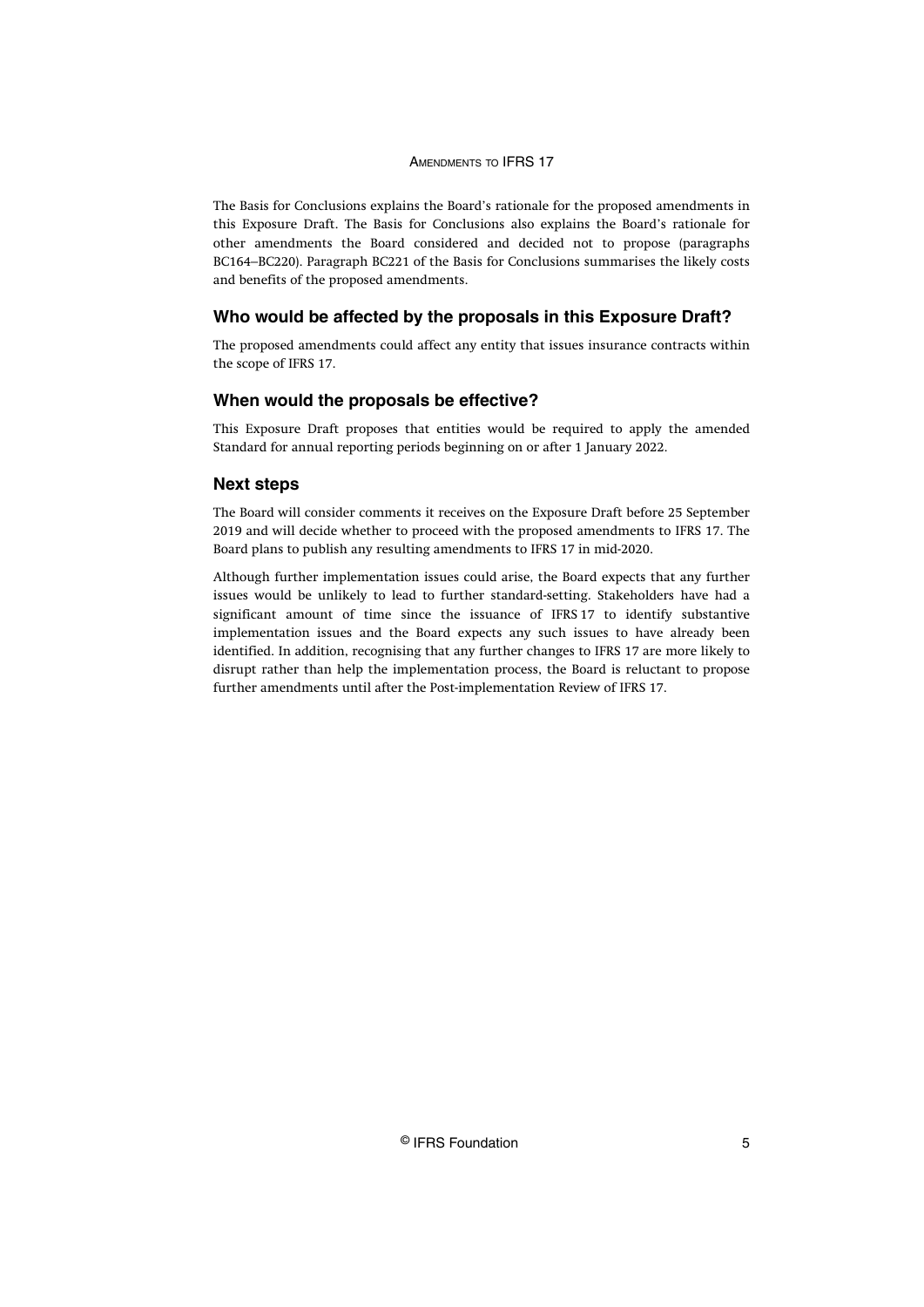## <span id="page-6-0"></span>**Invitation to comment**

The Board invites comments on the Exposure Draft *Amendments to IFRS 17*, particularly on the questions set out below. Comments are most helpful if they:

- (a) respond to the questions as stated;
- (b) indicate the specific paragraph or paragraphs to which they relate;
- (c) contain a clear rationale; and
- (d) identify any wording in the proposals that is difficult to translate.

The Board is requesting comments only on matters addressed in this Exposure Draft.

## **Questions for respondents**

**Question 1—Scope exclusions—credit card contracts and loan contracts that meet the definition of an insurance contract (paragraphs 7(h), 8A, Appendix D and BC9–BC30)**

(a) Paragraph 7(h) proposes that an entity would be required to exclude from the scope of IFRS 17 credit card contracts that meet the definition of an insurance contract if, and only if, the entity does not reflect an assessment of the insurance risk associated with an individual customer in setting the price of the contract with that customer.

Do you agree with the proposed amendment? Why or why not?

(b) If not excluded from the scope of IFRS 17 by paragraphs 7(a)–(h), paragraph 8A proposes that an entity would choose to apply IFRS 17 or IFRS 9 to contracts that meet the definition of an insurance contract but limit the compensation for insured events to the amount required to settle the policyholder's obligation created by the contract (for example, loans with death waivers). The entity would be required to make that choice for each portfolio of insurance contracts, and the choice for each portfolio would be irrevocable.

Do you agree with the proposed amendment? Why or why not?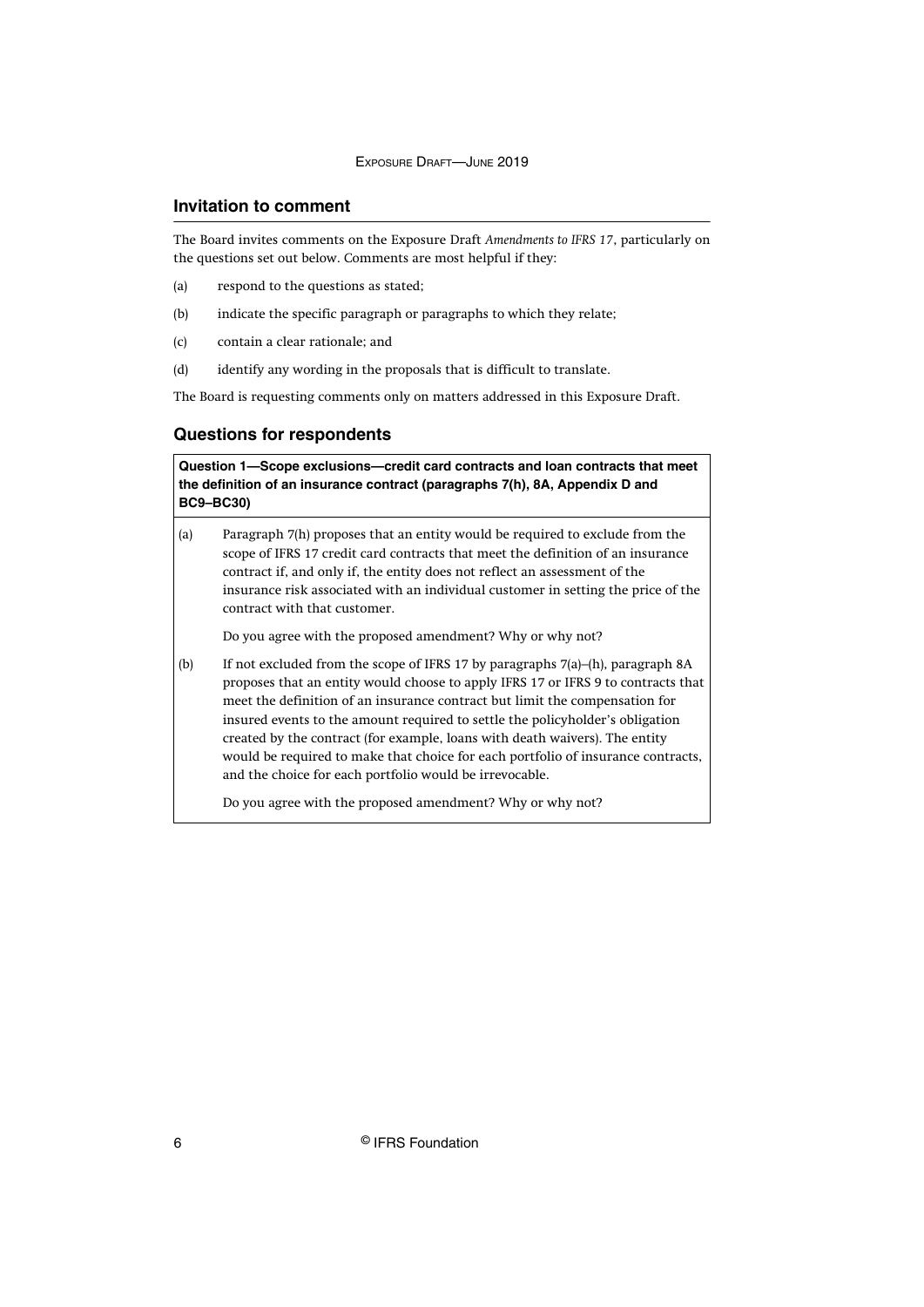| Question 2-Expected recovery of insurance acquisition cash flows (paragraphs | 28A-28D, 105A-105C, B35A-B35C and BC31-BC49)                                                                                                                                                                                                                                                                                                                                                                                                     |
|------------------------------------------------------------------------------|--------------------------------------------------------------------------------------------------------------------------------------------------------------------------------------------------------------------------------------------------------------------------------------------------------------------------------------------------------------------------------------------------------------------------------------------------|
|                                                                              | Paragraphs 28A-28D and B35A-B35C propose that an entity:                                                                                                                                                                                                                                                                                                                                                                                         |
| (a)                                                                          | allocate, on a systematic and rational basis, insurance acquisition cash flows<br>that are directly attributable to a group of insurance contracts to that group and<br>to any groups that include contracts that are expected to arise from renewals of<br>the contracts in that group;                                                                                                                                                         |
| (b)                                                                          | recognise as an asset insurance acquisition cash flows paid before the group of<br>insurance contracts to which they are allocated is recognised; and                                                                                                                                                                                                                                                                                            |
| (c)                                                                          | assess the recoverability of an asset for insurance acquisition cash flows if facts<br>and circumstances indicate the asset may be impaired.                                                                                                                                                                                                                                                                                                     |
|                                                                              | Paragraphs 105A-105C propose disclosures about such assets.                                                                                                                                                                                                                                                                                                                                                                                      |
|                                                                              | Do you agree with the proposed amendments? Why or why not?                                                                                                                                                                                                                                                                                                                                                                                       |
|                                                                              |                                                                                                                                                                                                                                                                                                                                                                                                                                                  |
|                                                                              | Question 3-Contractual service margin attributable to investment-return service<br>and investment-related service (paragraphs 44-45, 109 and 117(c)(v), Appendix A,                                                                                                                                                                                                                                                                              |
| (a)                                                                          | paragraphs B119-B119B and BC50-BC66)<br>Paragraphs 44, B119-B119A and the definitions in Appendix A propose that<br>an entity identify coverage units for insurance contracts without direct                                                                                                                                                                                                                                                     |
|                                                                              | participation features considering the quantity of benefits and expected period<br>of investment-return service, if any, in addition to insurance coverage.<br>Paragraph B119B specifies criteria for when contracts may provide an<br>investment-return service.                                                                                                                                                                                |
|                                                                              | Do you agree with the proposed amendment? Why or why not?                                                                                                                                                                                                                                                                                                                                                                                        |
| (b)                                                                          | Paragraphs 45, B119-B119A and the definitions in Appendix A clarify that an<br>entity is required to identify coverage units for insurance contracts with direct<br>participation features considering the quantity of benefits and expected period<br>of both insurance coverage and investment-related service.                                                                                                                                |
|                                                                              | Do you agree with the proposed amendment? Why or why not?                                                                                                                                                                                                                                                                                                                                                                                        |
| (c)                                                                          | Paragraph 109 proposes that an entity disclose quantitative information about<br>when the entity expects to recognise in profit or loss the contractual service<br>margin remaining at the end of a reporting period. Paragraph 117(c)(v) proposes<br>an entity disclose the approach used to determine the relative weighting of the<br>benefits provided by insurance coverage and investment-return service or<br>investment-related service. |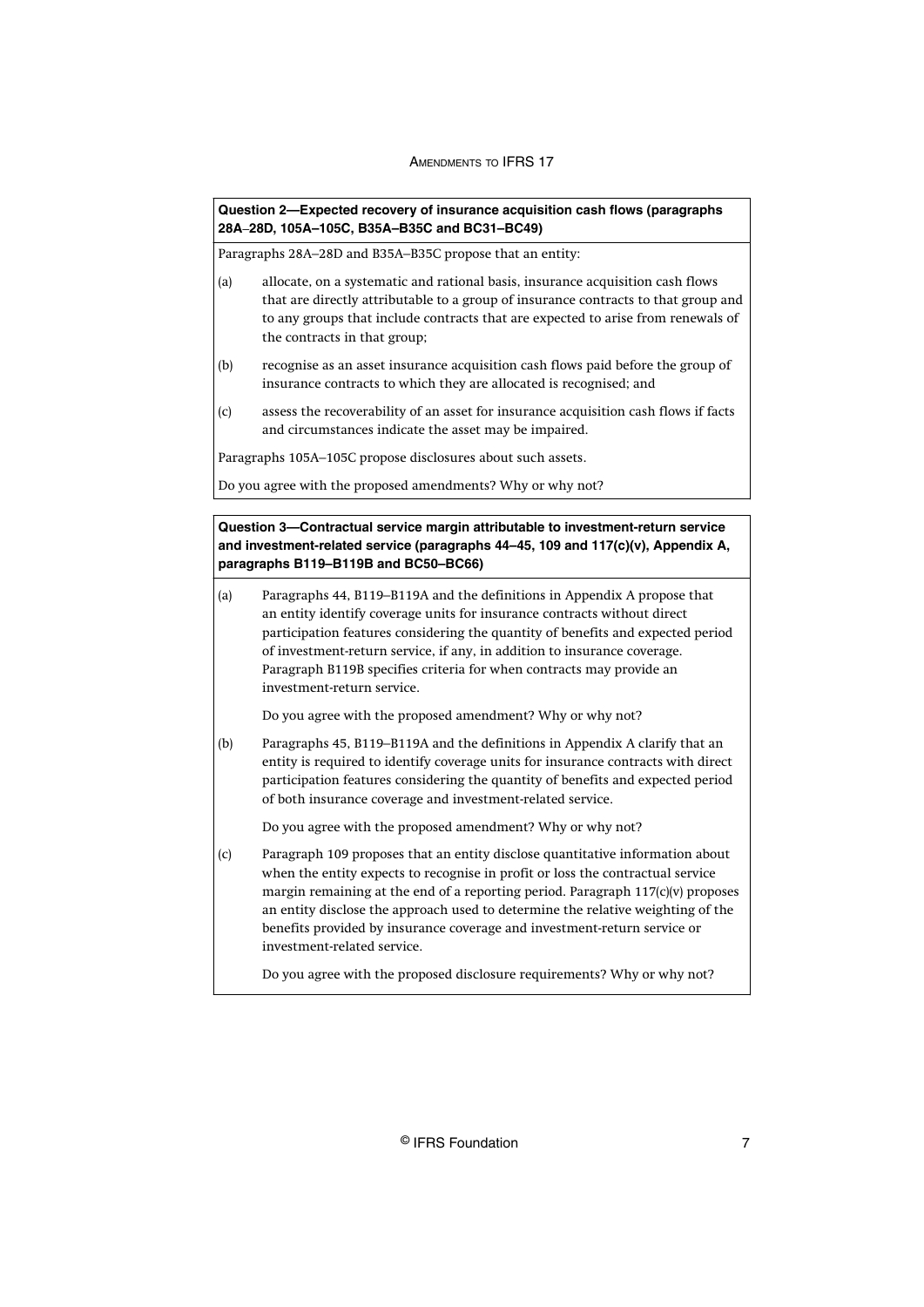#### **Question 4—Reinsurance contracts held—recovery of losses on underlying insurance contracts (paragraphs 62, 66A–66B, B119C–B119F and BC67–BC90)**

Paragraph 66A proposes that an entity adjust the contractual service margin of a group of reinsurance contracts held that provides proportionate coverage, and as a result recognise income, when the entity recognises a loss on initial recognition of an onerous group of underlying insurance contracts, or on addition of onerous contracts to that group. The amount of the adjustment and resulting income is determined by multiplying:

- (a) the loss recognised on the group of underlying insurance contracts; and
- (b) the fixed percentage of claims on the group of underlying contracts the entity has a right to recover from the group of reinsurance contracts held.

Do you agree with the proposed amendment? Why or why not?

## **Question 5—Presentation in the statement of financial position (paragraphs 78–79, 99, 132 and BC91–BC100)**

The proposed amendment to paragraph 78 would require an entity to present separately in the statement of financial position the carrying amount of portfolios of insurance contracts issued that are assets and those that are liabilities. Applying the existing requirements, an entity would present the carrying amount of groups of insurance contracts issued that are assets and those that are liabilities. The amendment would also apply to portfolios of reinsurance contracts held that are assets and those that are liabilities.

Do you agree with the proposed amendment? Why or why not?

#### **Question 6—Applicability of the risk mitigation option (paragraphs B116 and BC101–BC109)**

The proposed amendment to paragraph B116 would extend the risk mitigation option available when an entity uses derivatives to mitigate financial risk arising from insurance contracts with direct participation features. That option would apply in circumstances when an entity uses reinsurance contracts held to mitigate financial risk arising from insurance contracts with direct participation features.

Do you agree with the proposed amendment? Why or why not?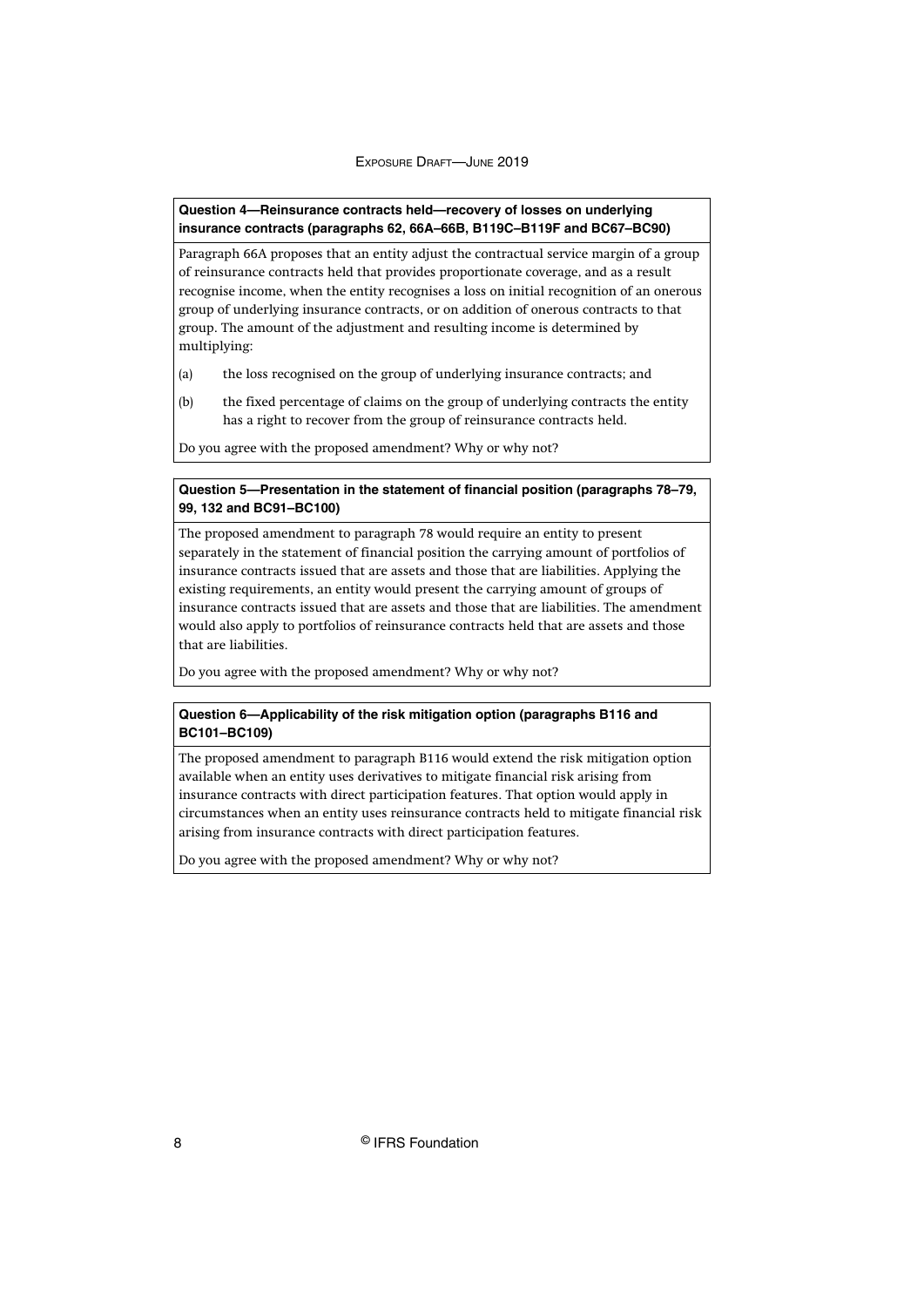#### **Question 7—Effective date of IFRS 17 and the IFRS 9 temporary exemption in IFRS 4 (paragraphs C1, [Draft] Amendments to IFRS 4 and BC110–BC118)**

IFRS 17 is effective for annual reporting periods beginning on or after 1 January 2021. The amendments proposed in this Exposure Draft are such that they should not unduly disrupt implementation already under way or risk undue delays in the effective date.

(a) The proposed amendment to paragraph C1 would defer the effective date of IFRS 17 by one year from annual reporting periods beginning on or after 1 January 2021 to annual reporting periods beginning on or after 1 January 2022.

Do you agree with the proposed amendment? Why or why not?

(b) The proposed amendment to paragraph 20A of IFRS 4 would extend the temporary exemption from IFRS 9 by one year so that an entity applying the exemption would be required to apply IFRS 9 for annual reporting periods beginning on or after 1 January 2022.

Do you agree with the proposed amendment? Why or why not?

## **Question 8—Transition modifications and reliefs (paragraphs C3(b), C5A, C9A, C22A and BC119–BC146)**

(a) Paragraph C9A proposes an additional modification in the modified retrospective approach. The modification would require an entity, to the extent permitted by paragraph C8, to classify as a liability for incurred claims a liability for settlement of claims incurred before an insurance contract was acquired.

Paragraph C22A proposes that an entity applying the fair value approach could choose to classify such a liability as a liability for incurred claims.

Do you agree with the proposed amendments? Why or why not?

(b) The proposed amendment to paragraph C3(b) would permit an entity to apply the option in paragraph B115 prospectively from the transition date, rather than the date of initial application. The amendment proposes that to apply the option in paragraph B115 prospectively on or after the transition date, an entity would be required to designate risk mitigation relationships at or before the date it applies the option.

Do you agree with the proposed amendment? Why or why not?

(c) Paragraph C5A proposes that an entity that can apply IFRS 17 retrospectively to a group of insurance contracts be permitted to instead apply the fair value approach to that group if it meets specified criteria relating to risk mitigation.

Do you agree with the proposed amendment? Why or why not?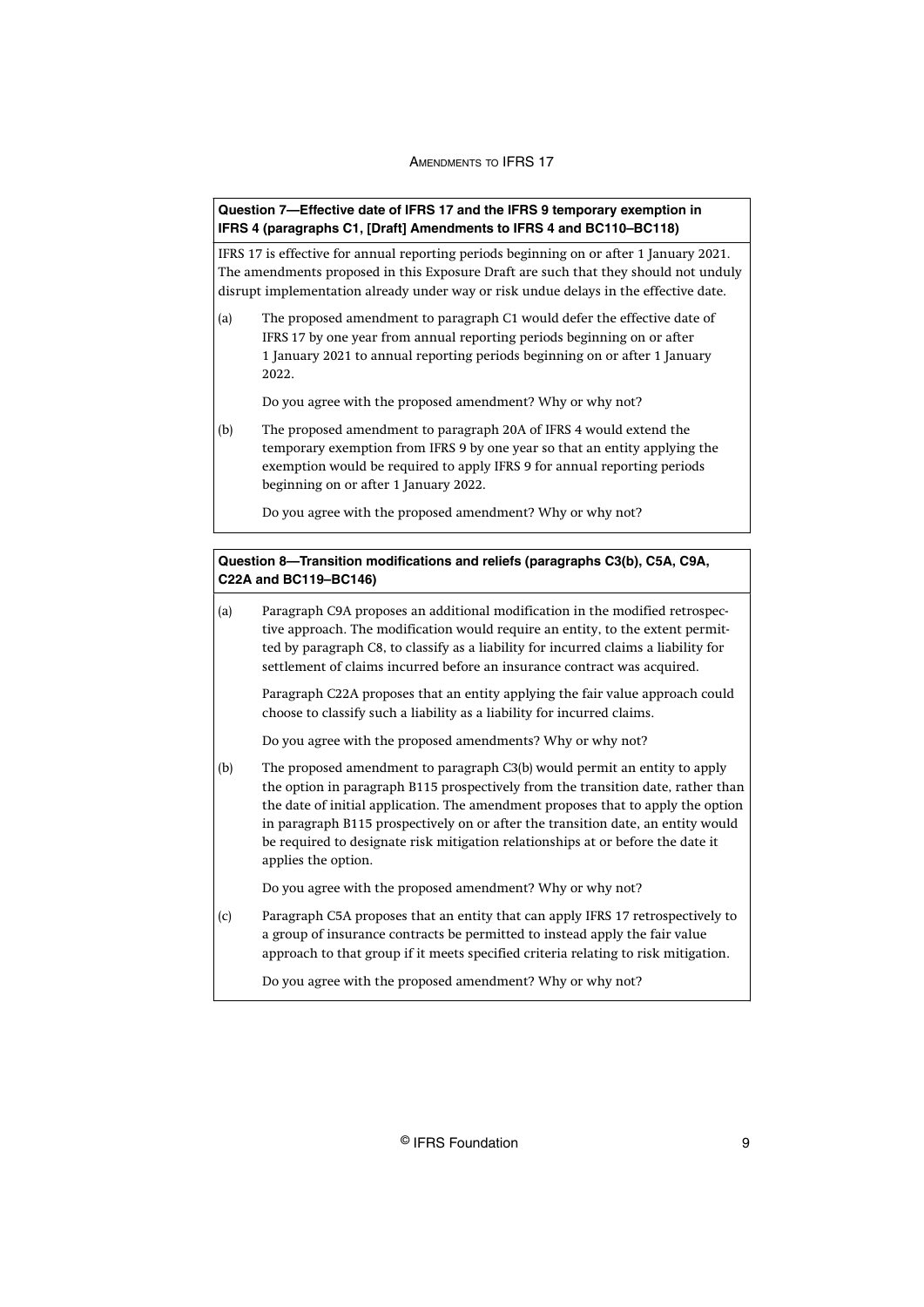#### **Question 9—Minor amendments (BC147–BC163)**

This Exposure Draft also proposes minor amendments (see paragraphs BC147–BC163 of the Basis for Conclusions).

Do you agree with the Board's proposals for each of the minor amendments described in this Exposure Draft? Why or why not?

#### **Question 10—Terminology**

This Exposure Draft proposes to add to Appendix A of IFRS 17 the definition 'insurance contract services' to be consistent with other proposed amendments in this Exposure Draft.

In the light of the proposed amendments in this Exposure Draft, the Board is considering whether to make a consequential change in terminology by amending the terms in IFRS 17 to replace 'coverage' with 'service' in the terms 'coverage units', 'coverage period' and 'liability for remaining coverage'. If that change is made, those terms would become 'service units', 'service period' and 'liability for remaining service', respectively, throughout IFRS 17.

Would you find this change in terminology helpful? Why or why not?

#### **How and by when to comment**

We would prefer to receive your comments electronically; however, comments can be submitted using any of the following methods:

| Visit the 'Open for comment' page at:<br>http://go.ifrs.org/open-for-comment |
|------------------------------------------------------------------------------|
| Send email comments to:<br>commentletters@ifrs.org                           |
|                                                                              |
|                                                                              |

The Board will consider all comments received in writing by 25 September 2019.

Unless confidentiality is specifically requested, all comments will be posted on our website. Requests for confidentiality will not normally be granted unless supported by a good reason, for example, commercial confidence. Please see our website for details on this policy, and on how we use your personal data.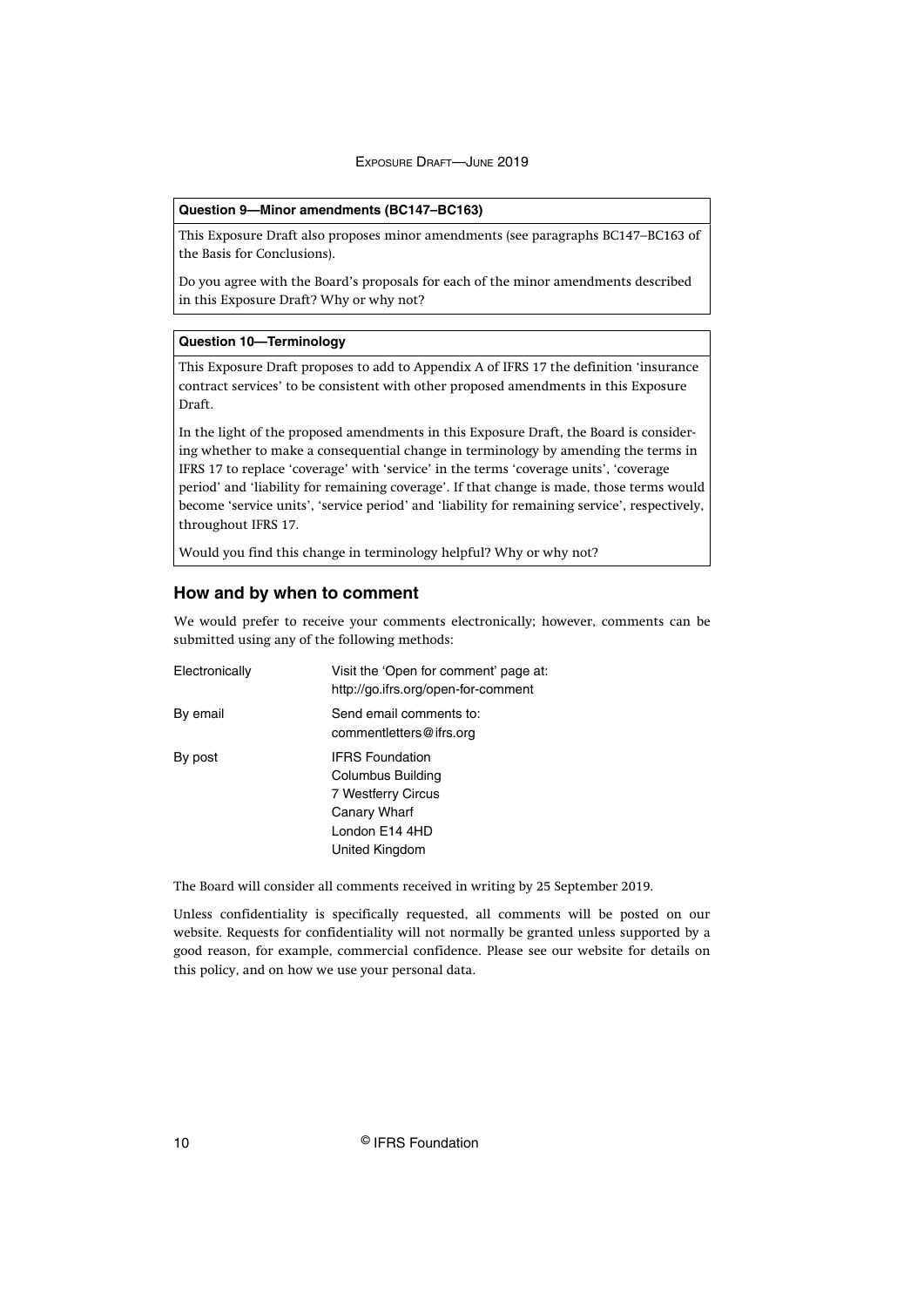## <span id="page-11-0"></span>**[Draft] Amendments to IFRS 17 Insurance Contracts**

Paragraphs 4 and 7 are amended, and paragraph 8A is added. Deleted text is struck through and new text is underlined.

## **Scope**

| 4  |     | All references in IFRS 17 to insurance contracts also apply to:                                                                                                                                                                                                                                                                                                                                                                                                                                                                                                     |
|----|-----|---------------------------------------------------------------------------------------------------------------------------------------------------------------------------------------------------------------------------------------------------------------------------------------------------------------------------------------------------------------------------------------------------------------------------------------------------------------------------------------------------------------------------------------------------------------------|
|    | (a) | reinsurance contracts held, except:                                                                                                                                                                                                                                                                                                                                                                                                                                                                                                                                 |
|    |     | (i)<br>                                                                                                                                                                                                                                                                                                                                                                                                                                                                                                                                                             |
|    |     | as described in paragraphs 60–70A70.<br>(ii)                                                                                                                                                                                                                                                                                                                                                                                                                                                                                                                        |
|    | (b) |                                                                                                                                                                                                                                                                                                                                                                                                                                                                                                                                                                     |
|    |     |                                                                                                                                                                                                                                                                                                                                                                                                                                                                                                                                                                     |
| 7  |     | An entity shall not apply IFRS 17 to:                                                                                                                                                                                                                                                                                                                                                                                                                                                                                                                               |
|    | (a) |                                                                                                                                                                                                                                                                                                                                                                                                                                                                                                                                                                     |
|    | (h) | credit card contracts that meet the definition of an insurance contract<br>if, and only if, the entity does not reflect an assessment of the<br>insurance risk associated with an individual customer in setting the<br>price of the contract with that customer (see IFRS 9 Financial<br>Instruments).                                                                                                                                                                                                                                                             |
|    |     |                                                                                                                                                                                                                                                                                                                                                                                                                                                                                                                                                                     |
| 8A |     | Some contracts meet the definition of an insurance contract but limit the<br>compensation for insured events to the amount required to settle the<br>policyholder's obligation created by the contract (for example, loans with<br>death waivers). If such contracts are not excluded from the scope of IFRS 17 by<br>paragraphs 7(a)-(h), an entity shall choose to apply IFRS 17 or IFRS 9 to such<br>contracts that it issues. The entity shall make that choice for each portfolio of<br>insurance contracts, and the choice for each portfolio is irrevocable. |
|    |     | Paragraphs 10-12 are amended. New text is underlined and deleted text is struck through.                                                                                                                                                                                                                                                                                                                                                                                                                                                                            |

## **Separating components from an insurance contract (paragraphs B31–B35)**

An insurance contract may contain one or more components that would be within the scope of another Standard if they were separate contracts. For example, an insurance contract may include an *investment component* or a noninsurance service component (or both). An entity shall apply paragraphs 11–13 to identify and account for the components of the contract. 10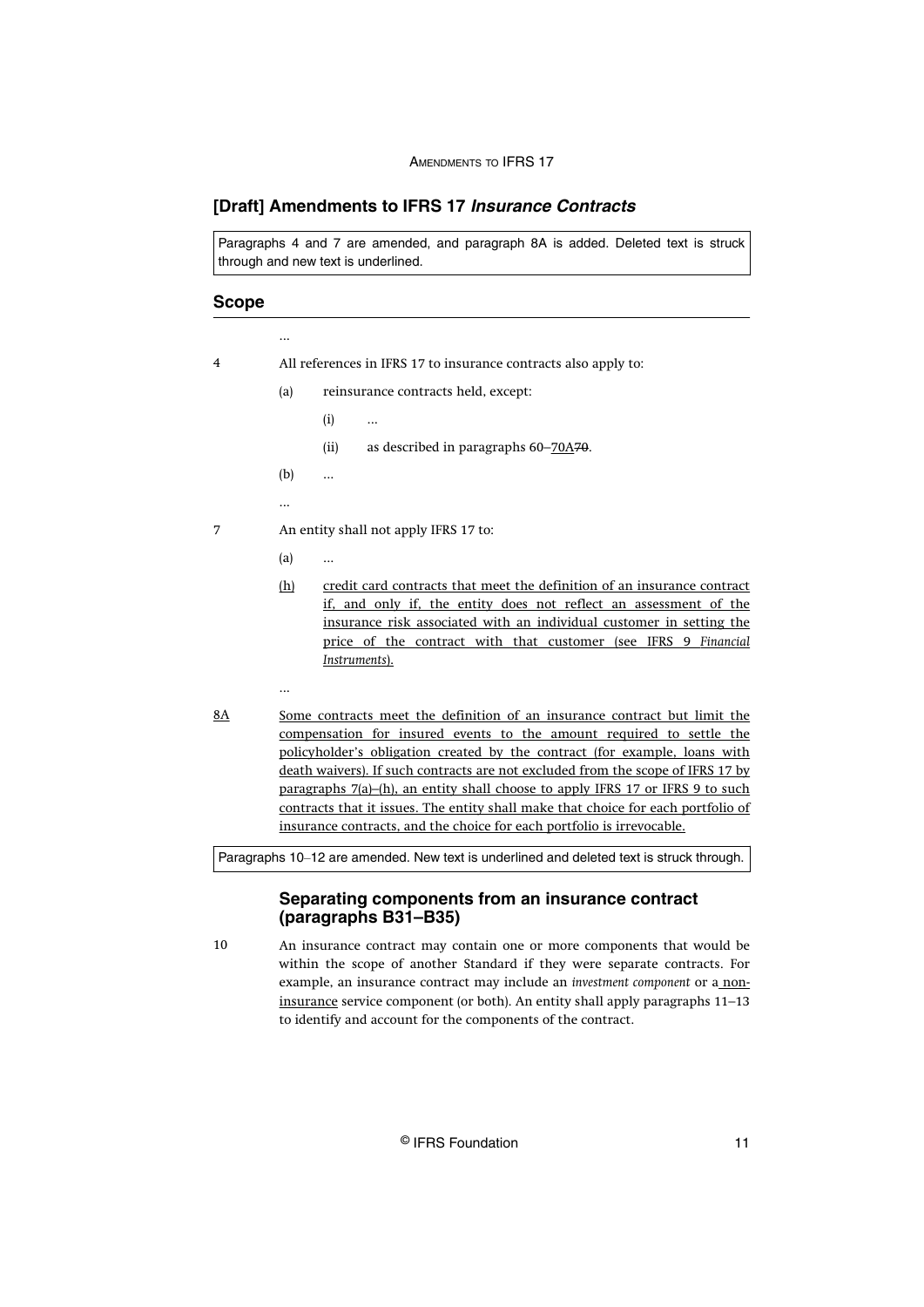- An entity shall: 11
	- (a) ...
	- (b) separate from a host insurance contract an investment component if, and only if, that investment component is distinct (see paragraphs B31–B32). The entity shall apply IFRS 9 to account for the separated investment component unless it is an investment contract with discretionary participation features (see paragraph 3(c)).
- After applying paragraph 11 to separate any cash flows related to embedded derivatives and distinct investment components, an entity shall separate from the host insurance contract any promise to transfer to a policyholder distinct goods or non‑insurance services other than *insurance contract services* to a policyholder, applying paragraph 7 of IFRS 15. The entity shall account for such promises applying IFRS 15. In applying paragraph 7 of IFRS 15 to separate the promise, the entity shall apply paragraphs B33–B35 of IFRS 17 and, on initial recognition, shall: 12
	- (a) apply IFRS 15 to attribute the cash inflows between the insurance component and any promises to provide distinct goods or-non-insurance services other than insurance contract services; and
	- (b) attribute the cash outflows between the insurance component and any promised goods or-non-insurance services other than insurance contract services, accounted for applying IFRS 15 so that:
		- $(i)$  ...

Paragraphs 19 and 24 are amended. New text is underlined and deleted text is struck through.

## **Level of aggregation of insurance contracts**

19

For contracts issued to which an entity does not apply the premium allocation approach (see paragraphs 53–5459), an entity shall assess whether contracts that are not onerous at initial recognition have no significant possibility of becoming onerous:

- (a) ...
- ...

...

...

An entity shall apply the recognition and measurement requirements of IFRS 17 to the groups of contracts-issued determined by applying paragraphs 14–23. An entity shall establish the groups at initial recognition and add contracts to the group applying paragraph 28., and The entity shall not reassess the composition of the groups subsequently. To measure a group of contracts, an entity may estimate the *fulfilment cash flows* at a higher level of aggregation than the group or portfolio, provided the entity is able to include the appropriate fulfilment cash flows in the measurement of the group, 24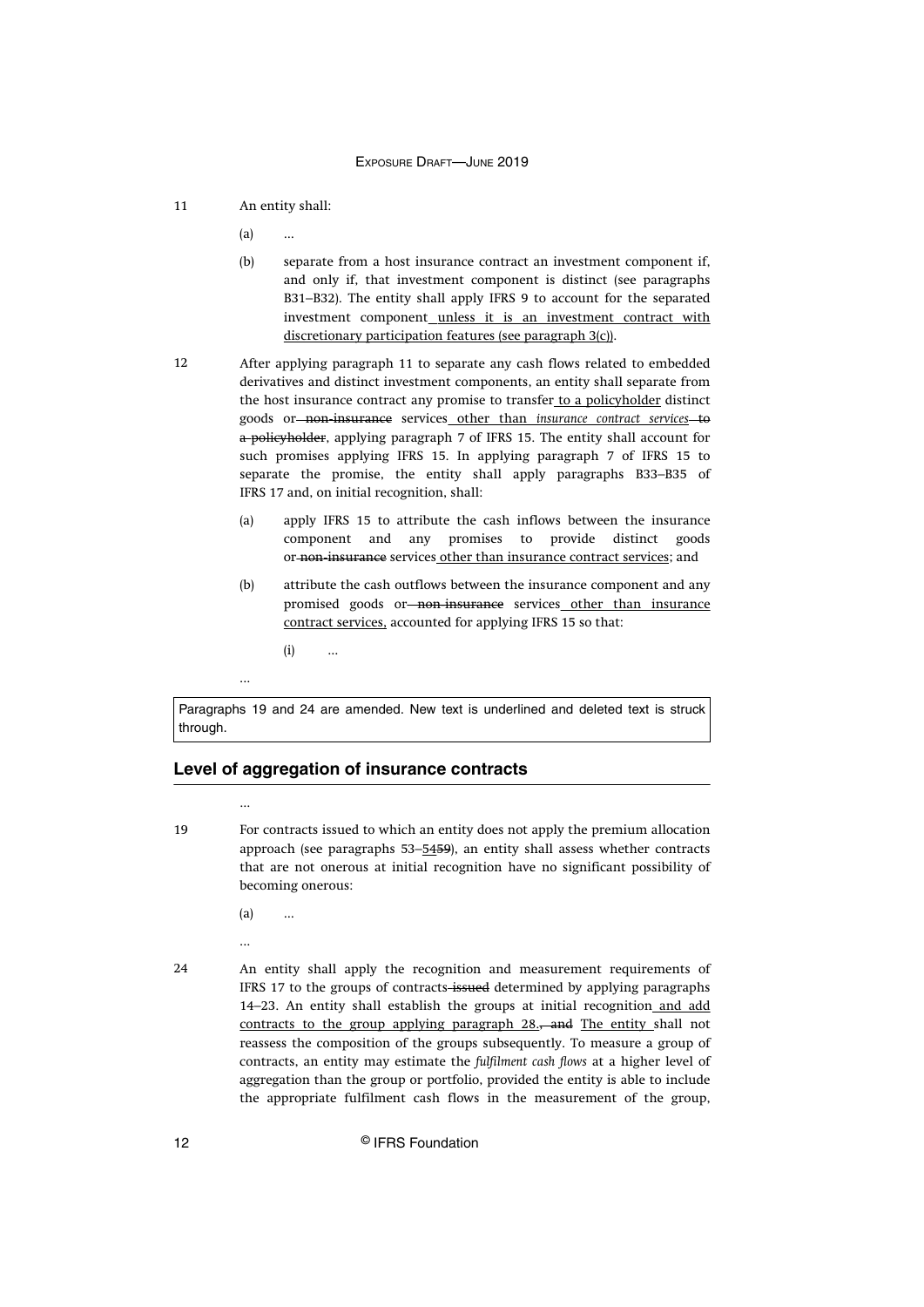applying paragraphs 32(a), 40(a)(i) and 40(b), by allocating such estimates to groups of contracts.

Paragraph 27 is deleted, paragraph 28 is amended and paragraphs 28A–28D are added. Paragraph 25 is not amended, but is included for ease of reference. New text is underlined and deleted text is struck through.

### **Recognition**

- **An entity shall recognise a group of insurance contracts it issues from the earliest of the following: 25**
	- **(a) the beginning of the** *coverage period* **of the group of contracts;**
	- **(b) the date when the first payment from a policyholder in the group becomes due; and**
	- **(c) for a group of onerous contracts, when the group becomes onerous.** ...
- [Deleted]An entity shall recognise an asset or liability for any *insurance acquisition cash flows* relating to a group of issued insurance contracts that the entity pays or receives before the group is recognised, unless it chooses to recognise them as expenses or income applying paragraph 59(a). An entity shall derecognise the asset or liability resulting from such insurance acquisition cash flows when the group of insurance contracts to which the cash flows are allocated is recognised (see paragraph 38(b)). 27
- In recognising a group of insurance contracts in a reporting period, an entity shall include only contracts that individually meet one of the criteria set out in paragraph 25-issued by the end of the reporting period and shall make estimates for the discount rates at the date of initial recognition (see paragraph B73) and the coverage units provided in the reporting period (see paragraph B119). An entity may include issue more contracts in the group after the end of a reporting period, subject to paragraphs  $14-22$  paragraph  $22$ . An entity shall add the contracts to the group in the reporting period in which the contracts meet one of the criteria set out in paragraph 25-are issued. This may result in a change to the determination of the discount rates at the date of initial recognition applying paragraph B73. An entity shall apply the revised rates from the start of the reporting period in which the new contracts are added to the group. 28
- An entity applying the premium allocation approach may recognise insurance acquisition cash flows as expenses applying paragraph 59(a). Otherwise, the entity shall allocate insurance acquisition cash flows to a group of insurance contracts on a systematic and rational basis applying paragraph B35A. 28A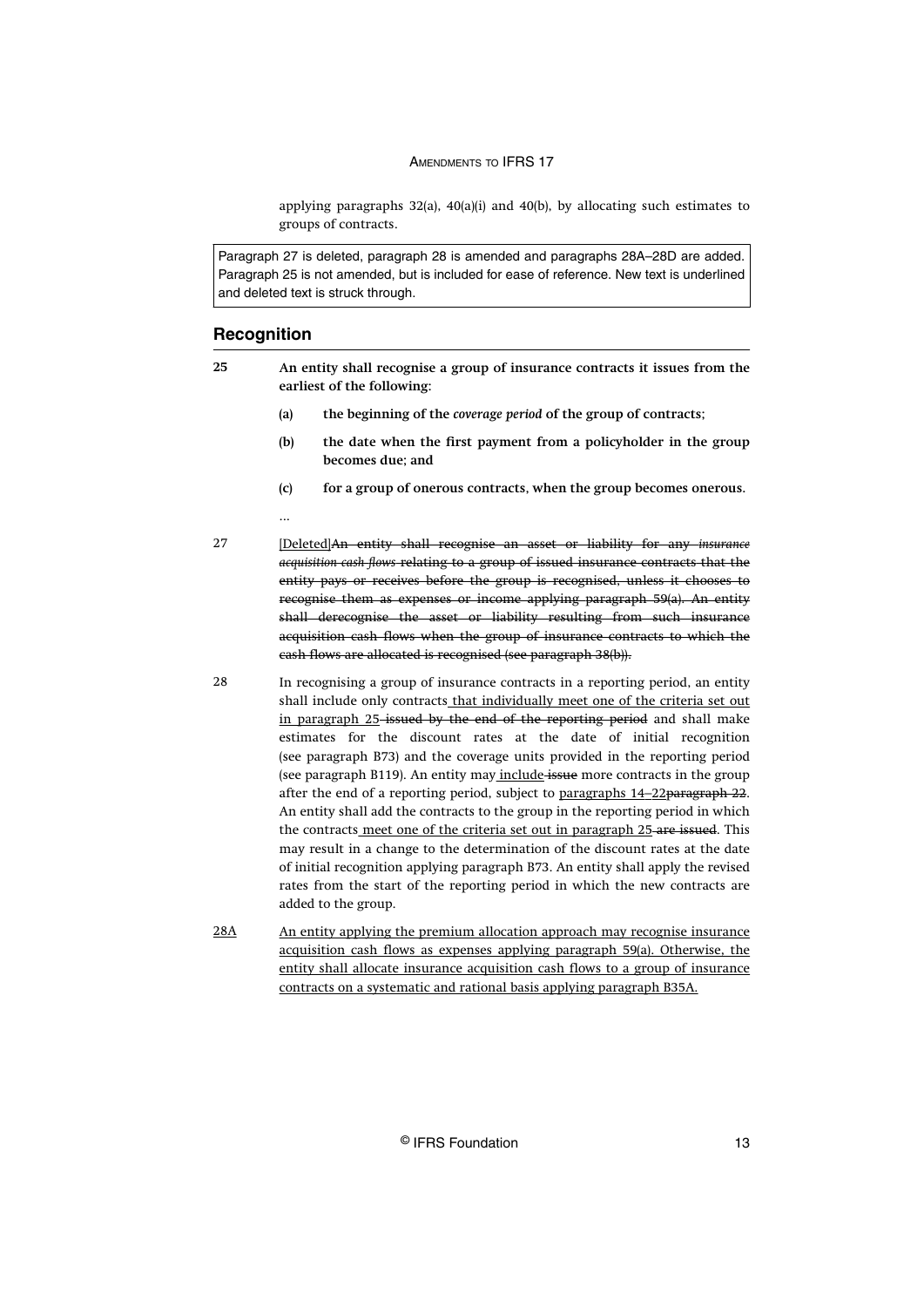- An entity shall recognise: 28B
	- (a) insurance acquisition cash flows it expects to pay after the related group of insurance contracts is recognised as part of the fulfilment cash flows of the group of insurance contracts applying paragraph 32(a).
	- (b) insurance acquisition cash flows paid before the related group of insurance contracts is recognised as an asset. An entity shall recognise such an asset for each existing or future group of insurance contracts to which insurance acquisition cash flows are allocated.
- An entity shall derecognise an asset recognised applying paragraph 28B(b) when the insurance acquisition cash flows allocated to the group of insurance contracts are included in the measurement of the group applying paragraph 38(b). If, applying paragraph 28, the entity recognises in a reporting period only some of the insurance contracts expected to be included in the group, the entity shall determine the related portion of an asset for insurance acquisition cash flows for the group on a systematic and rational basis considering the expected timing of recognition of contracts in the group. The entity shall derecognise that portion of the asset and include it in the measurement of a group of insurance contracts applying paragraph 38(b). 28C
- At the end of each reporting period, an entity shall assess the recoverability of an asset recognised applying paragraph 28B(b) if facts and circumstances indicate the asset may be impaired. If facts and circumstances indicate the asset may be impaired, the entity shall adjust the carrying amount of the asset and recognise any impairment loss identified applying paragraph B35B. An entity shall adjust the carrying amount of the asset and recognise the reversal of any such loss applying paragraph B35C. 28D

Paragraph 29 is amended and its heading is amended. New text is underlined and deleted text is struck through.

## **Measurement (paragraphs B36–B119FB119)**

- An entity shall apply paragraphs 30–52 to all groups of insurance contracts within the scope of IFRS 17, with the following exceptions:  $29$ 
	- $(a)$  ...
	- (b) for groups of reinsurance contracts held, an entity shall apply paragraphs 32–46 as required by paragraphs 63–70A70. Paragraphs 45 (on *insurance contracts with direct participation features*) and paragraphs 47–52 (on onerous contracts) do not apply to groups of reinsurance contracts held.
	- $(c)$  ...
	- ...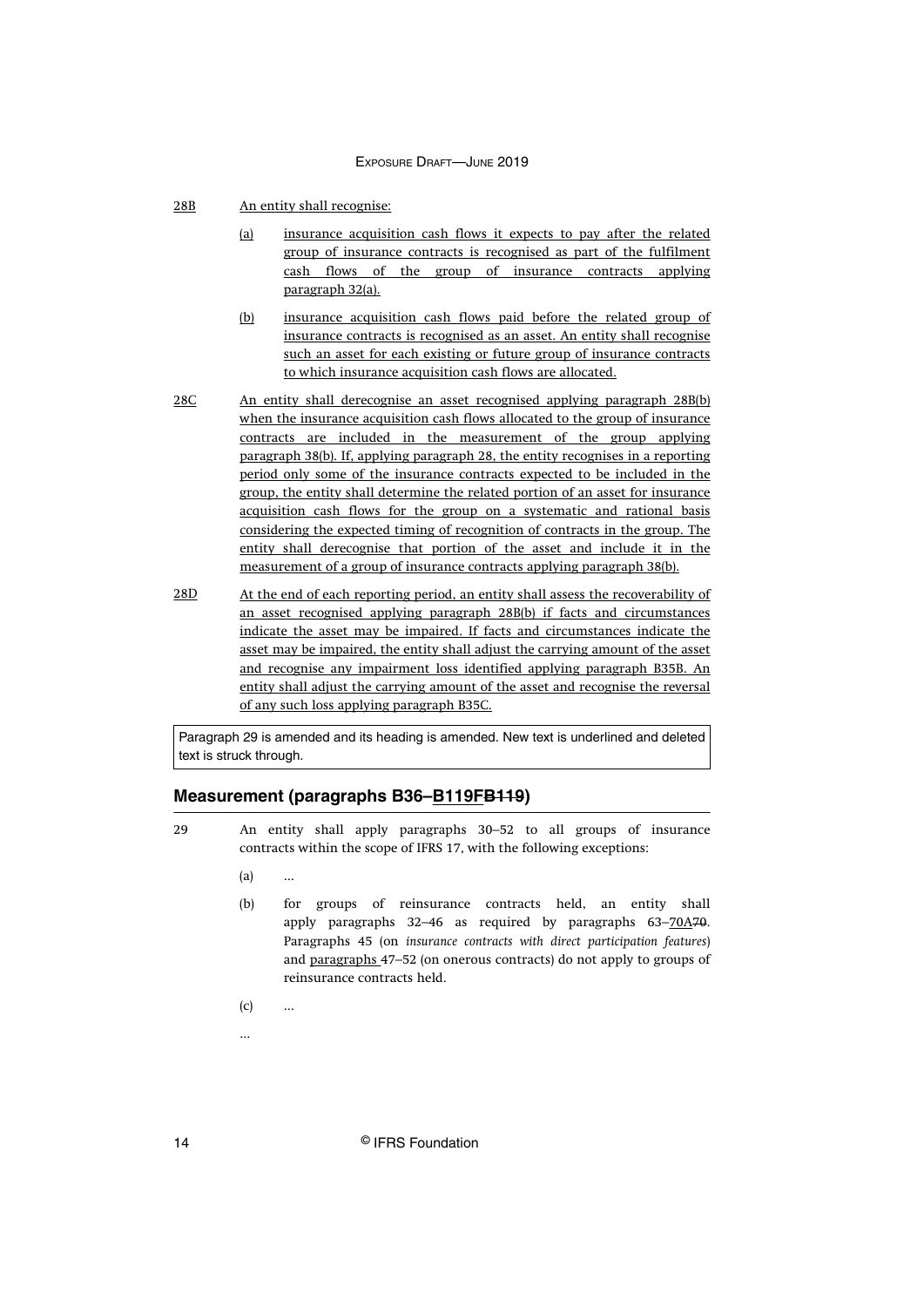The heading for paragraph 32 is amended. Paragraph 32 is not amended, but is included for ease of reference. Paragraphs 34 and 38 are amended. New text is underlined and deleted text is struck through.

## **Measurement on initial recognition (paragraphs B36– B95CB95)**

**On initial recognition, an entity shall measure a group of insurance contracts at the total of: 32**

**(a) ...**

#### **Estimates of future cash flows (paragraphs B36–B71)**

...

34

**38**

- Cash flows are within the boundary of an insurance contract if they arise from substantive rights and obligations that exist during the reporting period in which the entity can compel the policyholder to pay the premiums or in which the entity has a substantive obligation to provide the policyholder with insurance contract services (see paragraphs B61–B71). A substantive obligation to provide insurance contract services ends when:
	- $(a)$
	- (b) both of the following criteria are satisfied:
		- (i) the entity has the practical ability to reassess the risks of the portfolio of insurance contracts that contains the contract and, as a result, can set a price or level of benefits that fully reflects the risk of that portfolio; and
		- (ii) the pricing of the premiums for coverage up to the date when the risks are reassessed does not take into account the risks that relate to periods after the reassessment date.
	- ...

#### **Contractual service margin**

- **The contractual service margin is a component of the asset or liability for the group of insurance contracts that represents the unearned profit the entity will recognise as it provides insurance contract services in the future. An entity shall measure the contractual service margin on initial recognition of a group of insurance contracts at an amount that, unless paragraph 47 (on onerous contracts) applies, results in no income or expenses arising from:** 
	- **(a) ...**
	- **(b) the derecognition at the date of initial recognition of any asset or liability recognised for insurance acquisition cash flows applying paragraph 28C 27; and**
	- **(c) ...**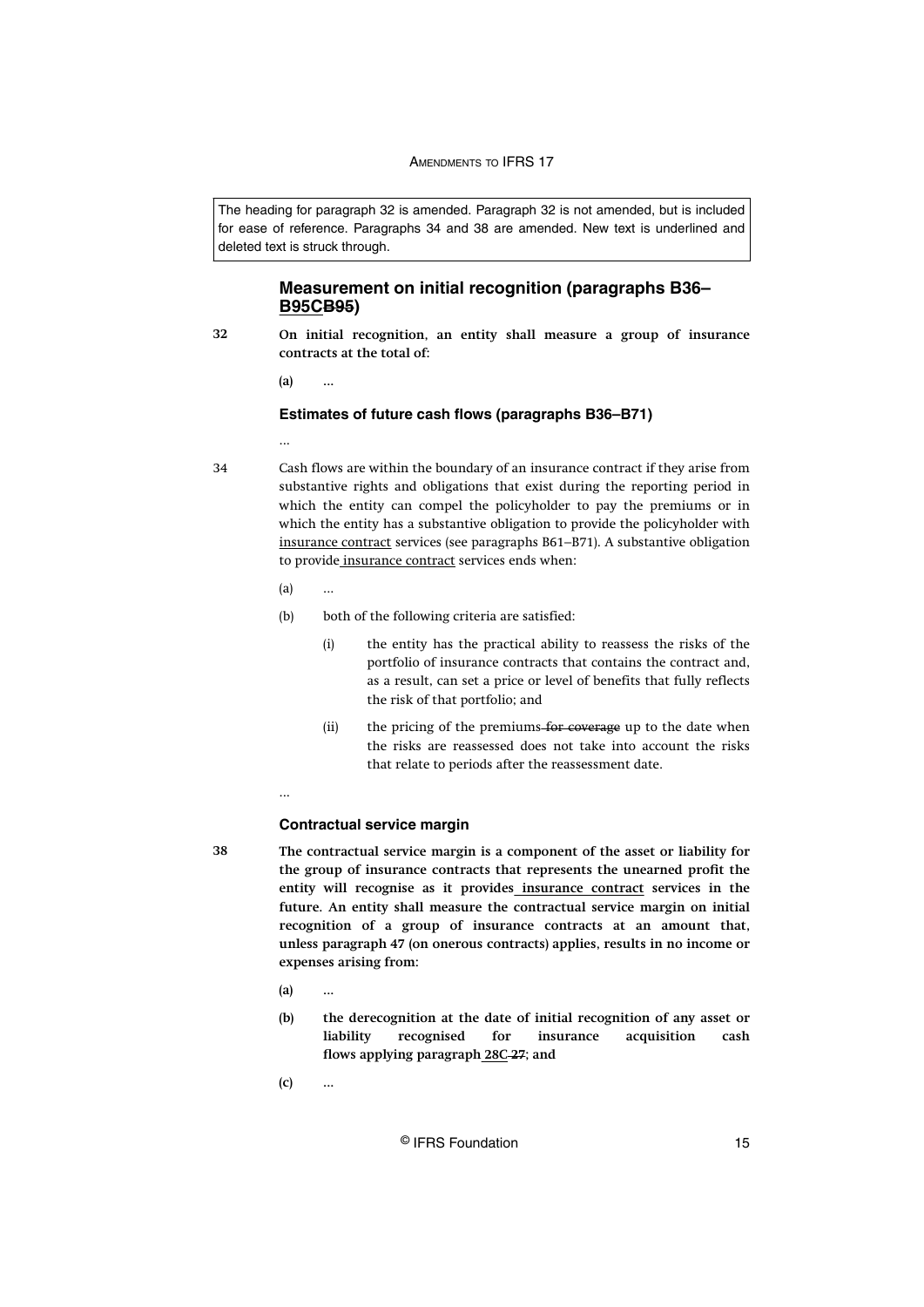Paragraphs 41, 44 and 45 are amended and the heading for paragraphs 44 and 45 is amended. New text is underlined and deleted text is struck through.

## **Subsequent measurement**

- **41**
- **An entity shall recognise income and expenses for the following changes in the carrying amount of the liability for remaining coverage:** 
	- **(a) insurance revenue—for the reduction in the liability for remaining coverage because of insurance contract services provided in the period, measured applying paragraphs B120–B124;**
	- **(b) ...**
	- ...

...

...

...

#### **Contractual service margin (paragraphs B96–B119BB119)**

- 44
	- For *insurance contracts without direct participation features*, the carrying amount of the contractual service margin of a group of contracts at the end of the reporting period equals the carrying amount at the start of the reporting period adjusted for:
		- $(a)$  ...
		- (e) the amount recognised as insurance revenue because of the transfer of insurance contract services in the period, determined by the allocation of the contractual service margin remaining at the end of the reporting period (before any allocation) over the current and remaining coverage period applying paragraph B119.
- For insurance contracts with direct participation features (see paragraphs B101–B118), the carrying amount of the contractual service margin of a group of contracts at the end of the reporting period equals the carrying amount at the start of the reporting period adjusted for the amounts specified in subparagraphs (a)–(e) below. An entity is not required to identify these adjustments separately. Instead, a combined amount may be determined for some, or all, of the adjustments. The adjustments are: 45
	- $(a)$
	- (b) the change in the amount of the entity's share of the change in the fair value of the *underlying items* (see paragraph B104(b)(i)), except to the extent that:
		- (i) paragraph B115 (on risk mitigation) applies;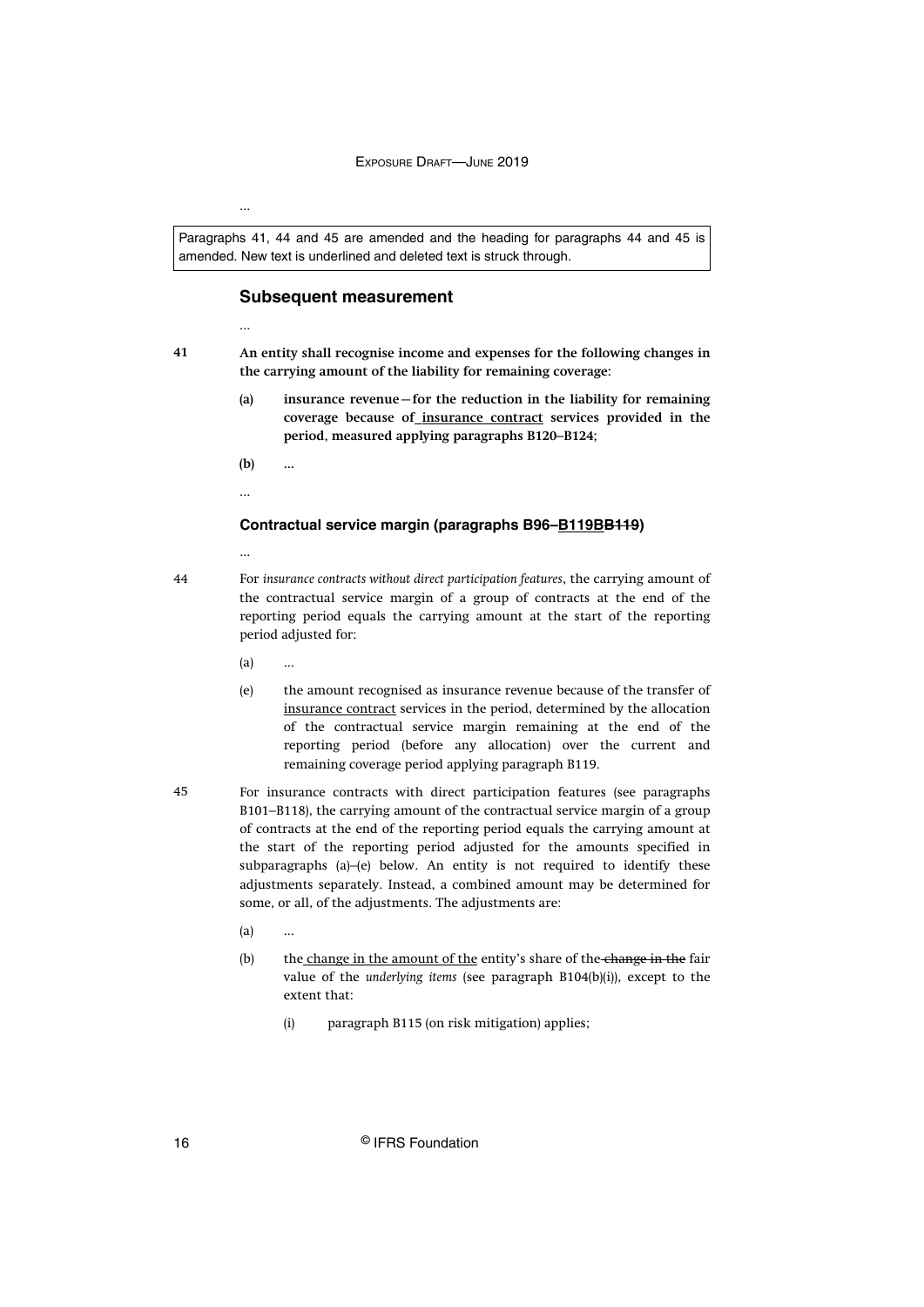- (ii) the decrease in the amount of the entity's share of a decrease in the fair value of the underlying items exceeds the carrying amount of the contractual service margin, giving rise to a loss (see paragraph 48); or
- (iii) the increase in the amount of the entity's share of an increase in the fair value of the underlying items reverses the amount in (ii).
- $(c)$  ...

...

(e) the amount recognised as insurance revenue because of the transfer of insurance contract services in the period, determined by the allocation of the contractual service margin remaining at the end of the reporting period (before any allocation) over the current and remaining coverage period, applying paragraph B119.

Paragraphs 47–48 and 50 are amended. New text is underlined and deleted text is struck through.

#### **Onerous contracts**

- An insurance contract is onerous at the date of initial recognition if the fulfilment cash flows allocated to the contract, any previously recognised insurance acquisition cash flows and any cash flows arising from the contract at the date of initial recognition in total are a net outflow. Applying paragraph 16(a), an entity shall group such contracts separately from contracts that are not onerous. To the extent that paragraph 17 applies, an entity may identify the group of onerous contracts by measuring a set of contracts rather than individual contracts. An entity shall recognise a loss in profit or loss for the net outflow for the group of onerous contracts, resulting in the carrying amount of the liability for the group being equal to the fulfilment cash flows and the contractual service margin of the group being zero. 47
- A group of insurance contracts becomes onerous (or more onerous) on subsequent measurement if the following amounts exceed the carrying amount of the contractual service margin: 48
	- (a) unfavourable changes relating to future service in the fulfilment cash flows allocated to the group, arising from changes in estimates of future cash flows and the risk adjustment for non-financial risk relating to future service; and
	- (b) for a group of insurance contracts with direct participation features, the decrease in the amount of the entity's share of a decrease in the fair value of the underlying items.

Applying paragraphs  $44(c)(i)$ ,  $45(b)(ii)$  and  $45(c)(ii)$ , an entity shall recognise a loss in profit or loss to the extent of that excess.

...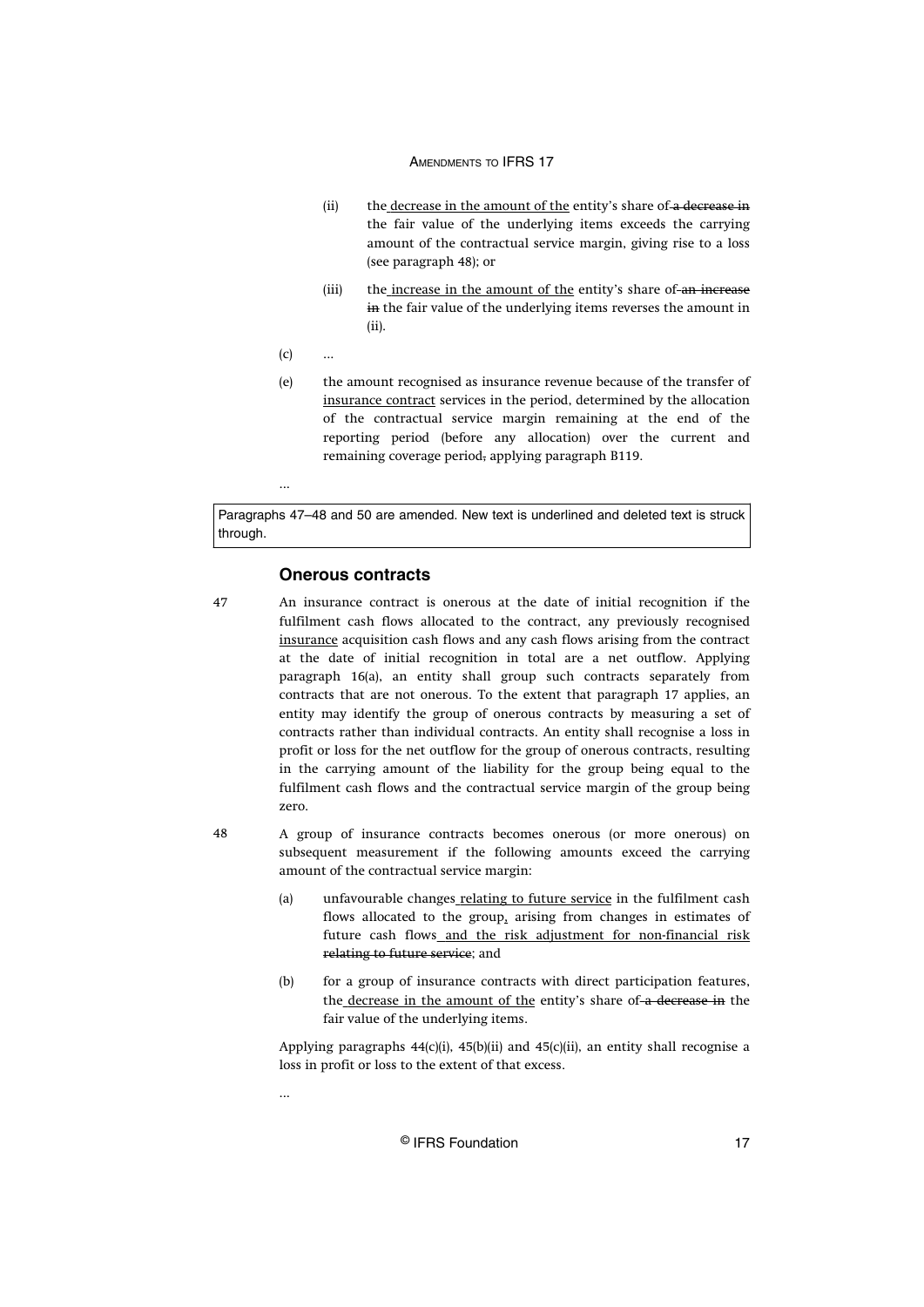- 50
- After an entity has recognised a loss on an onerous group of insurance contracts, it shall allocate:
	- $(a)$  ...

...

- (b) solely to the loss component until that component is reduced to zero:
	- (i) any subsequent decrease relating to future service in fulfilment cash flows allocated to the group arising from changes in estimates of future cash flows and the risk adjustment for nonfinancial risk; relating to future service and
	- (ii) any subsequent increases in the amount of the entity's share of in the fair value of the underlying items-solely to the loss component until that component is reduced to zero.

Applying paragraphs  $44(c)(ii)$ ,  $45(b)(iii)$  and  $45(c)(iii)$ , an entity shall adjust the contractual service margin only for the excess of the decrease over the amount allocated to the loss component.

Paragraphs 53 and 55–56 are amended. New text is underlined and deleted text is struck through.

#### **Premium allocation approach**

53

An entity may simplify the measurement of a group of insurance contracts using the premium allocation approach set out in paragraphs 55–59 if, and only if, at the inception of the group:

- (a) the entity reasonably expects that such simplification would produce a measurement of the liability for remaining coverage for the group that would not differ materially from the one that would be produced applying the requirements in paragraphs 32–52; or
- (b) the coverage period of each contract in the group (including insurance contract services-coverage arising from all premiums within the contract boundary determined at that date applying paragraph 34) is one year or less.

55

...

- Using the premium allocation approach, an entity shall measure the liability for remaining coverage as follows:
	- (a) on initial recognition, the carrying amount of the liability is:

 $(i)$  ...

- (iii) plus or minus any amount arising from the derecognition at that date of the asset-or liability recognised for insurance acquisition cash flows applying paragraph 28C-27.
- (b) at the end of each subsequent reporting period, the carrying amount of the liability is the carrying amount at the start of the reporting period:

18 **Canadian C** IFRS Foundation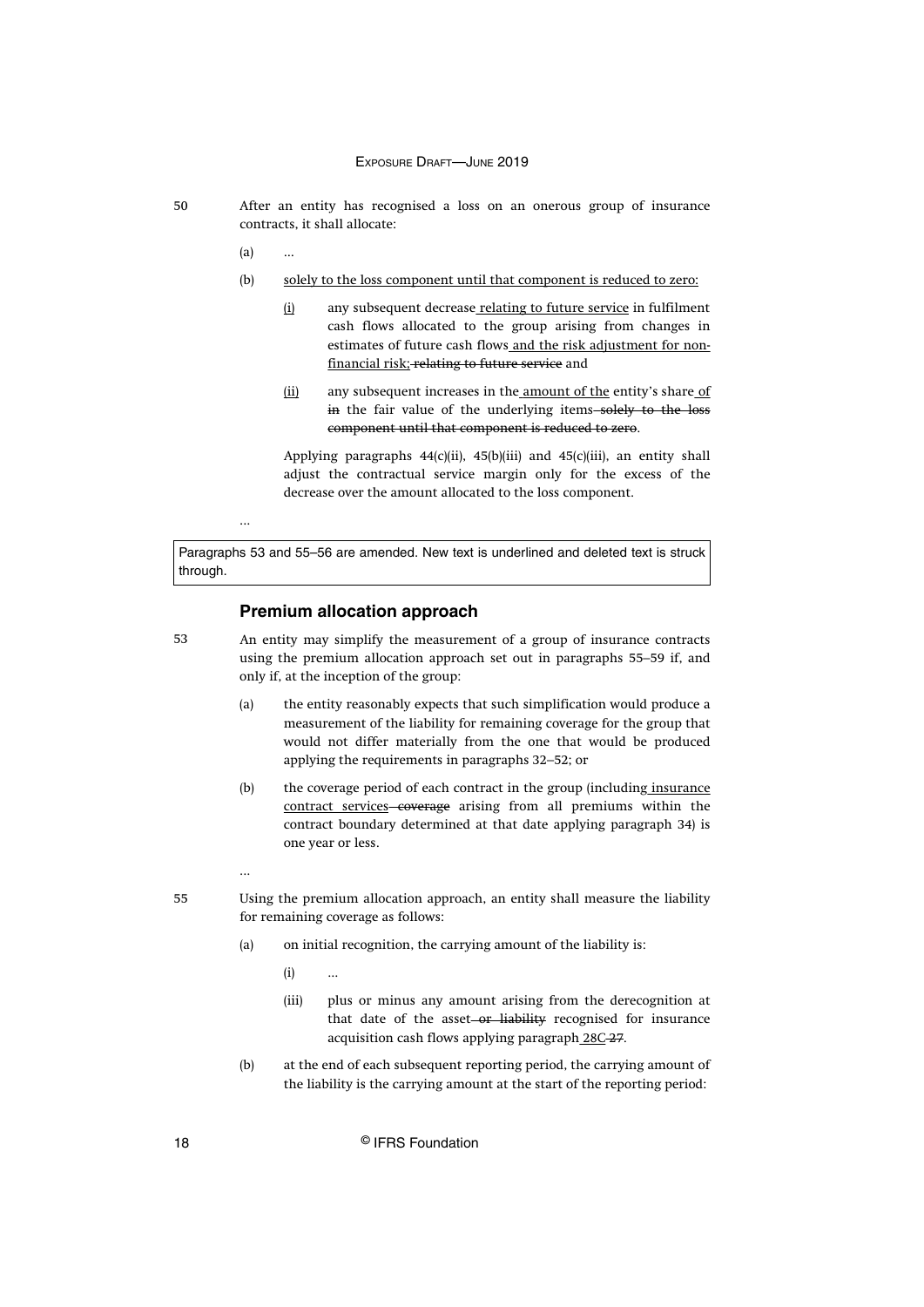$(i)$  ...

(v) minus the amount recognised as insurance revenue for insurance contract services-coverage provided in that period (see paragraph B126); and

(vi) ...

56

If insurance contracts in the group have a significant financing component, an entity shall adjust the carrying amount of the liability for remaining coverage to reflect the time value of money and the effect of financial risk using the discount rates specified in paragraph 36, as determined on initial recognition. The entity is not required to adjust the carrying amount of the liability for remaining coverage to reflect the time value of money and the effect of financial risk if, at initial recognition, the entity expects that the time between providing each part of the insurance contract services-coverage and the related premium due date is no more than a year.

Paragraphs 60, 62, 65–66 and 69 are amended, paragraph 65 is bifurcated creating new paragraph 65A, paragraphs 66A–66B and 70A are added. New text is underlined and deleted text is struck through.

#### **Reinsurance contracts held**

60

The requirements in IFRS 17 are modified for reinsurance contracts held, as set out in paragraphs 61–70A70.

...

...

#### **Recognition**

62

Instead of applying paragraph 25, an entity shall recognise—a group of reinsurance contracts held:

- (a) a group of *reinsurance contracts held that provide proportionate coverage*:if the reinsurance contracts held provide proportionate coverage
	- (i) unless paragraph 62(a)(ii) applies—at the beginning of the coverage period of the group of reinsurance contracts held or at the initial recognition of any underlying contract, whichever is the later; or-and
	- (ii) if the entity recognises an onerous group of underlying contracts before the beginning of the coverage period of the group of reinsurance contracts held—at the same time as the onerous group of underlying contracts.
- (b) in all other groups of reinsurance contracts held cases—from the beginning of the coverage period of the group of reinsurance contracts held.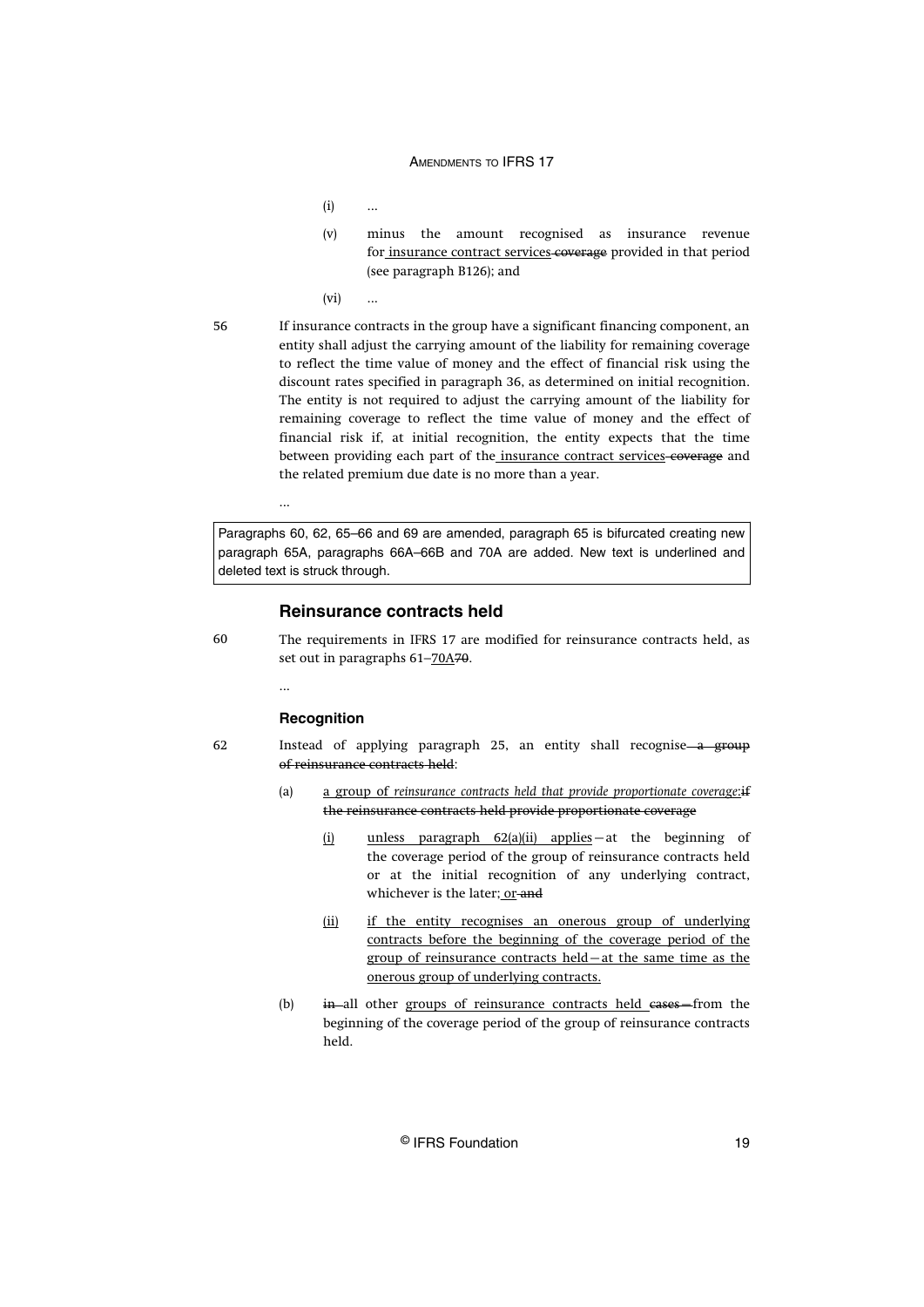#### **Measurement**

...

65

The requirements of paragraph 38 that relate to determining the contractual service margin on initial recognition are modified to reflect the fact that for a group of reinsurance contracts held there is no unearned profit but instead a net cost or net gain on purchasing the reinsurance. Hence, unless paragraph 65A applies, on initial recognition:  $(a)$  the entity shall recognise any net cost or net gain on purchasing the group of reinsurance contracts held as a contractual service margin measured at an amount equal to the sum of:

- (a) the fulfilment cash flows $\mathbf{r}_i$ ,
- (b) the amount derecognised at that date of any asset or liability previously recognised for cash flows related to the group of reinsurance contracts held;-and
- (c) any cash flows arising at that date; and
- (d) any income recognised in profit or loss applying paragraph 66A.; unless
- If  $(b)$  the net cost of purchasing reinsurance coverage relates to events that occurred before the purchase of the group of reinsurance contracts, in which case, notwithstanding the requirements of paragraph B5, the entity shall recognise such a cost immediately in profit or loss as an expense. 65A
- Instead of applying paragraph 44, an entity shall measure the contractual service margin at the end of the reporting period for a group of reinsurance contracts held as the carrying amount determined at the start of the reporting period, adjusted for: 66
	- (a) ...
	- (ba) income recognised in profit or loss in the reporting period applying paragraph 66A;
	- $(c)$  ...
- An entity shall adjust the contractual service margin of a group of reinsurance contracts held that provides proportionate coverage and as a result recognise income when the entity recognises a loss on initial recognition of an onerous group of underlying insurance contracts or on addition of onerous underlying insurance contracts to that group. The amount of the adjustment and resulting income is determined applying paragraph B119D. 66A
- An entity shall establish (or adjust) a loss-recovery component of the asset for remaining coverage for a group of reinsurance contracts held depicting the recovery of losses recognised applying paragraph 66A (see paragraphs B119E–B119F). 66B

...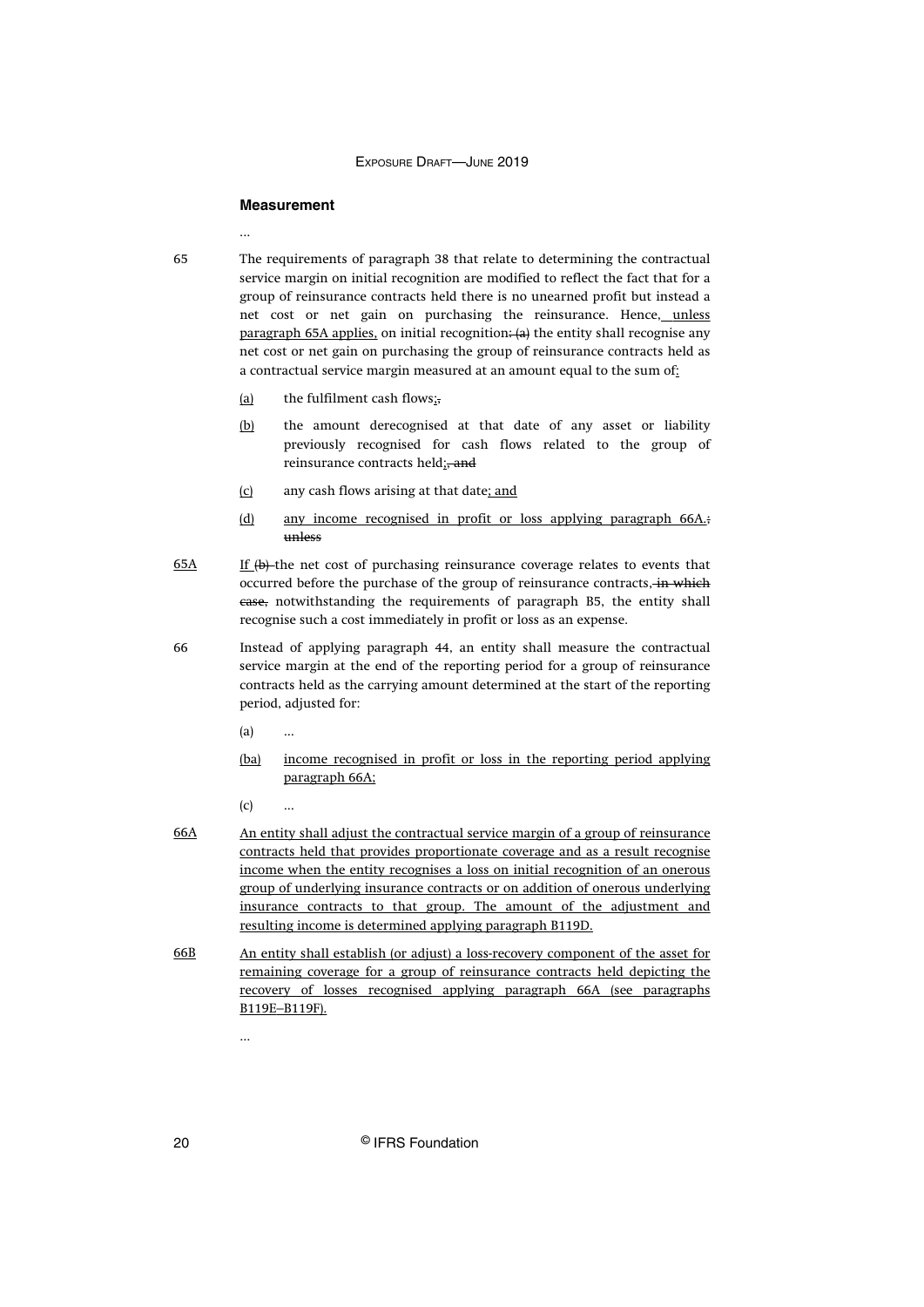#### **Premium allocation approach for reinsurance contracts held**

- An entity may use the premium allocation approach set out in paragraphs 55–56 and 59 (adapted to reflect the features of reinsurance contracts held that differ from insurance contracts issued, for example the generation of expenses or reduction in expenses rather than revenue) to simplify the measurement of a group of reinsurance contracts held, if at the inception of the group:
	- (a) the entity reasonably expects the resulting measurement would not differ materially from the result of applying the requirements in paragraphs 63–68; or
	- (b) the coverage period of each contract in the group of reinsurance contracts held (including insurance coverage from all premiums within the contract boundary determined at that date applying paragraph 34) is one year or less.
- An entity shall apply paragraph 66A when a group of reinsurance contracts held is accounted for applying the premium allocation approach, by adjusting the carrying amount of the asset for remaining coverage instead of adjusting the contractual service margin. 70A

Paragraph 71 is amended. New text is underlined and deleted text is struck through.

## **Investment contracts with discretionary participation features**

- An investment contract with discretionary participation features does not include a transfer of significant insurance risk. Consequently, the requirements in IFRS 17 for insurance contracts are modified for investment contracts with discretionary participation features as follows: 71
	- (a) the date of initial recognition (see paragraphs 25 and 28paragraph 25) is the date the entity becomes party to the contract.
	- $(b)$  ...

...

...

69

Paragraph 76 is amended. New text is underlined and deleted text is struck through.

#### **Modification and derecognition**

#### ...

...

## **Derecognition**

An entity derecognises an insurance contract from within a group of contracts by applying the following requirements in IFRS 17: 76

© IFRS Foundation 21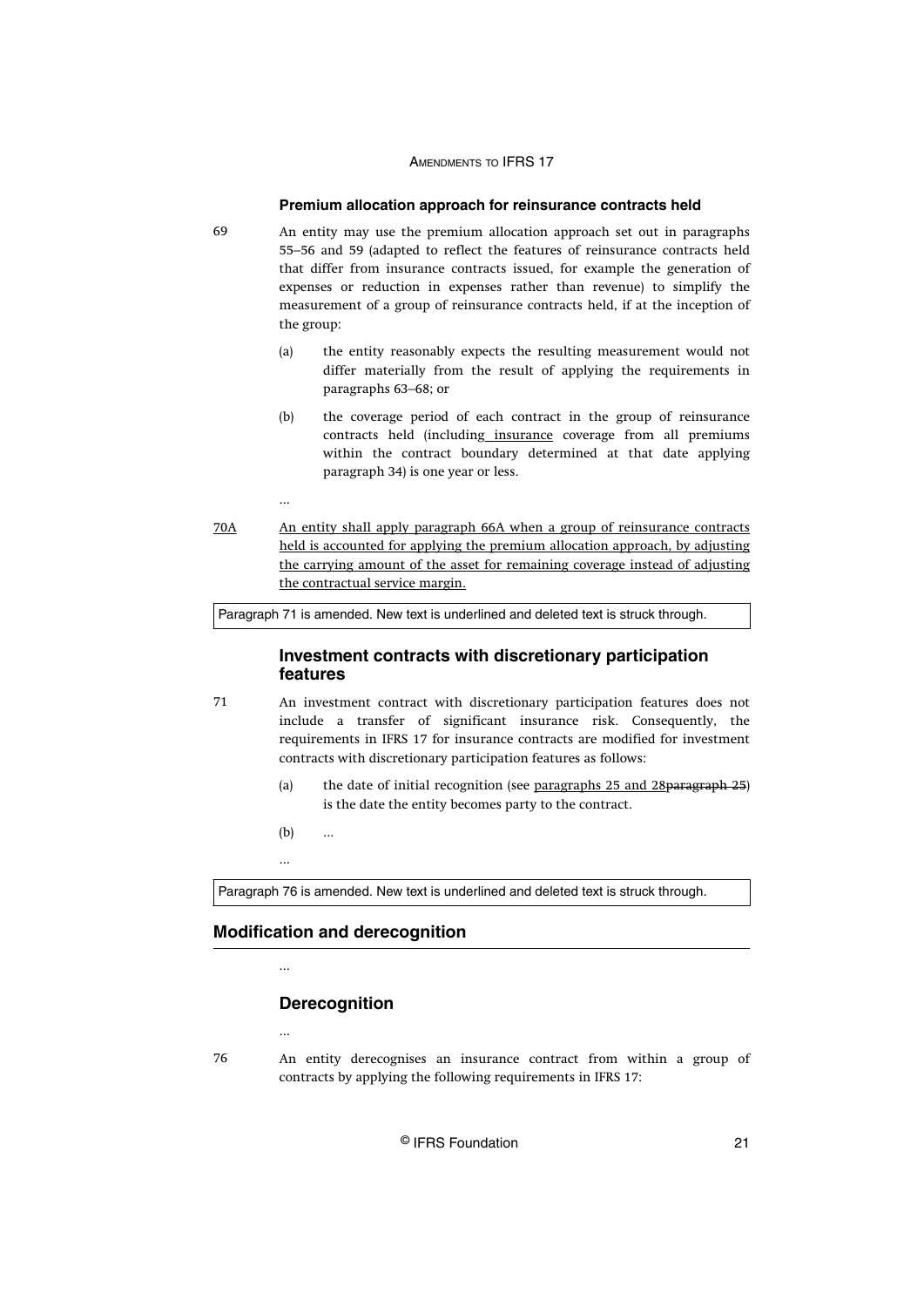$(a)$ 

...

(c) the number of coverage units for expected remaining insurance contract services-coverage is adjusted to reflect the coverage units derecognised from the group, and the amount of the contractual service margin recognised in profit or loss in the period is based on that adjusted number, applying paragraph B119.

Paragraphs 78–79 are amended. New text is underlined and deleted text is struck through.

#### **Presentation in the statement of financial position**

- **An entity shall present separately in the statement of financial position the carrying amount of portfolios groups of: 78**
	- **(a) insurance contracts issued that are assets;**
	- **(b) insurance contracts issued that are liabilities;**
	- **(c) reinsurance contracts held that are assets; and**
	- **(d) reinsurance contracts held that are liabilities.**
- An entity shall include any assets-or liabilities for insurance acquisition cash flows recognised applying paragraph 28B(b)-27 in the carrying amount of the related portfolios groups of insurance contracts issued, and any assets or liabilities for cash flows related to portfolios-groups of reinsurance contracts held (see paragraph 65(a)) in the carrying amount of the portfolios-groups of reinsurance contracts held. 79

Paragraphs 83 and 86 are amended. New text is underlined and deleted text is struck through.

## **Recognition and presentation in the statement(s) of financial performance (paragraphs B120–B136)**

### **Insurance service result**

**83**

...

...

**An entity shall present in profit or loss insurance revenue arising from the groups of insurance contracts issued. Insurance revenue shall depict the provision of insurance contract services coverage and other services arising from the group of insurance contracts at an amount that reflects the consideration to which the entity expects to be entitled in exchange for those services. Paragraphs B120–B127 specify how an entity measures insurance revenue.**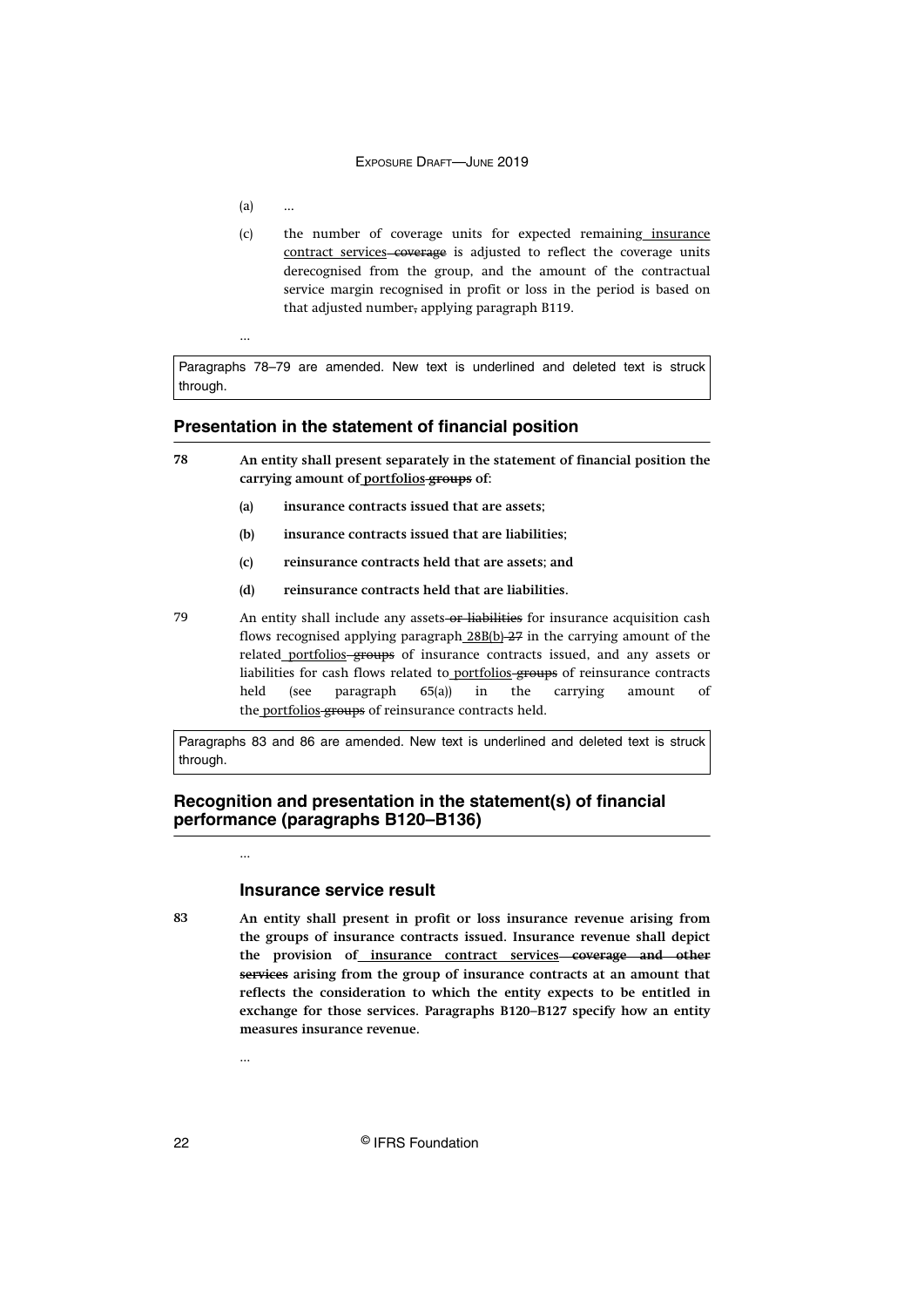An entity may present the income or expenses from a group of reinsurance contracts held (see paragraphs  $60-70A70$ ), other than insurance finance income or expenses, as a single amount; or the entity may present separately the amounts recovered from the reinsurer and an allocation of the premiums paid that together give a net amount equal to that single amount. If an entity presents separately the amounts recovered from the reinsurer and an allocation of the premiums paid, it shall:

- (a) treat reinsurance cash flows that are contingent on claims on the underlying contracts as part of the claims that are expected to be reimbursed under the reinsurance contract held;
- (b) treat amounts from the reinsurer that it expects to receive that are not contingent on claims of the underlying contracts (for example, some types of ceding commissions) as a reduction in the premiums to be paid to the reinsurer; and
- (c) not present the allocation of premiums paid as a reduction in revenue; and.
- (d) treat amounts recognised relating to recovery of losses applying paragraphs 66A–66B as amounts recovered from the reinsurer (see paragraphs B119E–B119F).

...

## **Disclosure**

86

...

Paragraphs 97, 99–101, 103–105, 106 and 109 are amended, paragraphs 105A–105C are added. Paragraph 98 is not amended, but is included for ease of reference. New text is underlined and deleted text is struck through.

### **Explanation of recognised amounts**

- Of the disclosures required by paragraphs 98–109, only those in paragraphs 98–100, and 102–103 and 105–105C apply to contracts to which the premium allocation approach has been applied. If an entity uses the premium allocation approach, it shall also disclose: 97
	- (a) ...
	- (b) whether it makes an adjustment for the time value of money and the effect of financial risk applying paragraphs 56 and, 57(b) and 59(b); and
	- $(c)$

98

An entity shall disclose reconciliations that show how the net carrying amounts of contracts within the scope of IFRS 17 changed during the period because of cash flows and income and expenses recognised in the statement(s) of financial performance. Separate reconciliations shall be disclosed for insurance contracts issued and reinsurance contracts held. An entity shall adapt the requirements of paragraphs 100–109 to reflect the features of

© IFRS Foundation 23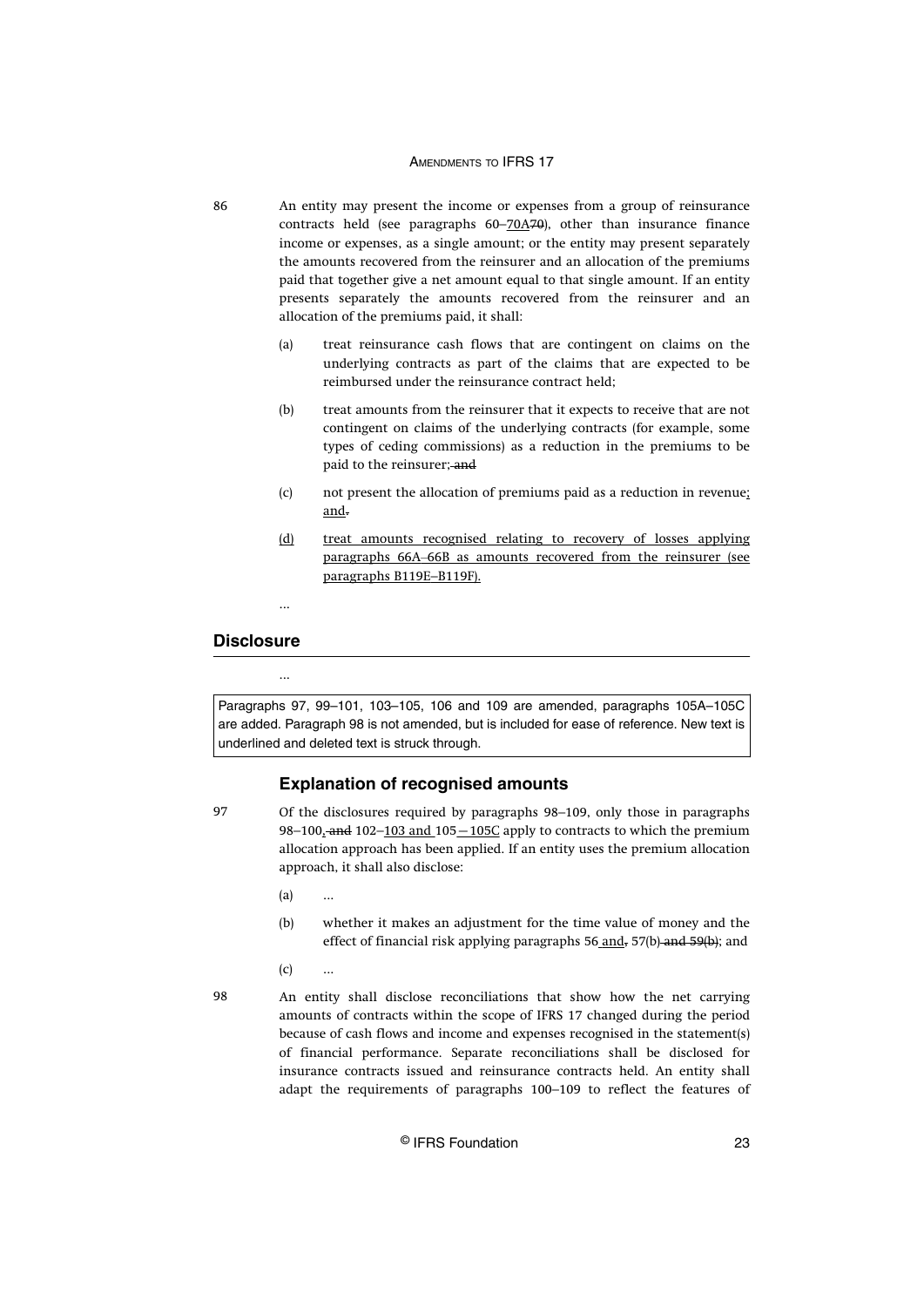reinsurance contracts held that differ from insurance contracts issued; for example, the generation of expenses or reduction in expenses rather than revenue.

- An entity shall provide enough information in the reconciliations to enable users of financial statements to identify changes from cash flows and amounts that are recognised in the statement(s) of financial performance. To comply with this requirement, an entity shall: 99
	- (a) disclose, in a table, the reconciliations set out in paragraphs 100– 105C105; and
	- (b) for each reconciliation, present the net carrying amounts at the beginning and at the end of the period, disaggregated into a total for portfolios groups of contracts that are assets and a total for portfolios groups of contracts that are liabilities, that equal the amounts presented in the statement of financial position applying paragraph 78.
- An entity shall disclose reconciliations from the opening to the closing balances separately for each of: 100
	- $(a)$
	- (c) the liabilities for incurred claims. For insurance contracts to which the premium allocation approach described in paragraphs 53–59 or 69– 70A70 has been applied, an entity shall disclose separate reconciliations for:
		- $(i)$
- For insurance contracts other than those to which the premium allocation approach described in paragraphs 53–59 or 69–70A70 has been applied, an entity shall also disclose reconciliations from the opening to the closing balances separately for each of: 101
	- (a) ...
	- ...
- An entity shall separately disclose in the reconciliations required in paragraph 100 each of the following amounts related to insurance contract services, if applicable: 103
	- (a) ...
	- (c) investment components (combined with refunds of premiums unless refunds of premiums are presented as part of the cash flows in the period described in paragraph 105(a)(i)) excluded from insurance revenue and insurance service expenses.
- An entity shall separately disclose in the reconciliations required in paragraph 101 each of the following amounts related to insurance contract services, if applicable: 104
	- $(a)$
	- (b) changes that relate to current service, ie:

24 © IFRS Foundation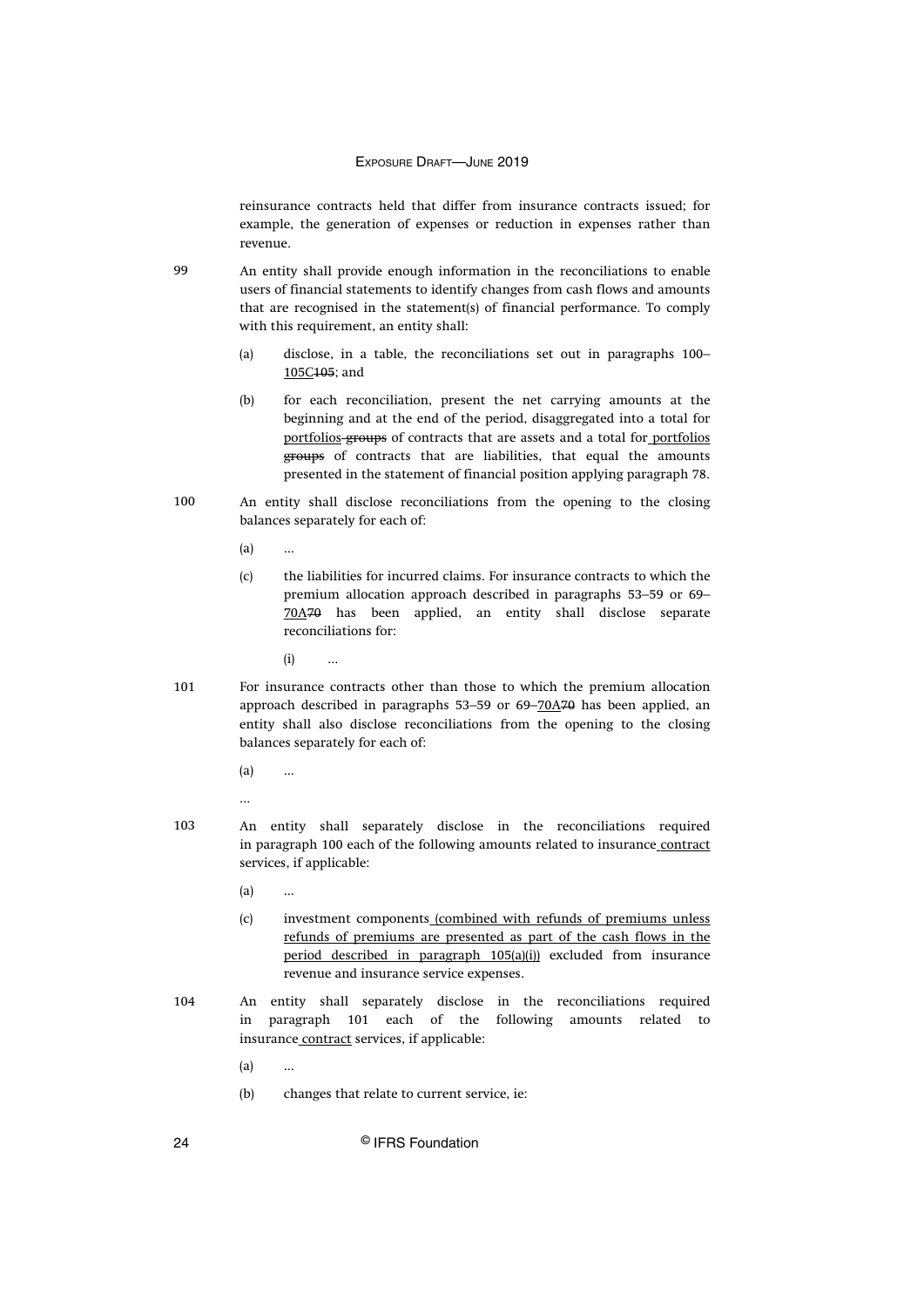$(i)$ 

- (ii) the change in the risk adjustment for non-financial risk that does not relate to future service or past service; and
- (iii) *experience adjustments* (see paragraphs B97(c) and B113(a)), excluding amounts relating to the risk adjustment for nonfinancial risk included in (ii).
- $(c)$  ...
- To complete the reconciliations in paragraphs 100–101, an entity shall also disclose separately each of the following amounts not related to insurance contract services provided in the period, if applicable: 105

 $(a)$  ...

- An entity shall disclose a reconciliation from the opening to the closing balance of assets for insurance acquisition cash flows recognised applying paragraphs 28B(b). An entity shall aggregate information for the reconciliation at a level that is consistent with that for the reconciliation of insurance contracts, applying paragraph 98. 105A
- An entity shall disclose quantitatively, in appropriate time bands, when it expects to derecognise an asset for insurance acquisition cash flows applying paragraph 28C and include those cash flows in the measurement of the group of insurance contracts to which they are allocated. 105B
- An entity shall separately disclose in the reconciliation required by paragraph 105A any recognition of impairment losses and reversals of impairment losses applying paragraph 28D. 105C
- For insurance contracts issued other than those to which the premium allocation approach described in paragraphs 53–59 has been applied, an entity shall disclose an analysis of the insurance revenue recognised in the period comprising: 106
	- (a) the amounts relating to the changes in the liability for remaining coverage as specified in paragraph B124, separately disclosing:
		- (i) the insurance service expenses incurred during the period as specified in paragraph B124(a);
		- (ii) the change in the risk adjustment for non-financial risk, as specified in paragraph B124(b); and
		- (iii) the amount of the contractual service margin recognised in profit or loss because of the transfer of insurance contract services in the period, as specified in paragraph B124(c); and.
		- (iv) experience adjustments for premium receipts, if any, as specified in paragraph B124(d).
	- (b) the allocation of the portion of the premiums that relate to the recovery of insurance acquisition cash flows (see paragraph B125).

...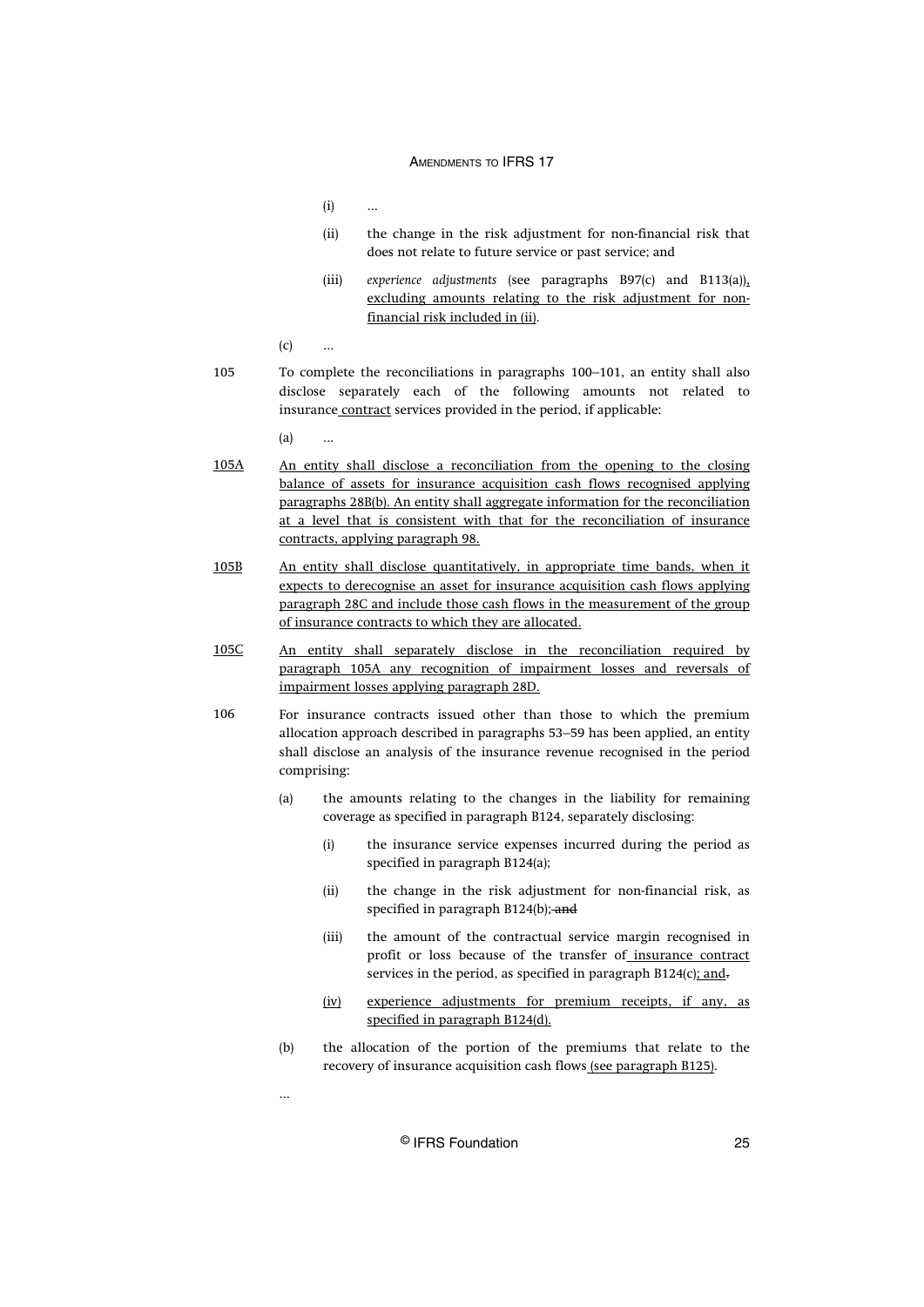For insurance contracts other than those to which the premium allocation approach described in paragraphs  $53-59$  or  $69-70A70$  has been applied, an entity shall disclose-an explanation of when it expects to recognise the contractual service margin remaining at the end of the reporting period in profit or loss, either quantitatively, in appropriate time bands, or by providing qualitative information. Such information shall be provided separately for insurance contracts issued and reinsurance contracts held. 109

Paragraph 117 is amended. New text is underlined and deleted text is struck through.

## **Significant judgements in applying IFRS 17**

117

An entity shall disclose the significant judgements and changes in judgements made in applying IFRS 17. Specifically, an entity shall disclose the inputs, assumptions and estimation techniques used, including:

- $(a)$
- (c) to the extent not covered in (a), the approach used:
	- $(i)$
	- (iii) to determine discount rates;-and
	- (iv) to determine investment components; and-
	- (v) to determine the relative weighting of the benefits provided by insurance coverage and investment-return service (for insurance contracts without direct participation features) or insurance coverage and investment-related service (for insurance contracts with direct participation features) (see paragraphs B119–B119B).

...

...

Paragraphs 128–129 and 132 are amended. New text is underlined and deleted text is struck through.

## **Nature and extent of risks that arise from contracts within the scope of IFRS 17**

#### **Insurance and market risks—sensitivity analysis**

128

An entity shall disclose information about sensitivities to changes in risk variables exposures arising from contracts within the scope of IFRS 17. To comply with this requirement, an entity shall disclose:

- (a) a sensitivity analysis that shows how profit or loss and equity would have been affected by changes in risk variables-exposures that were reasonably possible at the end of the reporting period:
	- $(i)$  ...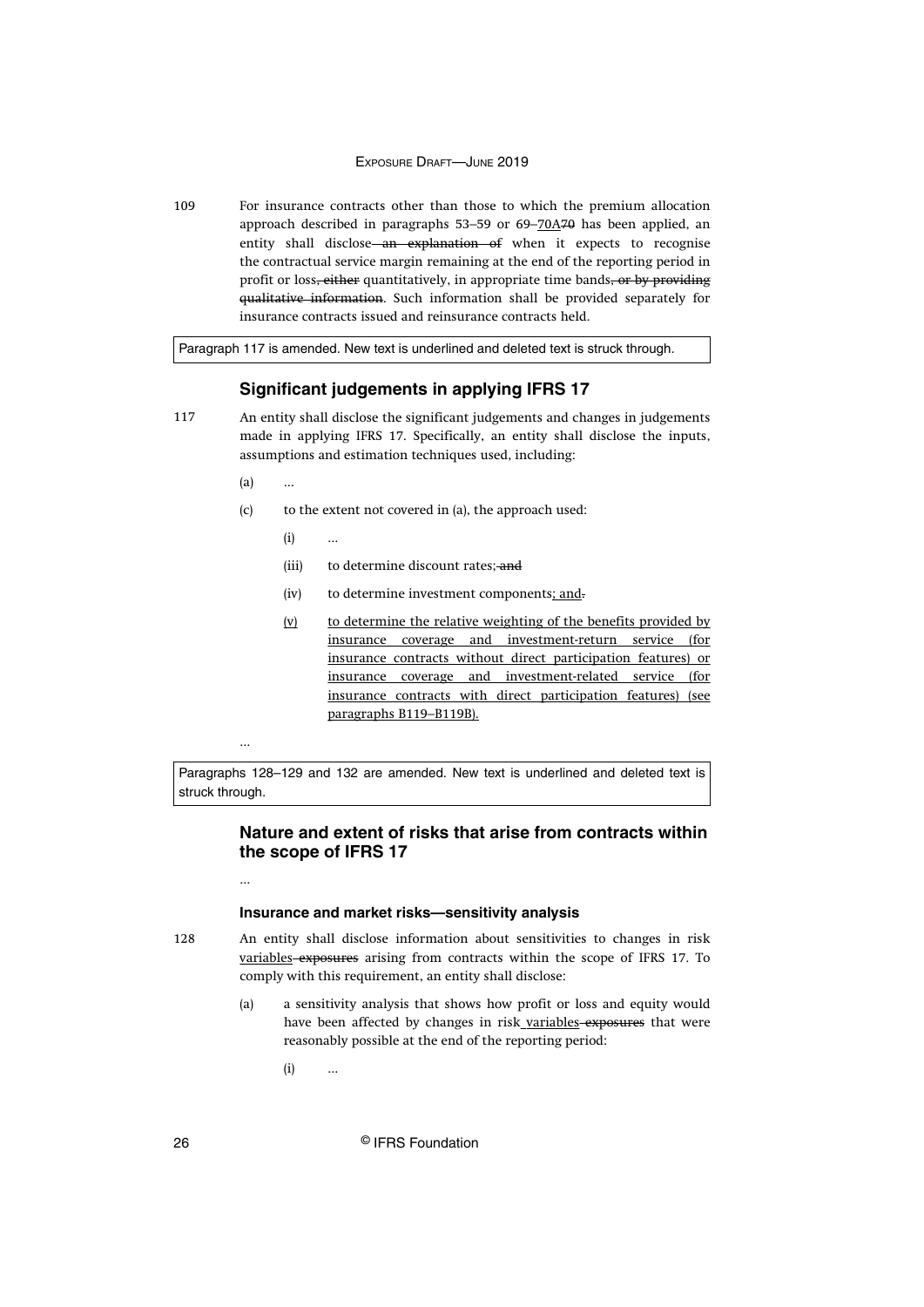- (ii) for each type of market risk—in a way that explains the relationship between the sensitivities to changes in risk variables-exposures arising from insurance contracts and those arising from financial assets held by the entity.
- $(b)$  ...
- If an entity prepares a sensitivity analysis that shows how amounts different from those specified in paragraph 128(a) are affected by changes in risk variables exposures and uses that sensitivity analysis to manage risks arising from contracts within the scope of IFRS 17, it may use that sensitivity analysis in place of the analysis specified in paragraph 128(a). The entity shall also disclose: 129
	- $(a)$  ...
	- ...

#### **Liquidity risk—other information**

- For liquidity risk arising from contracts within the scope of IFRS 17, an entity shall disclose: 132
	- (a) a description of how it manages the liquidity risk.
	- (b) separate maturity analyses for portfolios groups of insurance contracts issued that are liabilities and portfolios groups of reinsurance contracts held that are liabilities that show, as a minimum, net cash flows of the portfolios groups for each of the first five years after the reporting date and in aggregate beyond the first five years. An entity is not required to include in these analyses liabilities for remaining coverage measured applying paragraphs 55–59 and paragraphs 69–70A. The analyses may take the form of:
		- (i) an analysis, by estimated timing, of the remaining contractual undiscounted net cash flows; or
		- (ii) an analysis, by estimated timing, of the estimates of the present value of the future cash flows.
	- (c) the amounts that are payable on demand, explaining the relationship between such amounts and the carrying amount of the related portfolios-groups of contracts, if not disclosed applying (b) of this paragraph.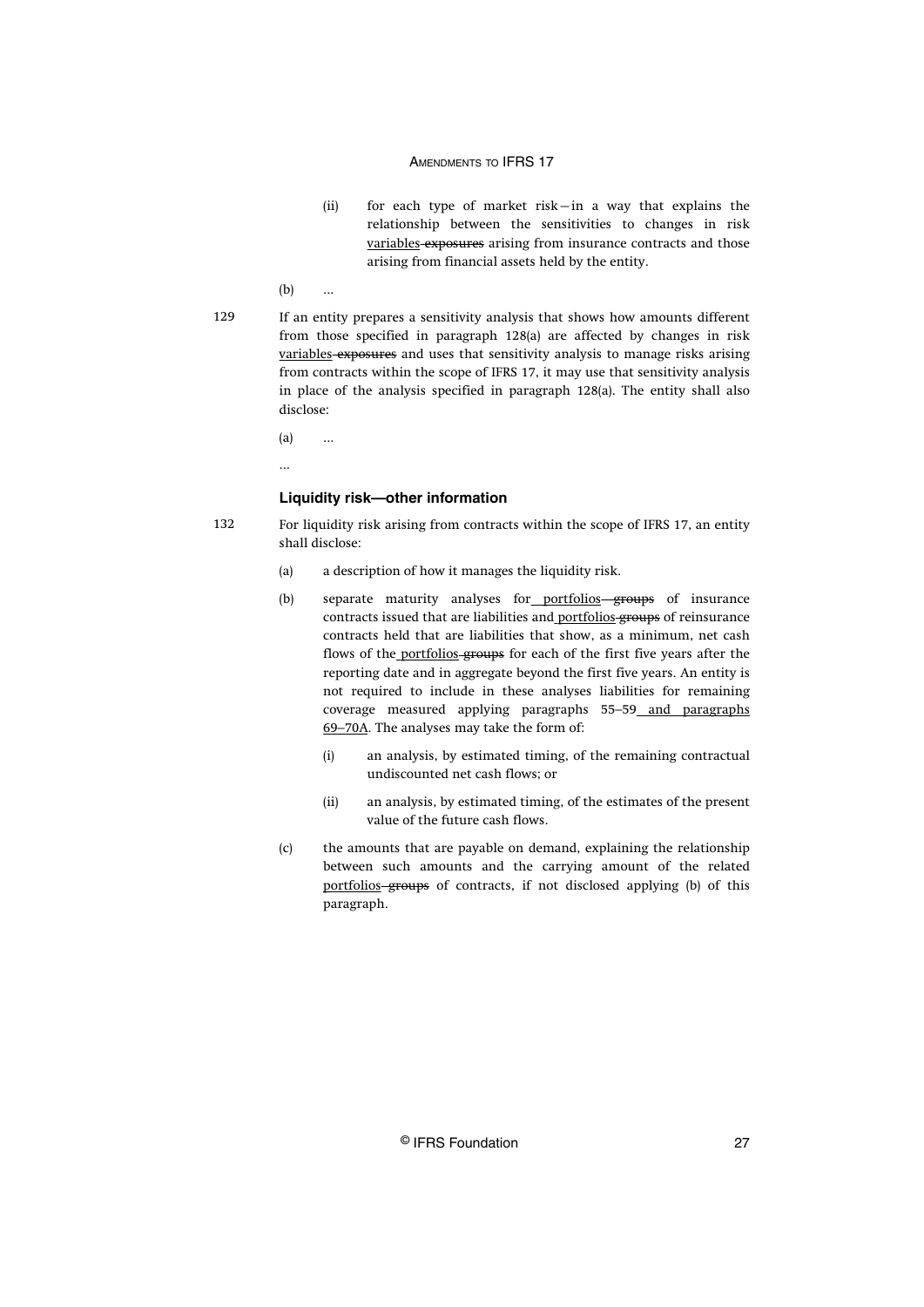## <span id="page-28-0"></span>**[Draft] Amendments to Appendix A—Defined terms**

The definitions of 'contractual service margin', 'coverage period', 'group of insurance contracts' and 'insurance acquisition cash flows' are amended. New text is underlined and deleted text is struck through.

| contractual service<br>margin       | A component of the carrying amount of the asset or liability for<br>a group of insurance contracts representing the unearned<br>profit the entity will recognise as it provides_insurance<br>contract services services under the insurance contracts in the<br>group.                                                                                                                                                    |
|-------------------------------------|---------------------------------------------------------------------------------------------------------------------------------------------------------------------------------------------------------------------------------------------------------------------------------------------------------------------------------------------------------------------------------------------------------------------------|
| coverage period                     | The period during which the entity provides insurance<br>contract services-coverage for insured events. This period<br>includes the services-coverage that relates to all premiums<br>within the boundary of the insurance contract.                                                                                                                                                                                      |
| group of insurance                  | A set of insurance contracts resulting from the division of                                                                                                                                                                                                                                                                                                                                                               |
| contracts                           | a portfolio of insurance contracts into, at a minimum,<br>contracts issued or expected to be issued-written within a<br>period of no longer than one year and that, at initial<br>recognition:                                                                                                                                                                                                                            |
|                                     | are onerous, if any;<br>(a)                                                                                                                                                                                                                                                                                                                                                                                               |
|                                     | have no significant possibility of becoming onerous<br>(b)<br>subsequently, if any; or                                                                                                                                                                                                                                                                                                                                    |
|                                     | (c)<br>do not fall into either (a) or (b), if any.                                                                                                                                                                                                                                                                                                                                                                        |
| insurance acquisition<br>cash flows | Cash flows arising from the costs of selling, underwriting and<br>starting a group of insurance contracts <i>lissued</i> or expected to<br>be issued) that are directly attributable to the portfolio of<br>insurance contracts to which the group belongs. Such cash<br>flows include cash flows that are not directly attributable to<br>individual contracts or groups of insurance contracts within<br>the portfolio. |
|                                     | and the contract of the contract of the contract of the contract of the contract of<br>$\mathbf{r}$ $\mathbf{r}$                                                                                                                                                                                                                                                                                                          |

A new definition is added after the definition of 'insurance contract'. New text is underlined.

| insurance contract<br>services | The following services that an entity provides to a policyholder<br>of an insurance contract: |                                                                                                                                                                                     |  |  |
|--------------------------------|-----------------------------------------------------------------------------------------------|-------------------------------------------------------------------------------------------------------------------------------------------------------------------------------------|--|--|
|                                | (a)                                                                                           | coverage for an <b>insured</b> event <i>(insurance coverage)</i> ;                                                                                                                  |  |  |
|                                | (b)                                                                                           | for insurance contracts without direct participation<br>features, the generation of an investment return for the<br>policyholder, if applicable (investment-return service);<br>and |  |  |

28 © IFRS Foundation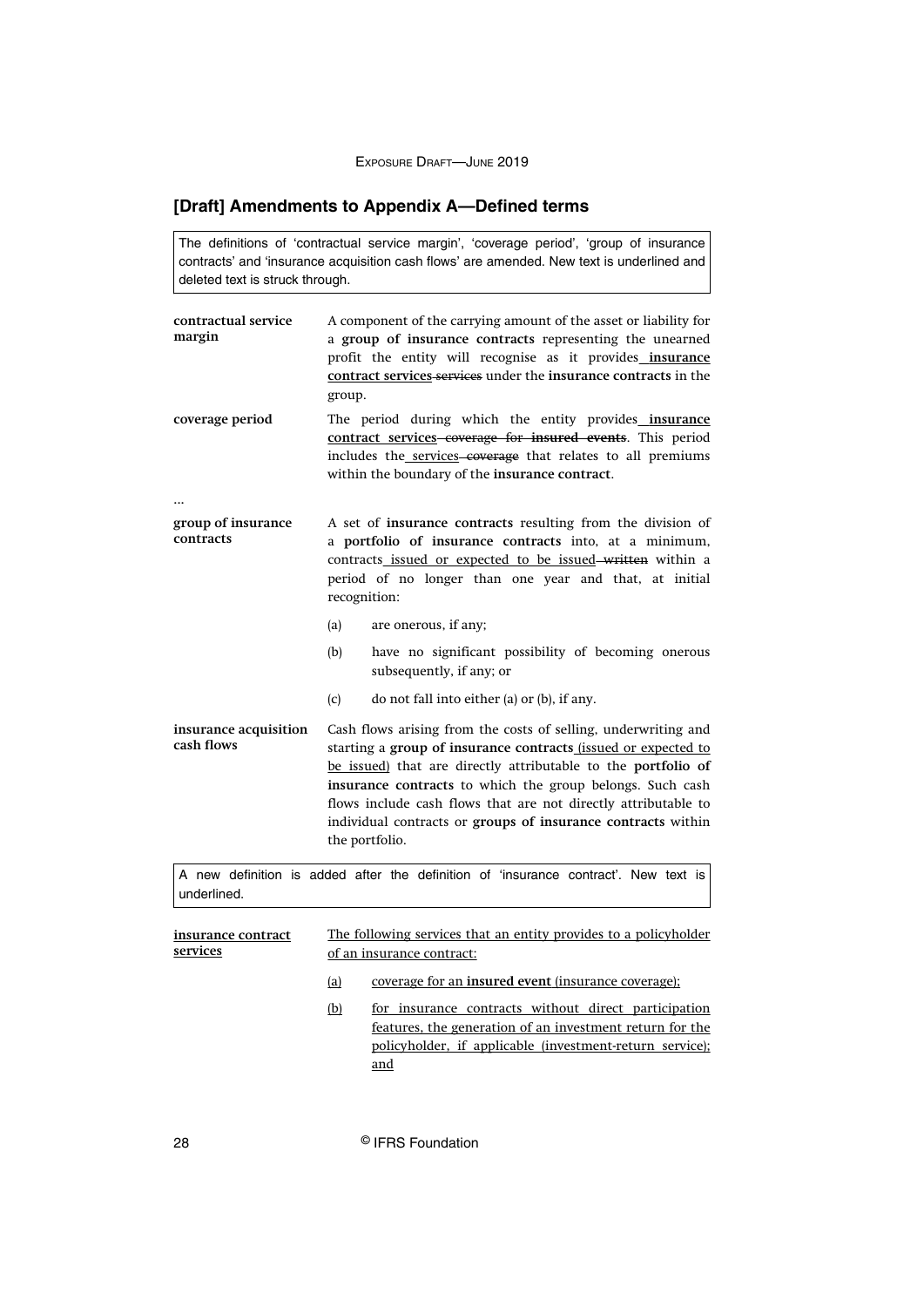The definitions of 'investment component', 'liability for incurred claims' and 'liability for remaining coverage' are amended. New text is underlined and deleted text is struck through.

| investment<br>component          | The amounts that an insurance contract requires the entity to<br>repay to a policyholder in all circumstances, regardless of<br>whether an insured event occurs even if an insured event does<br>not occur. |                                                                                                                                                                                                                                                        |  |  |  |
|----------------------------------|-------------------------------------------------------------------------------------------------------------------------------------------------------------------------------------------------------------|--------------------------------------------------------------------------------------------------------------------------------------------------------------------------------------------------------------------------------------------------------|--|--|--|
|                                  |                                                                                                                                                                                                             |                                                                                                                                                                                                                                                        |  |  |  |
| liability for incurred<br>claims | An entity's obligation to:                                                                                                                                                                                  |                                                                                                                                                                                                                                                        |  |  |  |
|                                  | (a)                                                                                                                                                                                                         | investigate and pay valid claims for <b>insured</b> events that<br>have already occurred, including events that have<br>occurred but for which claims have not been reported,<br>and other incurred insurance expenses; and.                           |  |  |  |
|                                  | (b)                                                                                                                                                                                                         | pay amounts under existing insurance contracts that<br>are not included in (a) for which an entity no longer<br>provides an investment-return service or an investment-<br>related service.                                                            |  |  |  |
| liability for remaining          |                                                                                                                                                                                                             | An entity's obligation to:                                                                                                                                                                                                                             |  |  |  |
| coverage                         | (a)                                                                                                                                                                                                         | investigate<br>valid<br>claims<br>under<br>and<br>pay<br>existing insurance contracts for insured events that<br>have not yet occurred (ie the obligation that relates to<br>the unexpired portion of the insurance coverage<br>coverage period); and. |  |  |  |
|                                  | (b)                                                                                                                                                                                                         | pay amounts under existing contracts that are not<br>included in (a) for which an entity will provide an<br>investment-return service or an investment-related<br>service.                                                                             |  |  |  |
| underlined.                      |                                                                                                                                                                                                             | A new definition is added after the definition of 'reinsurance contract'. New text is                                                                                                                                                                  |  |  |  |

**reinsurance contract held that provides proportionate coverage** A reinsurance contract held that provides an entity with the right to recover from the issuer a percentage of all claims incurred on groups of underlying insurance contracts. The percentage the entity has a right to recover is fixed for all contracts in a single group of underlying insurance contracts, but can vary between groups of underlying insurance contracts.

<sup>(</sup>c) for insurance contracts with direct participation features, the management of underlying items on behalf of the policyholder (investment-related service).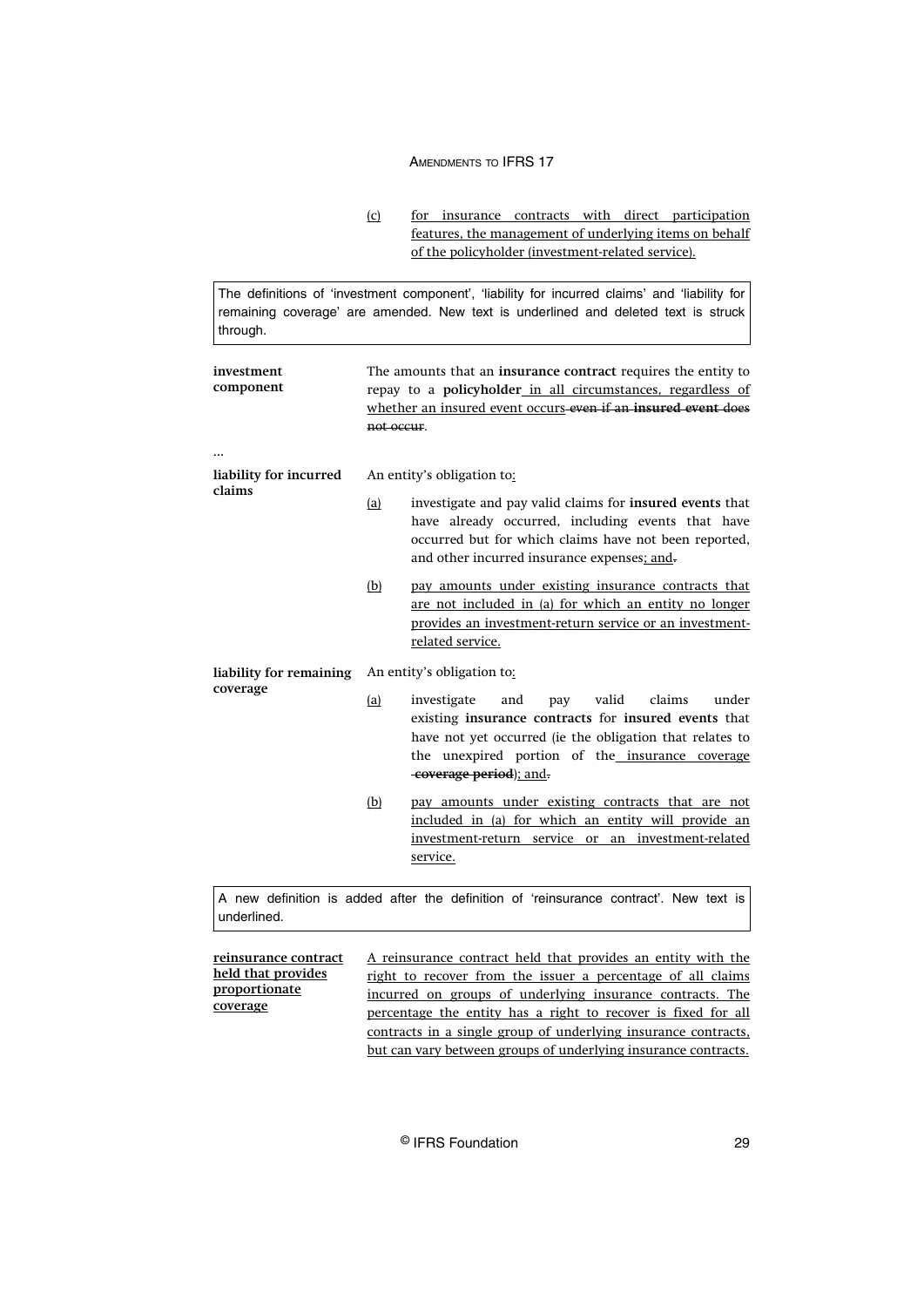## <span id="page-30-0"></span>**[Draft] Amendments to Appendix B—Application guidance**

Paragraph B1 is amended. New text is underlined.

B1

This appendix provides guidance on the following:

 $(a)$  ...

(ba) asset for insurance acquisition cash flows (see paragraphs B35A–B35C);

(c) measurement (see paragraphs B36- $B119FB119$ );

(d) ...

Paragraphs B5 and B12 are amended. New text is underlined.

**Definition of an insurance contract (Appendix A)**

...

...

## **Uncertain future event**

**B5** 

Some insurance contracts cover events that have already occurred but the financial effect of which is still uncertain. An example is an insurance contract that provides insurance coverage against an adverse development of an event that has already occurred. In such contracts, the insured event is the determination of the ultimate cost of those claims.

...

## **The distinction between insurance risk and other risks**

B12

The definition of an insurance contract refers to an adverse effect on the policyholder. This definition does not limit the payment by the entity to an amount equal to the financial effect of the adverse event. For example, the definition includes 'new for old' insurance coverage that pays the policyholder an amount that permits the replacement of a used and damaged asset with a new one. Similarly, the definition does not limit the payment under a life insurance contract to the financial loss suffered by the deceased's dependants, nor does it exclude contracts that specify the payment of predetermined amounts to quantify the loss caused by death or an accident.

30 © IFRS Foundation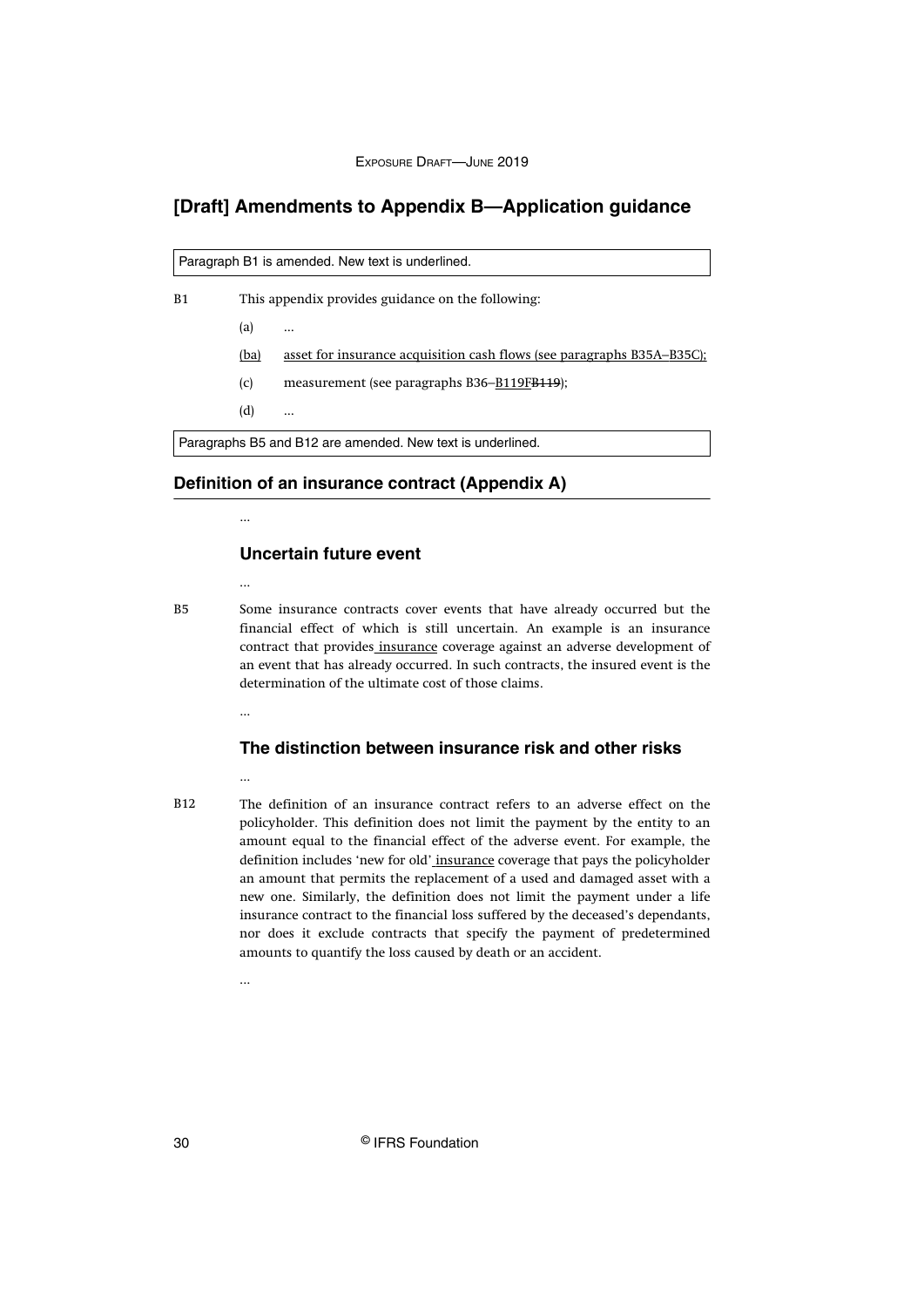After paragraph B35, a new heading and paragraphs B35A–B35C are added. New text is underlined.

## **Asset for insurance acquisition cash flows (paragraphs 28A‒28D)**

- To apply paragraph 28A, an entity allocates insurance acquisition cash flows that are directly attributable to a group of insurance contracts: B35A
	- (a) to that group; and
	- (b) to groups that include insurance contracts that are expected to arise from renewal of the insurance contracts in that group.
- To apply paragraph 28D: B35B
	- (a) an entity shall recognise an impairment loss in profit or loss and reduce the carrying amount of any asset for insurance acquisition cash flows recognised applying paragraph 28B(b), so that the carrying amount of each asset does not exceed the expected net cash inflow for the related group, determined applying paragraph 32(a).
	- (b) in addition, when an entity allocates insurance acquisition cash flows to groups of insurance contracts applying paragraph B35A(b), the entity shall recognise an impairment loss in profit or loss and reduce the carrying amount of the related assets for insurance acquisition cash flows to the extent that:
		- (i) the entity expects those insurance acquisition cash flows to exceed the net cash inflow for the expected renewals, determined applying paragraph 32(a); and
		- (ii) the excess determined applying paragraph B35B(b)(i) has not already been recognised as an impairment loss applying paragraph B35B(a).
- An entity shall recognise in profit or loss a reversal of some or all of an impairment loss previously recognised applying paragraph 28D and increase the carrying amount of the asset, to the extent that the impairment conditions no longer exist or have improved. B35C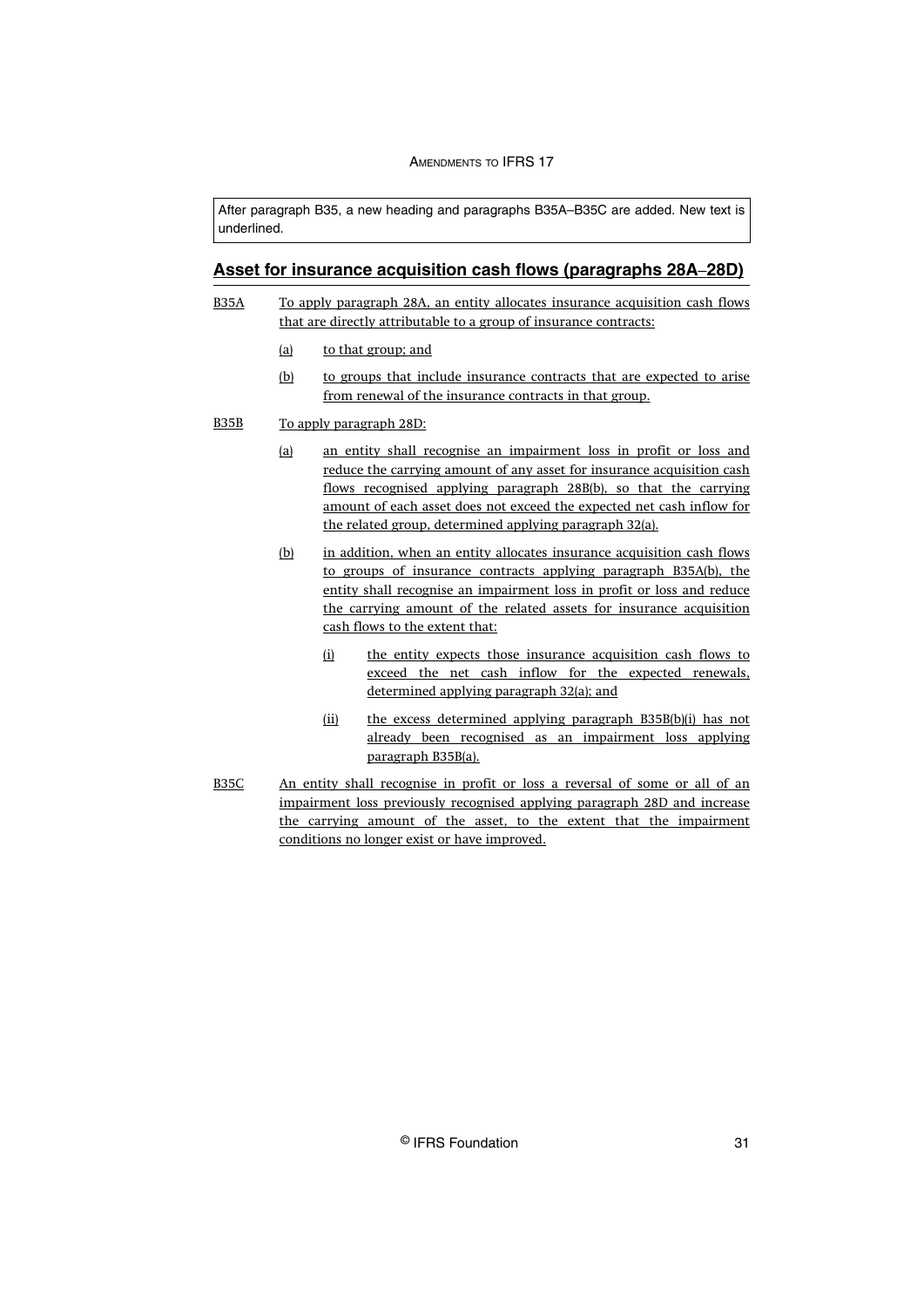Paragraphs B64–B65 and B71 are amended. New text is underlined and deleted text is struck through.

#### **Measurement (paragraphs 29–71)**

#### **Estimates of future cash flows (paragraphs 33–35)**

#### **Cash flows within the contract boundary (paragraph 34)**

...

...

- Paragraph 34 refers to an entity's practical ability to set a price at a future date (a renewal date) that fully reflects the risks in the contract from that date. An entity has that practical ability in the absence of constraints that prevent the entity from setting the same price it would for a new contract with the same characteristics as the existing contract issued on that date, or if it can amend the benefits to be consistent with the price it will charge. Similarly, an entity has that practical ability to set a price when it can reprice an existing contract so that the price reflects overall changes in the risks in a portfolio of insurance contracts, even if the price set for each individual policyholder does not reflect the change in risk for that specific policyholder. When assessing whether the entity has the practical ability to set a price that fully reflects the risks in the contract or portfolio, it shall consider all the risks that it would consider when underwriting equivalent contracts on the renewal date for the remaining service-coverage. In determining the estimates of future cash flows at the end of a reporting period, an entity shall reassess the boundary of an insurance contract to include the effect of changes in circumstances on the entity's substantive rights and obligations. B64
- Cash flows within the boundary of an insurance contract are those that relate directly to the fulfilment of the contract, including cash flows for which the entity has discretion over the amount or timing. The cash flows within the boundary include: B65
	- (a) ...
	- (la) costs the entity will incur in providing an investment-return service (for insurance contracts without direct participation features) or an investment-related service (for insurance contracts with direct participation features).
	- $(m)$  ...

...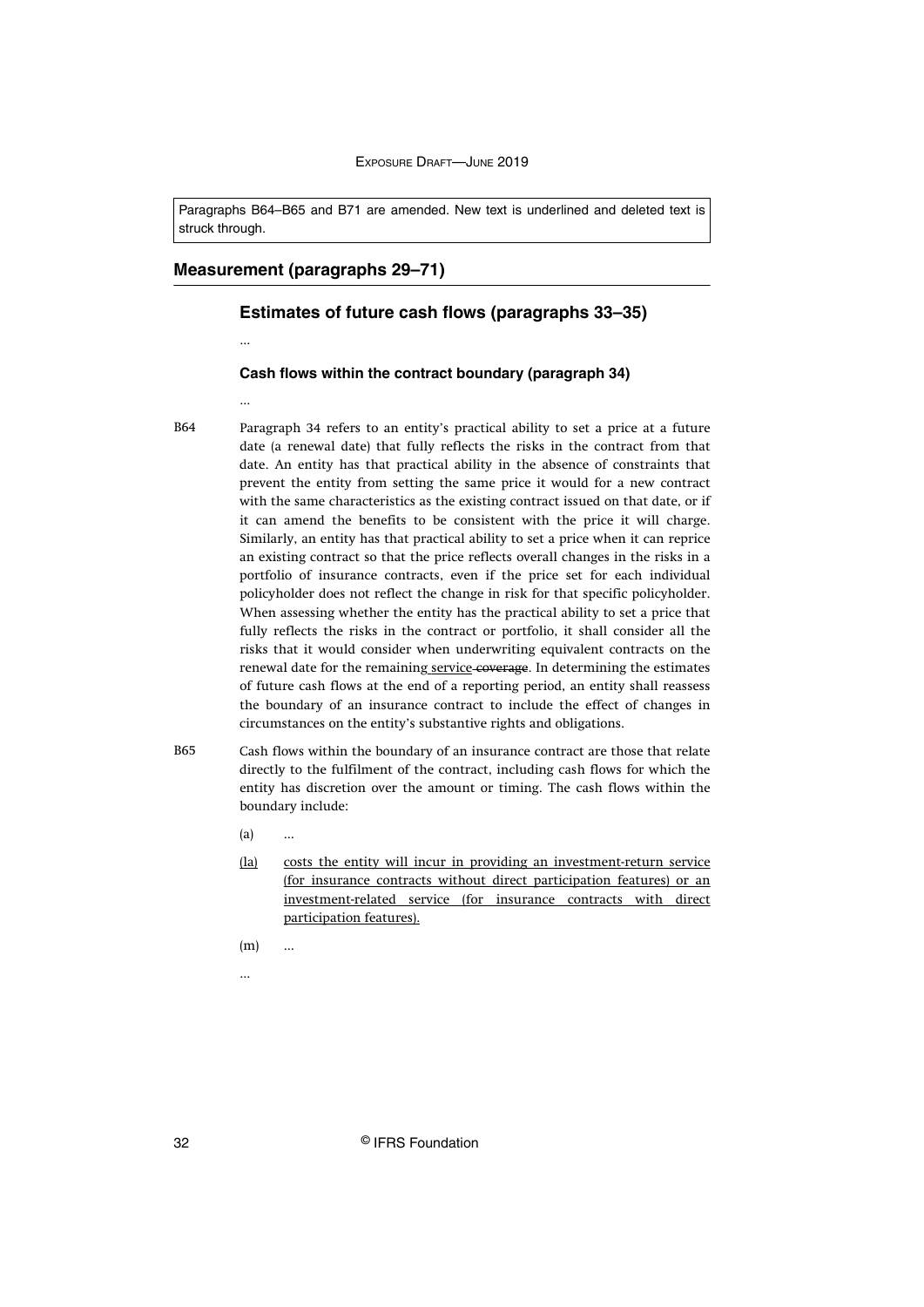Contracts with cash flows that affect or are affected by cash flows to policyholders of other contracts

...

After all the service-coverage has been provided to the contracts in a group, the fulfilment cash flows may still include payments expected to be made to current policyholders in other groups or future policyholders. An entity is not required to continue to allocate such fulfilment cash flows to specific groups but can instead recognise and measure a liability for such fulfilment cash flows arising from all groups. B71

Paragraphs B93–B94 are amended, paragraph B95 is bifurcated creating new paragraph B95A, paragraphs B95B–B95C are added. New text is underlined.

## **Initial recognition of transfers of insurance contracts and business combinations (paragraph 39)**

- When an entity acquires insurance contracts issued or reinsurance contracts held in a transfer of insurance contracts that do not form a business or in a business combination within the scope of IFRS 3, the entity shall apply paragraphs 14–24 to identify the groups of contracts acquired, as if it had entered into the contracts on the date of the transaction. B93
- An entity shall use the consideration received or paid for the contracts as a proxy for the premiums received. The consideration received or paid for the contracts excludes the consideration received or paid for any other assets and liabilities acquired in the same transaction. In a business combination within the scope of IFRS 3, the consideration received or paid is the fair value of the contracts at that date. In determining that fair value, an entity shall not apply paragraph 47 of IFRS 13 (relating to demand features). R<sub>94</sub>
- Unless the premium allocation approach for the liability for remaining coverage in paragraphs 55–59 applies, on initial recognition the contractual service margin is calculated applying paragraph 38 for acquired insurance contracts issued and paragraph 65 for acquired reinsurance contracts held using the consideration received or paid for the contracts as a proxy for the premiums received or paid at the date of initial recognition. B95
- If acquired insurance contracts issued are onerous, applying paragraph 47, the entity shall recognise the excess of the fulfilment cash flows over the consideration paid or received as part of goodwill or gain on a bargain purchase for contracts acquired in a business combination within the scope of IFRS 3 or as a loss in profit or loss for contracts acquired in a transfer. The entity shall establish a loss component of the liability for remaining coverage for that excess, and apply paragraphs 49–52 to allocate subsequent changes in fulfilment cash flows to that loss component. B95A
- For a group of reinsurance contracts held to which paragraphs 66A–66B apply at the date of the transaction, an entity shall determine the loss-recovery component of the asset for remaining coverage by multiplying: B95B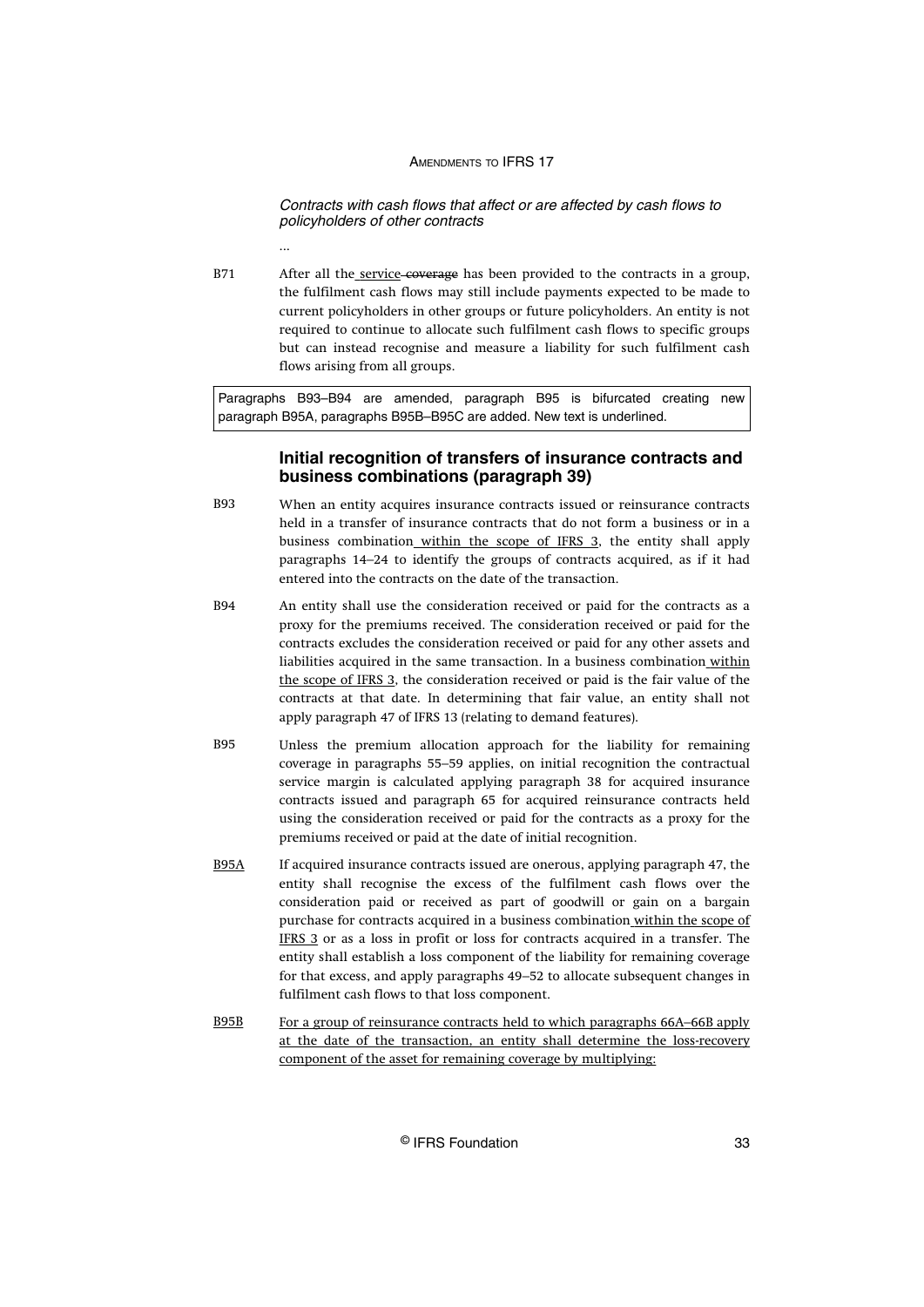- (a) the loss component of the liability for remaining coverage of the group of underlying insurance contracts at the date of the transaction; and
- (b) the fixed percentage of claims the entity has a right to recover from the group of reinsurance contracts held.
- The entity shall recognise the amount of the loss-recovery component determined applying paragraph B95B as part of goodwill or gain on a bargain purchase for reinsurance contracts held acquired in a business combination within the scope of IFRS 3, or as income in profit or loss for contracts acquired in a transfer. B95C

Paragraphs B96–B97 are amended. New text is underlined.

## **Changes in the carrying amount of the contractual service margin for insurance contracts without direct participation features (paragraph 44)**

- For insurance contracts without direct participation features, paragraph 44(c) requires an adjustment to the contractual service margin of a group of insurance contracts for changes in fulfilment cash flows that relate to future service. These changes comprise: B96
	- (a) experience adjustments arising from premiums received in the period that relate to future service, and related cash flows such as insurance acquisition cash flows and premium-based taxes, measured at the discount rates specified in paragraph  $B72(c)$ .;
	- (b) changes in estimates of the present value of the future cash flows in the liability for remaining coverage, except those described in paragraph B97(a), measured at the discount rates specified in paragraph B72(c).;
	- (c) differences between any investment component expected to become payable in the period and the actual investment component that becomes payable in the period, except those described in paragraph B97(a), measured at the discount rates specified in paragraph  $B72(c)$ : and
	- (d) changes in the risk adjustment for non-financial risk that relate to future service. An entity is not required to disaggregate the change in the risk adjustment for non-financial risk between (i) a change related to non-financial risk and (ii) the effect of the time value of money and changes in the time value of money. If an entity makes such a disaggregation, it shall adjust the contractual service margin for the change related to non-financial risk, measured at the discount rates specified in paragraph B72(c).
- An entity shall not adjust the contractual service margin for a group of insurance contracts without direct participation features for the following changes in fulfilment cash flows because they do not relate to future service: B97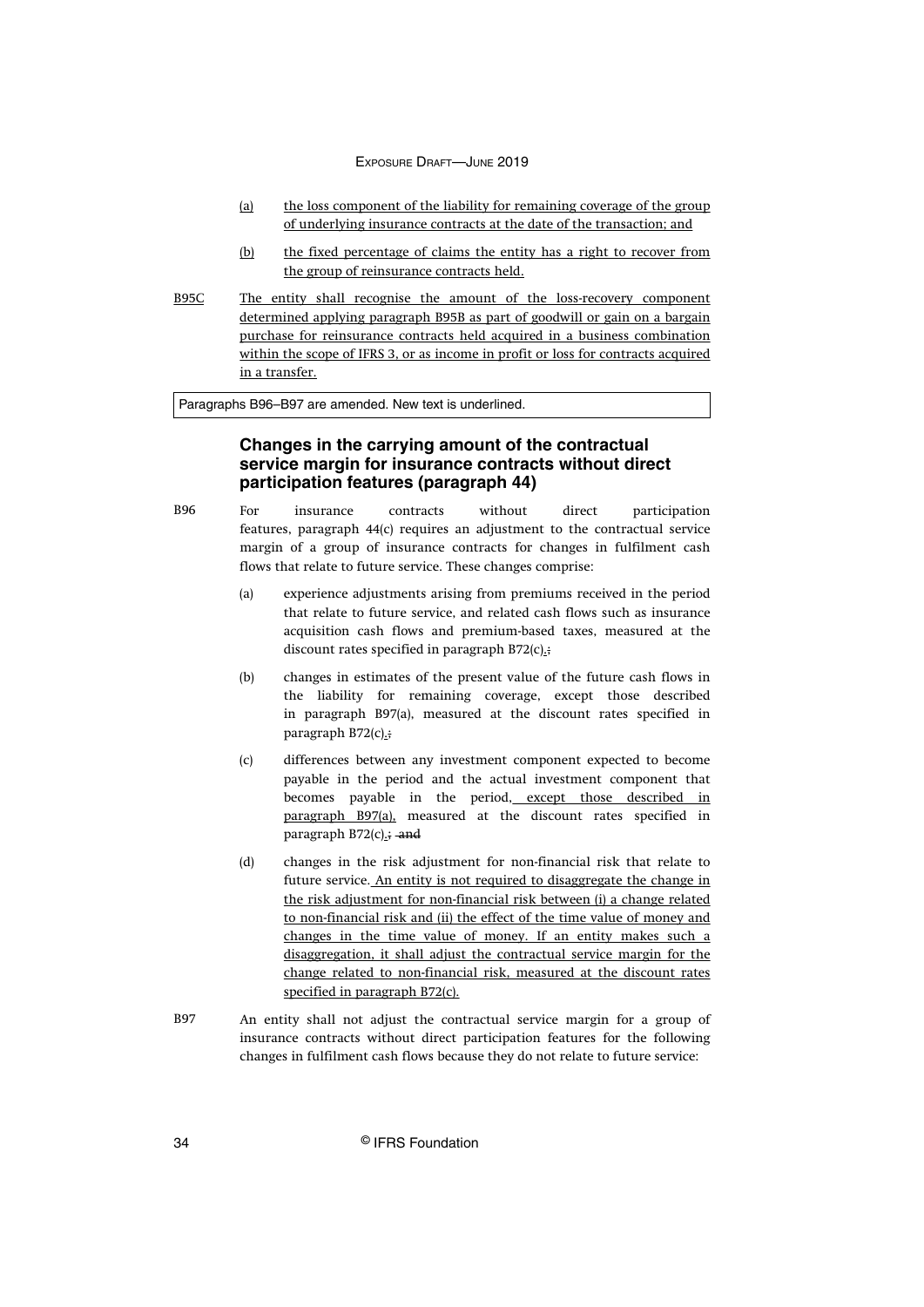- (a) the effect of the time value of money and changes in the time value of money and the effect of financial risk and changes in financial risk (being (i) the effect, if any, on estimated future cash flows; (ii) if the effect is disaggregated, on the risk adjustment for non-financial risk; and (iii) the effect of a change in discount rate);
- $(b)$

...

Paragraphs B104, B107, B112, B115, B116 and B118 are amended. Paragraph B101 is not amended, but is included for ease of reference. New text is underlined and deleted text is struck through.

## **Changes in the carrying amount of the contractual service margin for insurance contracts with direct participation features (paragraph 45)**

- Insurance contracts with direct participation features are insurance contracts that are substantially investment‑related service contracts under which an entity promises an investment return based on underlying items. Hence, they are defined as insurance contracts for which: B101
	- (a) the contractual terms specify that the policyholder participates in a share of a clearly identified pool of underlying items (see paragraphs B105–B106);
	- (b) the entity expects to pay to the policyholder an amount equal to a substantial share of the fair value returns on the underlying items (see paragraph B107); and
	- (c) the entity expects a substantial proportion of any change in the amounts to be paid to the policyholder to vary with the change in fair value of the underlying items (see paragraph B107).

## ...

- The conditions in paragraph B101 ensure that insurance contracts with direct participation features are contracts under which the entity's obligation to the policyholder is the net of: B104
	- $(a)$  ...
	- (b) a variable fee (see paragraphs B110–B118) that the entity will deduct from (a) in exchange for the future service provided by the insurance contract, comprising:
		- (i) the amount of the entity's share of the fair value of the underlying items; less
		- (ii) ...

...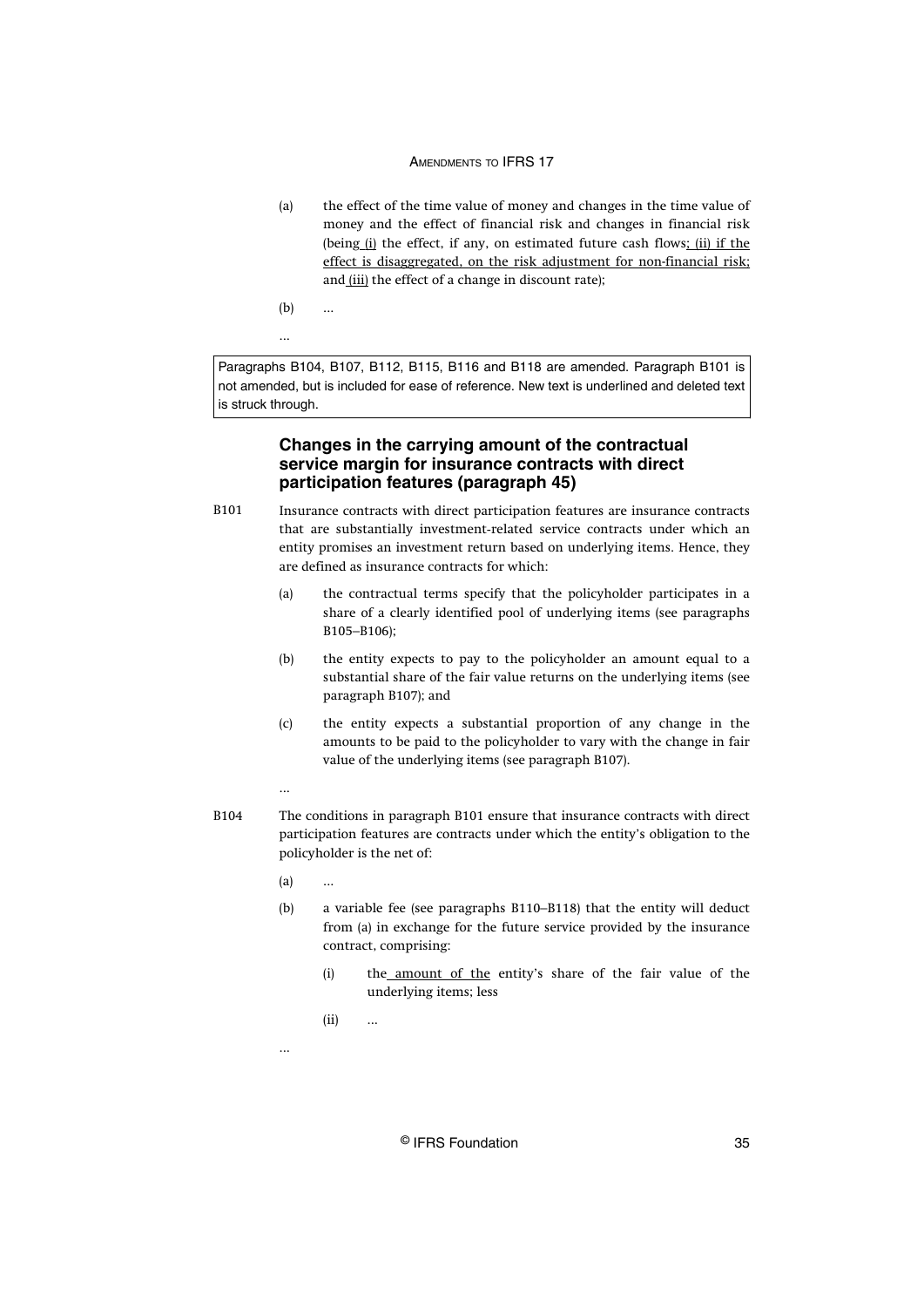- Paragraph B101(b) requires that the entity expects a substantial share of the fair value returns on the underlying items will be paid to the policyholder and paragraph B101(c) requires that the entity expects a substantial proportion of any change in the amounts to be paid to the policyholder to vary with the change in fair value of the underlying items. An entity shall: B107
	- (a) ...

...

...

- (b) assess the variability in the amounts in paragraphs B101(b) and B101(c):
	- (i) over the duration of the group of insurance contract-contracts; and
	- (ii) ...
- Changes in the amount of the entity's share of the fair value of the underlying items (paragraph B104(b)(i)) relate to future service and adjust the contractual service margin, applying paragraph 45(b). B112

#### Risk mitigation

- To the extent that an entity meets the conditions in paragraph B116, it may choose not to recognise a change in the contractual service margin to reflect some or all of the changes in the effect of financial risk on the amount of the entity's share of the underlying items (see paragraph B112) or the fulfilment cash flows set out in paragraph B113(b). B115
- To apply paragraph B115, an entity must have a previously documented riskmanagement objective and strategy for mitigating financial risk arising from the insurance contracts using derivatives or reinsurance contracts held, and to mitigate financial risk arising from the insurance contracts and, in applying that objective and strategy: B116
	- (a) the entity mitigates the financial risk arising from the insurance contracts using–uses a derivative or a reinsurance contract held–to mitigate the financial risk arising from the insurance contracts.
	- (b) an economic offset exists between the insurance contracts and the derivative or reinsurance contract held, ie the values of the insurance contracts and the derivative or reinsurance contract held generally move in opposite directions because they respond in a similar way to the changes in the risk being mitigated. An entity shall not consider accounting measurement differences in assessing the economic offset.
	- (c) credit risk does not dominate the economic offset.

...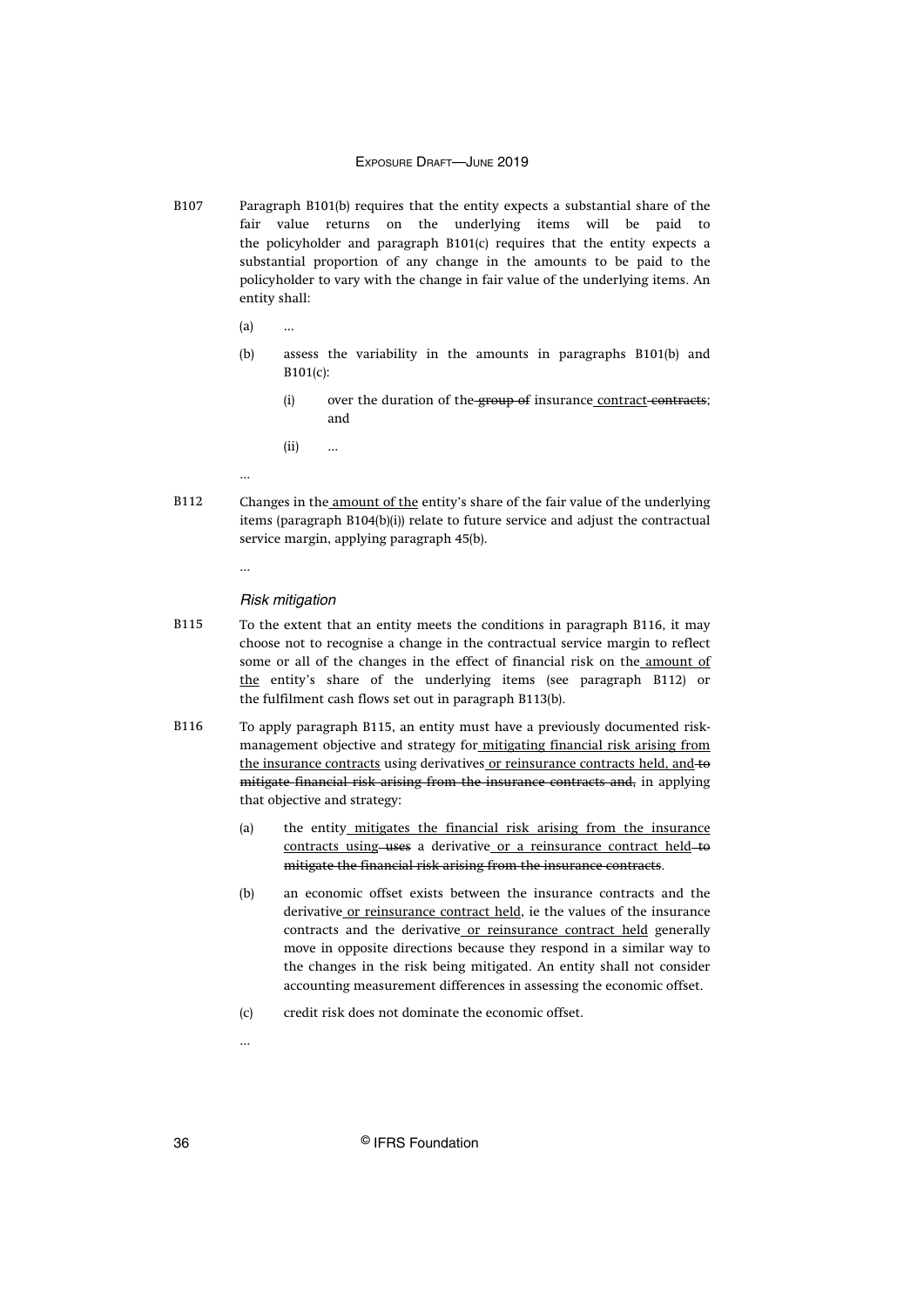- If, and only if, any of the conditions in paragraph B116 ceases to be met, an entity shall: B118
	- (a) cease to apply paragraph B115 from that date.; and
	- (b) An entity shall not make any adjustment for changes previously recognised in profit or loss.

Paragraph B119 is amended and paragraphs B119A–B119B are added. New text is underlined and deleted text is struck through.

## **Recognition of the contractual service margin in profit or loss**

- An amount of the contractual service margin for a group of insurance contracts is recognised in profit or loss in each period to reflect the insurance contract services provided under the group of insurance contracts in that period (see paragraphs 44(e), 45(e) and 66(e)). The amount is determined by: B119
	- (a) identifying the coverage units in the group. The number of coverage units in a group is the quantity of service coverage provided by the contracts in the group, determined by considering for each contract the quantity of the benefits provided under a contract and its expected coverage period duration.
	- (b) allocating the contractual service margin at the end of the period (before recognising any amounts in profit or loss to reflect the insurance contract services provided in the period) equally to each coverage unit provided in the current period and expected to be provided in the future.
	- (c) recognising in profit or loss the amount allocated to coverage units provided in the period.
- For the purpose of applying paragraph B119, the period of investment-return service or investment-related service ends at or before the date that all amounts due to current policyholders relating to those services have been paid, without considering payments to future policyholders included in the fulfilment cash flows applying paragraph B68. B119A
- Insurance contracts without direct participation features may provide an investment-return service if, and only if: B119B
	- (a) an investment component exists, or the policyholder has a right to withdraw an amount;
	- (b) the entity expects the investment component or amount the policyholder has a right to withdraw to include a positive investment return (a positive investment return could be below zero, for example, in a negative interest rate environment); and
	- (c) the entity expects to perform investment activity to generate that positive investment return.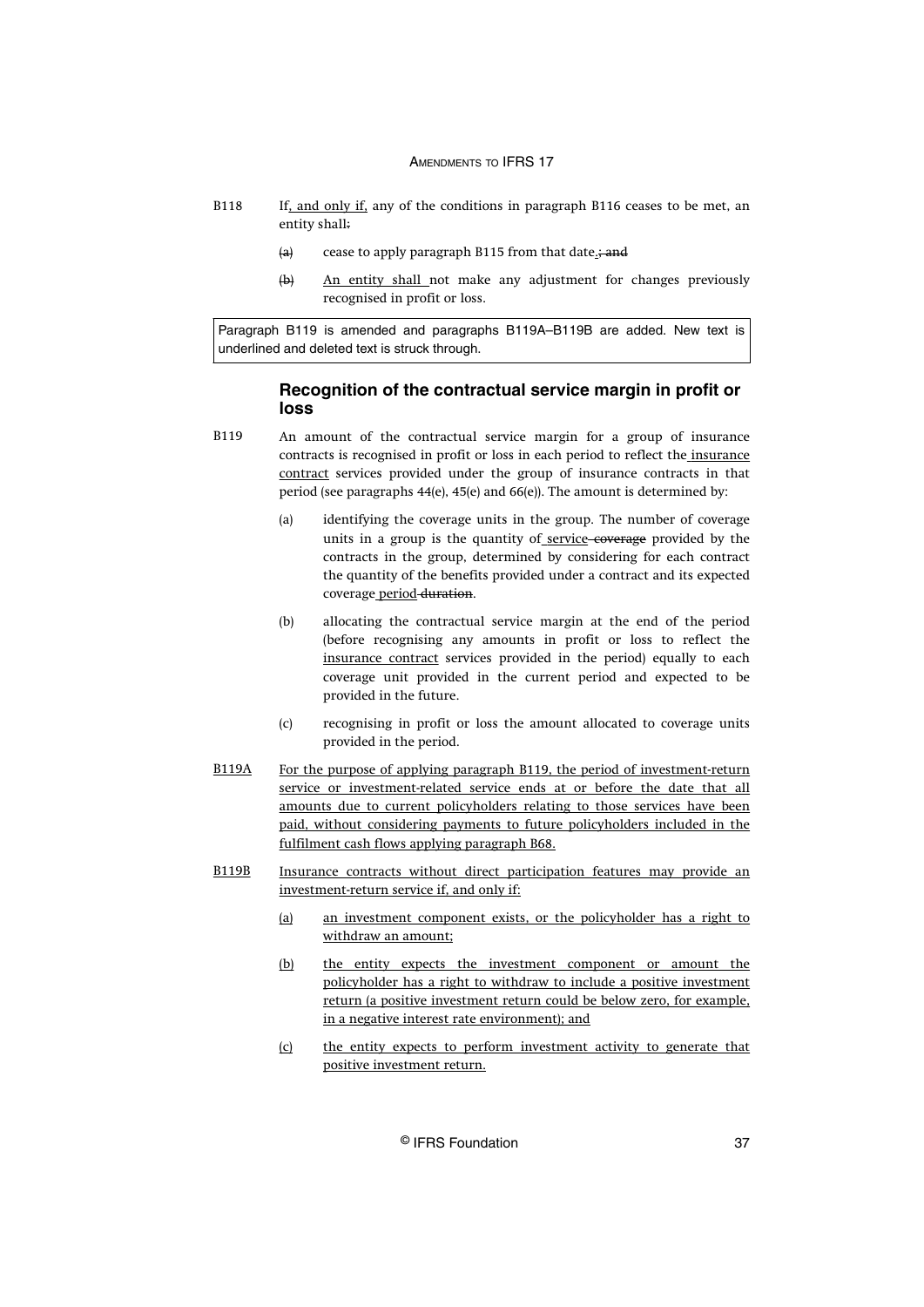A new heading and paragraphs B119C–B119F are added. New text is underlined and deleted text is struck through.

## **Reinsurance contracts held—recognition of recovery of losses on underlying insurance contracts (paragraphs 66A−66B)**

- Paragraph 66A applies to reinsurance contracts held that provide proportionate coverage. Such reinsurance contracts provide the entity with the right to recover from the issuer a fixed percentage of all claims incurred on a group of underlying insurance contracts. Such reinsurance contracts can also include cash flows, other than claims, that are not proportionate to cash flows of the underlying groups of insurance contracts issued. For example, in such reinsurance contracts, the premiums due to the reinsurer might not be proportionate to premiums due from the policyholders of the groups of underlying insurance contracts. B119C
- An entity shall determine the adjustment to the contractual service margin and the resulting income recognised applying paragraph 66A by multiplying: B119D
	- (a) the loss recognised on the group of underlying insurance contracts; and
	- (b) the fixed percentage of claims on the group of underlying insurance contracts the entity has a right to recover from the group of reinsurance contracts held.
- Applying paragraph 66B, an entity shall establish (or adjust) a loss-recovery component of the asset for remaining coverage for a group of reinsurance contracts held. The loss-recovery component determines the amounts that are presented in profit or loss as reversals of recoveries of losses from reinsurance contracts held and are consequently excluded from the allocation of premiums paid to the reinsurer. B119E
- After an entity has established a loss-recovery component applying paragraph 66B it shall: B119F
	- (a) adjust the loss-recovery component to reflect changes in the loss component for the group of underlying insurance contracts recognised applying paragraphs 50(a) and 51–52; and
	- (b) allocate subsequent changes in fulfilment cash flows described in paragraph 66(c)(ii), which arise from onerous groups of underlying insurance contracts, to that loss-recovery component until it is reduced to zero.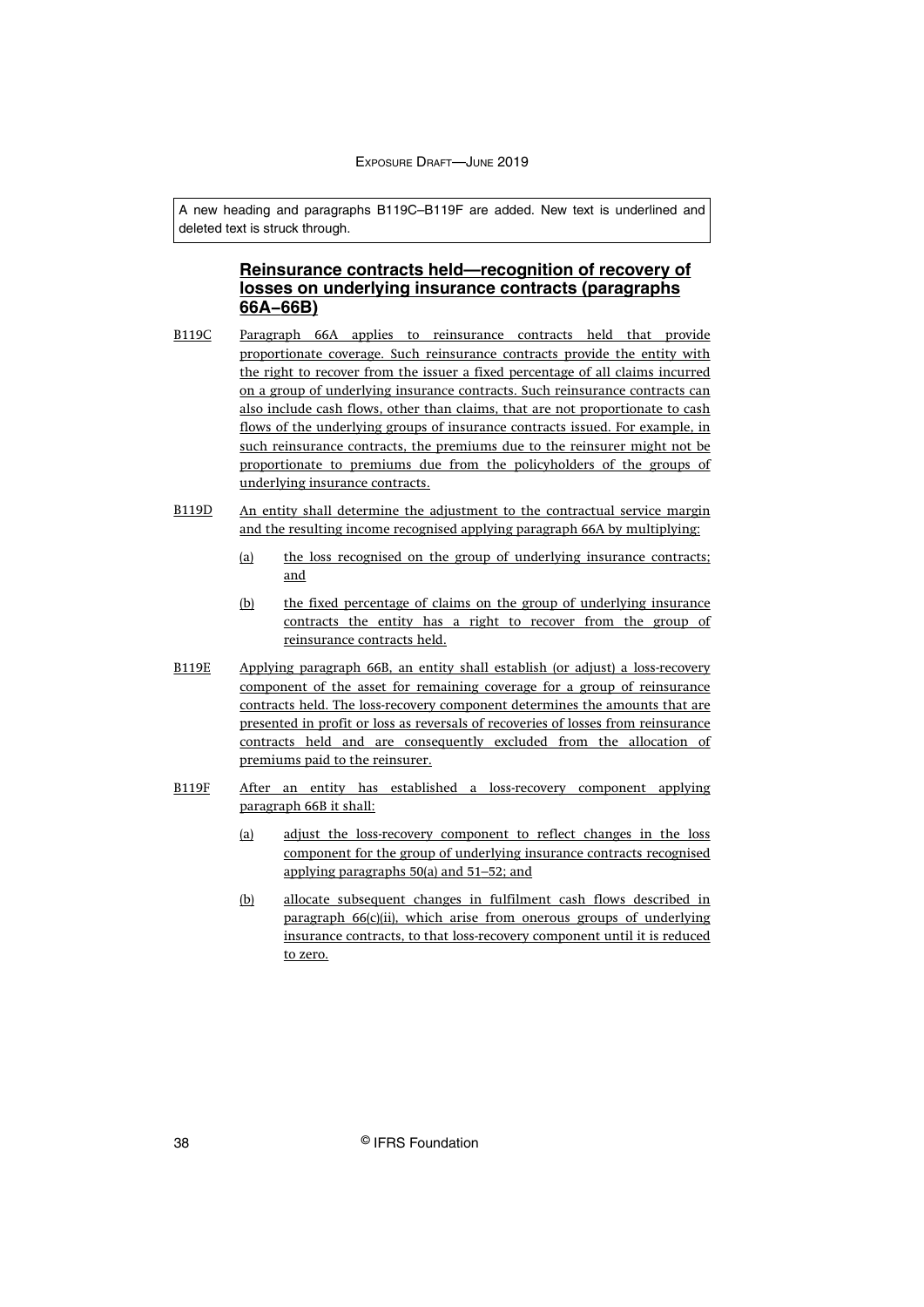Paragraphs B121, B123–B124 and B126 are amended. New text is underlined and deleted text is struck through.

#### **Insurance revenue (paragraphs 83 and 85)**

Paragraph 83 requires the amount of insurance revenue recognised in a period to depict the transfer of promised services at an amount that reflects the consideration to which the entity expects to be entitled in exchange for those services. The total consideration for a group of contracts covers the following amounts: B121

- (a) amounts related to the provision of services, comprising:
	- (i) insurance service expenses, excluding any amounts relating to the risk adjustment for non-financial risk included in (ii) and any amounts allocated to the loss component of the liability for remaining coverage;
	- (ii) the risk adjustment for non-financial risk, excluding any amounts allocated to the loss component of the liability for remaining coverage; and

 $(iii)$ 

...

...

- Applying IFRS 15, when an entity provides services, it derecognises the performance obligation for those services and recognises revenue. Consistently, applying IFRS 17, when an entity provides services in a period, it reduces the liability for remaining coverage for the services provided and recognises insurance revenue. The reduction in the liability for remaining coverage that gives rise to insurance revenue excludes changes in the liability that do not relate to services expected to be covered by the consideration received by the entity. Those changes are: B123
	- (a) changes that do not relate to services provided in the period, for example:
		- $(i)$
		- (iia) changes resulting from cash flows from loans to policyholders;
		- (iii) ...
- Consequently, insurance revenue for the period can also be analysed as the total of the changes in the liability for remaining coverage in the period that relates to services for which the entity expects to receive consideration. Those changes are: B124
	- (a) insurance service expenses incurred in the period (measured at the amounts expected at the beginning of the period), excluding:
		- $(i)$  ...

© IFRS Foundation 39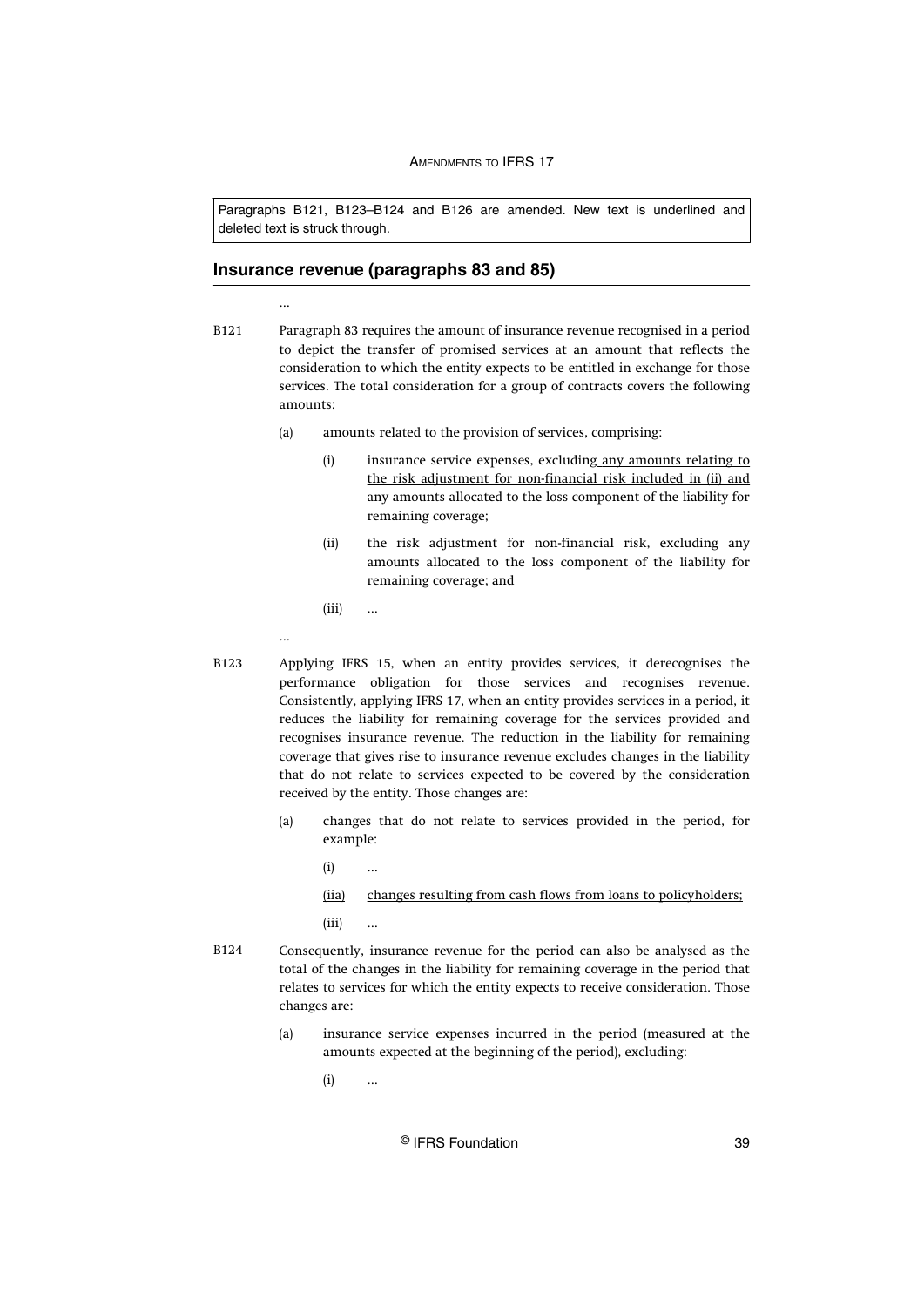- (iii) amounts that relate to transaction-based taxes collected on behalf of third parties (such as premium taxes, value added taxes and goods and services taxes) (see paragraph B65(i)); and
- (iv) insurance acquisition expenses (see paragraph B125); and-
- (v) the amount related to the risk adjustment for non-financial risk (see (b)).
- (b) ...
- $(c)$  ...
- (d) experience adjustments for premium receipts, if any.

...

When an entity applies the premium allocation approach in paragraphs 55–58, insurance revenue for the period is the amount of expected premium receipts (excluding any investment component and adjusted to reflect the time value of money and the effect of financial risk, if applicable, applying paragraph 56) allocated to the period. The entity shall allocate the expected premium receipts to each period of service coverage: B126

(a) ...

...

...

Paragraph B128 is amended. New text is underlined and deleted text is struck through.

## **Insurance finance income or expenses (paragraphs 87–92)**

- Paragraph 87 requires an entity to include in insurance finance income or expenses the effect of the time value of money and financial risk and changes therein in assumptions that relate to financial risk. For the purposes of IFRS 17: B128
	- (a) assumptions about inflation based on an index of prices or rates or on prices of assets with inflation-linked returns are assumptions that relate to financial risk; and
	- (b) assumptions about inflation based on an entity's expectation of specific price changes are not assumptions that relate to financial risk; and.
	- (c) changes in the measurement of a group of insurance contracts caused by changes in the fair value of underlying items (excluding additions and withdrawals) are changes arising from the effect of the time value of money and financial risk and changes therein.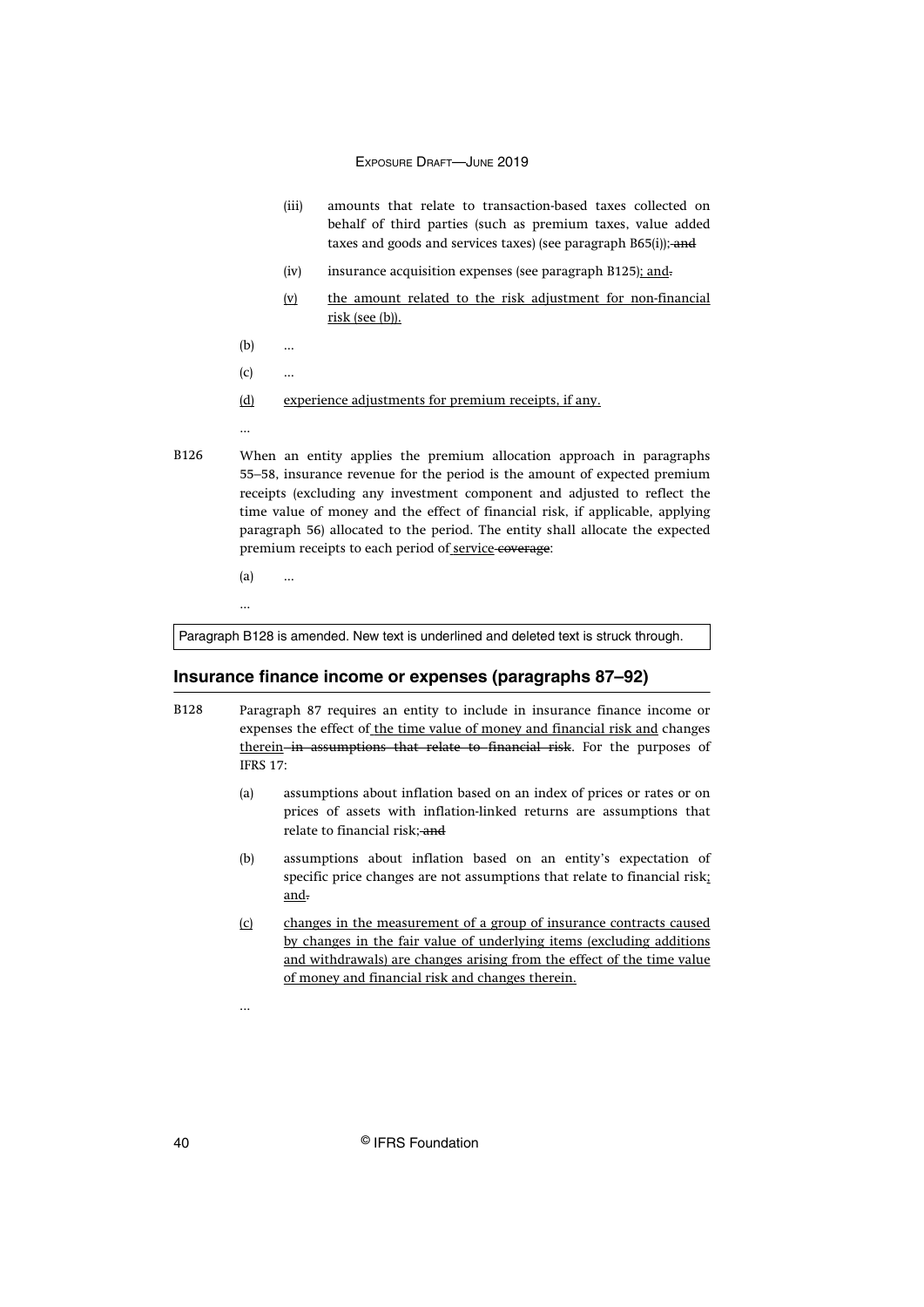## <span id="page-41-0"></span>**[Draft] Amendments to Appendix C—Effective date and transition**

Paragraph C1 is amended. Paragraph C2 is not amended, but is included for ease of reference. New text is underlined and deleted text is struck through.

#### **Effective date**

- An entity shall apply IFRS 17 for annual reporting periods beginning on or after 1 January 2022 2021. If an entity applies IFRS 17 earlier, it shall disclose that fact. Early application is permitted for entities that apply IFRS 9 *Financial Instruments* and IFRS 15 *Revenue from Contracts with Customers* on or before the date of initial application of IFRS 17.  $C<sub>1</sub>$
- For the purposes of the transition requirements in paragraphs C1 and C3–C33:  $C<sub>2</sub>$ 
	- (a) the date of initial application is the beginning of the annual reporting period in which an entity first applies IFRS 17; and
	- (b) the transition date is the beginning of the annual reporting period immediately preceding the date of initial application.

Paragraph C3 is amended and paragraph C5A is added. Paragraph C5 is not amended, but is included for ease of reference. New text is underlined and deleted text is struck through.

## **Transition**

- Unless it is impracticable to do so, or paragraph C5A applies, an An entity shall apply IFRS 17 retrospectively unless impracticable, except that:  $C<sub>3</sub>$ 
	- (a) an entity is not required to present the quantitative information required by paragraph 28(f) of IAS 8 *Accounting Policies, Changes in Accounting Estimates and Errors*; and
	- (b) an entity shall not apply the option in paragraph B115 for periods before the transition date date of initial application of IFRS 17. An entity may apply the option in paragraph B115 prospectively on or after the transition date if, and only if, the entity designates risk mitigation relationships at or before the date it applies the option.
	-

 $C<sub>5</sub>$ 

...

- If, and only if, it is impracticable for an entity to apply paragraph C3 for a group of insurance contracts, an entity shall apply the following approaches instead of applying paragraph C4(a):
	- (a) the modified retrospective approach in paragraphs C6–C19, subject to paragraph C6(a); or
	- (b) the fair value approach in paragraphs C20–C24.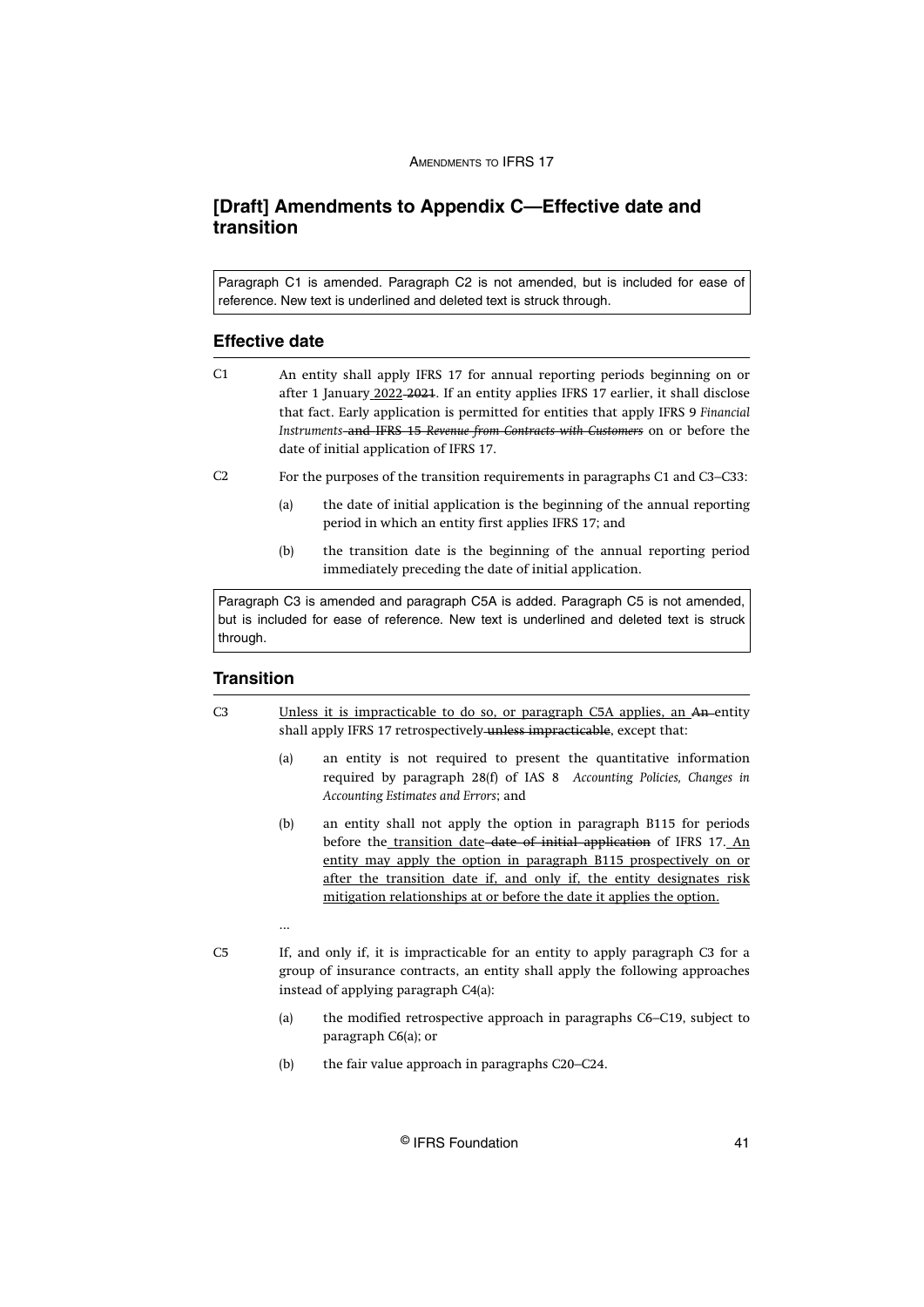- Notwithstanding paragraph C5, an entity may choose to apply the fair value approach in paragraphs C20–C24 for a group of insurance contracts with direct participation features to which it could apply IFRS 17 retrospectively if, and only if: C5A
	- (a) the entity chooses to apply the risk mitigation option in paragraph B115 to the group of insurance contracts prospectively from the transition date; and
	- (b) the entity has used derivatives or reinsurance contracts held to mitigate financial risk arising from the group of insurance contracts before the transition date.

Paragraphs C9A and C15A are added. Paragraph C8 is not amended, but is included for ease of reference. New text is underlined.

## **Modified retrospective approach**

To achieve the objective of the modified retrospective approach, an entity is permitted to use each modification in paragraphs C9–C19 only to the extent that an entity does not have reasonable and supportable information to apply a retrospective approach. C8

#### **Assessments at inception or initial recognition**

...

...

To the extent permitted by paragraph C8, an entity shall classify as a liability for incurred claims a liability for settlement of claims incurred before an insurance contract was acquired. C9A

...

## **Determining the contractual service margin or loss component for groups of insurance contracts without direct participation features**

- ...
- For a group of reinsurance contracts held that provides proportionate coverage for an onerous group of insurance contracts and was acquired before or at the same time that the insurance contracts were issued, an entity shall establish a loss-recovery component of the asset for remaining coverage at the transition date (see paragraphs 66A–66B). To the extent permitted by paragraph C8, an entity shall determine the loss-recovery component by multiplying: C15A
	- (a) the loss component of the liability for remaining coverage for the group of underlying insurance contracts at the transition date (see paragraphs C16 and C20); and
	- (b) the fixed percentage of claims for the group of underlying insurance contracts the entity has a right to recover from the group of reinsurance contracts held.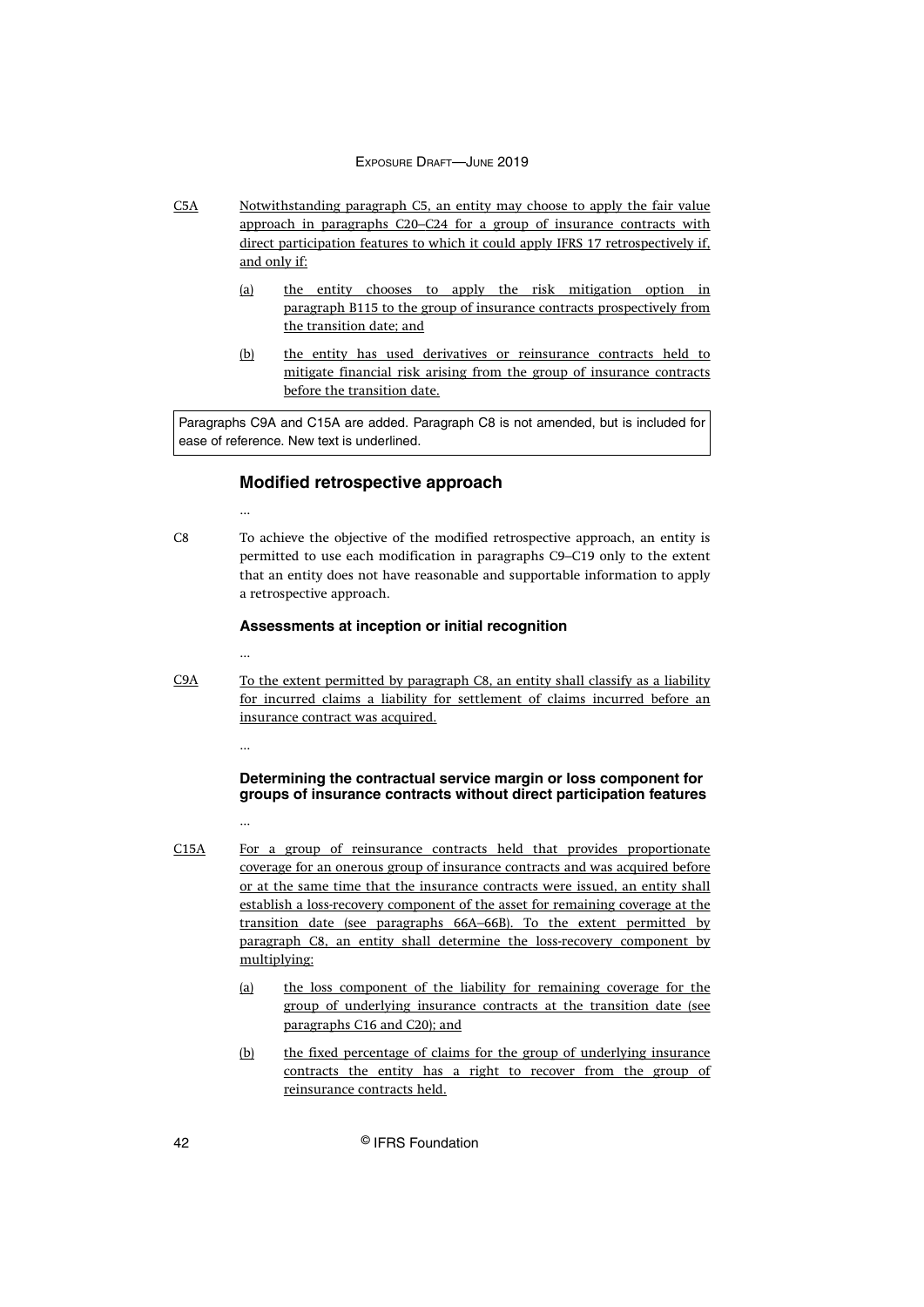Paragraphs C20A and C22A are added. New text is underlined.

## **Fair value approach**

...

...

...

...

For a group of reinsurance contracts held to which paragraphs 66A–66B apply at the transition date, an entity shall determine the loss-recovery component of the asset for remaining coverage by multiplying: C20A

- (a) the loss component of the liability for remaining coverage for the underlying insurance contracts at the transition date (see paragraphs C16 and C20); and
- (b) the fixed percentage of claims for the group of underlying insurance contracts the entity has a right to recover from the group of reinsurance contracts held.
- In applying the fair value approach, an entity may choose to classify as a liability for incurred claims a liability for settlement of claims incurred before an insurance contract was acquired. C22A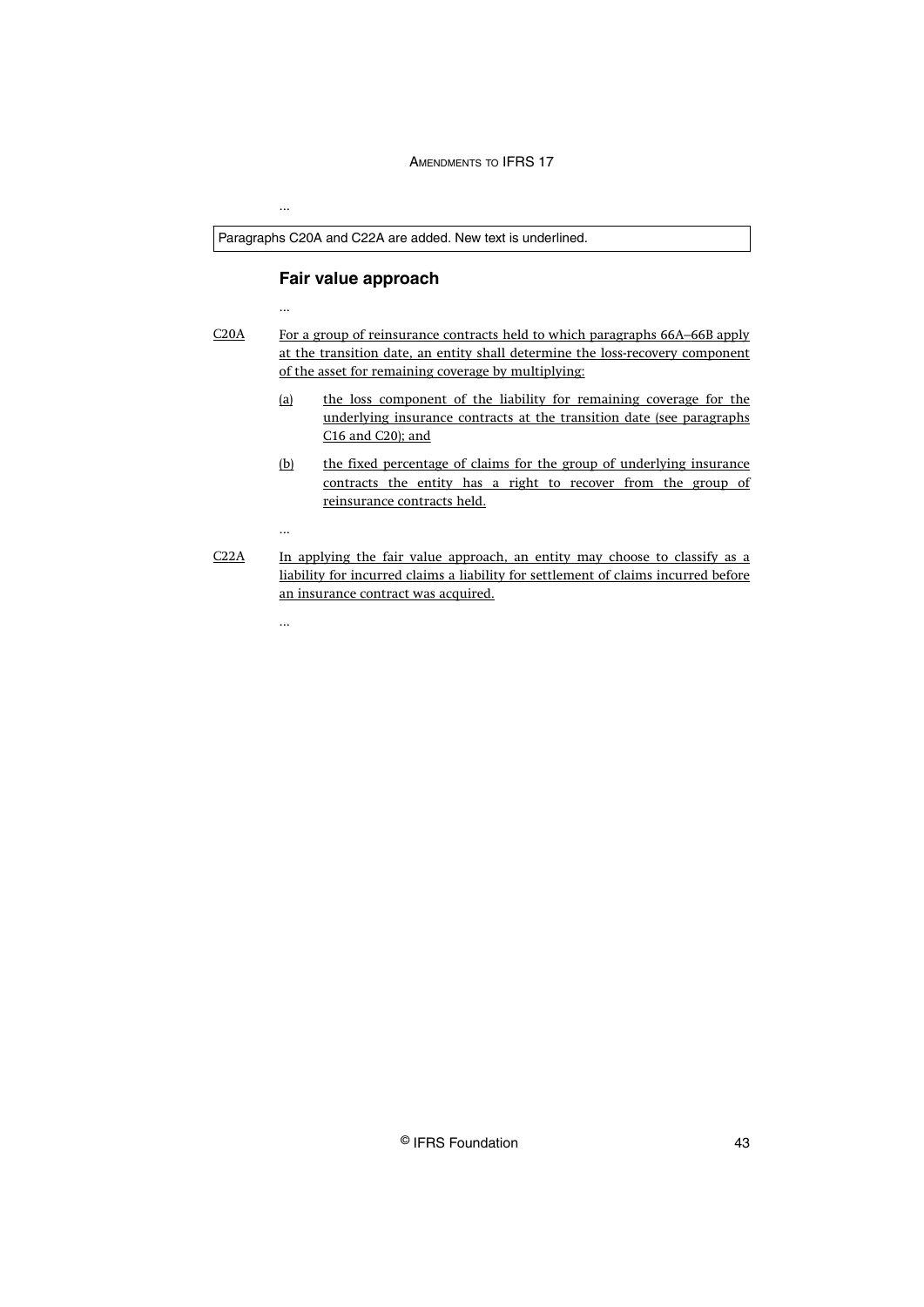## <span id="page-44-0"></span>**[Draft] Amendments to Appendix D—Amendments to other IFRS Standards**

## **IFRS 3 Business Combinations**

...

...

...

...

In the amendments to IFRS 3 Business Combinations, paragraph 64N is amended. New text is underlined and deleted text is struck through.

#### **Effective date**

- 64N
	- IFRS 17, as amended in [date] issued in May 2017, amended paragraphs 17, 20, 21, 35 and B63, and after paragraph 31 added a heading and paragraph 31A. An entity shall apply-those the amendments to paragraph 17 to business combinations with an acquisition date after the date of initial application of IFRS 17. An entity shall apply the other amendments when it applies IFRS 17.

## **IFRS 7 Financial Instruments: Disclosures**

In the amendments to IFRS 7 Financial Instruments: Disclosures, paragraphs 3(d) and 44DD are amended. New text is underlined and deleted text is struck through.

#### **Scope**

3

This IFRS shall be applied by all entities to all types of financial instruments, except:

 $(a)$  ...

- (d) insurance contracts as defined in contracts within the scope of IFRS 17 *Insurance Contracts* or investment contracts with discretionary participation features within the scope of IFRS 17. However, this IFRS applies to:
	- (i) derivatives that are embedded in contracts within the scope of IFRS 17, if IFRS 9 requires the entity to account for them separately.; and
	- (ii) investment components that are separated from contracts within the scope of IFRS 17, if IFRS 17 requires such separation, unless the separated investment component is an investment contract with discretionary participation features.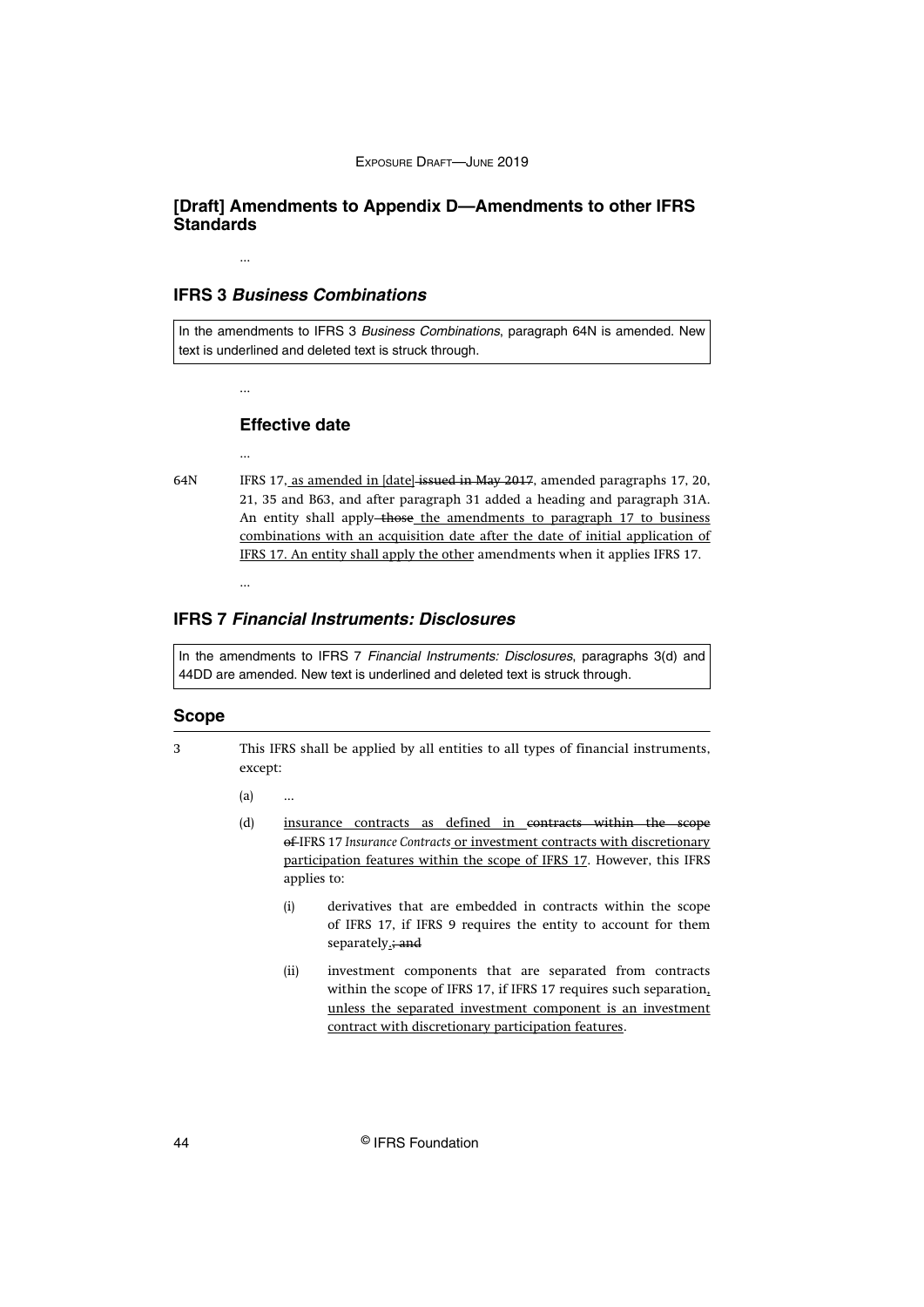- (iii) Moreover, an issuer shall apply this IFRS to *financial guarantee contracts*, if the issuer applies IFRS 9 in recognising and measuring the contracts. However, the issuer, but shall apply IFRS 17 if the issuer elects, in accordance with paragraph 7(e) of IFRS 17, to apply IFRS 17 in recognising and measuring the contracts them.
- (iv) credit card contracts an entity issues that meet the definition of an insurance contract but which paragraph 7(h) of IFRS 17 excludes from the scope of IFRS 17 because the entity does not reflect an assessment of the insurance risk associated with an individual customer in setting the price of the contract with that customer.
- (v) insurance contracts that an entity issues that limit the compensation for insured events to the amount required to settle the policyholder's obligation created by the contract, if the entity elects, in accordance with paragraph 8A of IFRS 17, to apply IFRS 9 instead of IFRS 17 to such contracts.
- (e) ...
- 

## **Effective date and transition**

...

IFRS 17, as amended in [date] issued in May 2017, amended paragraphs 3, 8 and 29 and deleted paragraph 30. An entity shall apply those amendments when it applies IFRS 17. 40DD

## **IFRS 9 Financial Instruments**

In IFRS 9 Financial Instruments, paragraphs 2.1 and 7.1.6 are amended. A new heading and paragraphs 7.2.36–7.2.42 are added. New text is underlined and deleted text is struck through.

## **Chapter 2 Scope**

- **This Standard shall be applied by all entities to all types of financial instruments except: 2.1**
	- **(a) ...**
	- **(e) rights and obligations arising under an insurance contract as defined in a contract within the scope of IFRS 17** *Insurance Contracts***, other than an issuer's rights and obligations arising under an insurance contract that meets the definition of a financial guarantee contract or an investment contract with discretionary participation features within the scope of IFRS 17. However, this Standard applies to:**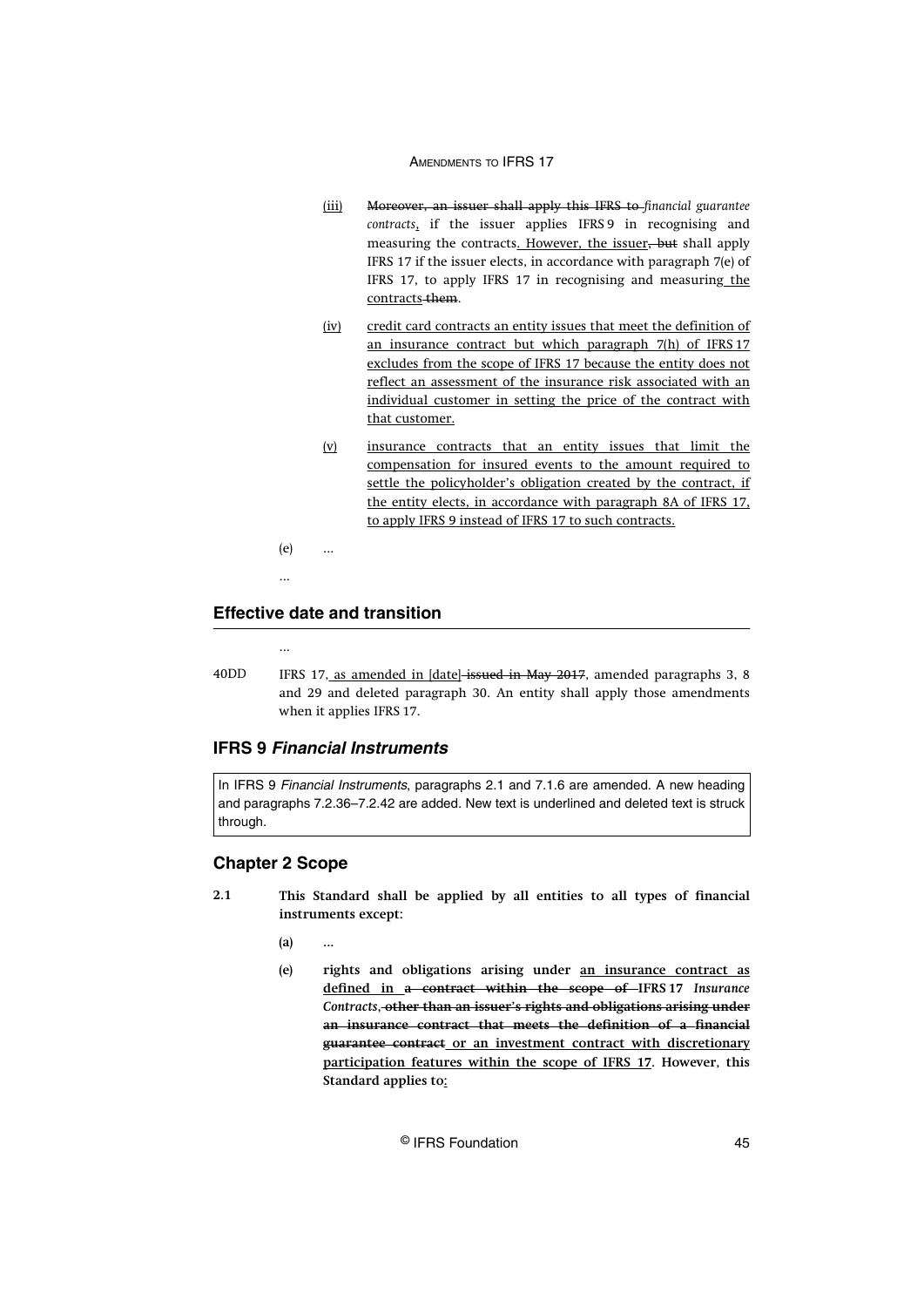- (i) **a** derivative derivatives that are is embedded in a **contract contracts within the scope of IFRS 17, if the derivative derivatives are not themselves is not itself a contract contracts within the scope of IFRS 17.; and**
- **(ii) an investment component investment** components that are is separated from a **contract contracts within the scope of IFRS 17, if IFRS 17 requires such separation, unless the separated investment component is an investment contract with discretionary participation features.**
- **(iii) insurance contracts that meet the definition of a financial guarantee contract. However Moreover, if an issuer of financial guarantee contracts has previously asserted explicitly that it regards such contracts as insurance contracts and has used accounting that is applicable to insurance contracts, the issuer may elect to apply either this Standard or IFRS 17 to such financial guarantee contracts (see paragraphs B2.5–B2.6). The issuer may make that election contract by contract, but the election for each contract is irrevocable.**
- **(iv) credit card contracts an entity issues that meet the definition of an insurance contract but which paragraph 7(h) of IFRS 17 excludes from the scope of IFRS 17 because the entity does not reflect an assessment of the insurance risk associated with an individual customer in setting the price of the contract with that customer.**
- **(v) insurance contracts that an entity issues that limit the compensation for insured events to the amount required to settle the policyholder's obligation created by the contract, if the entity elects, in accordance with paragraph 8A of IFRS 17, to apply IFRS 9 instead of IFRS 17 to such contracts.**

**(f) ...**

## **Chapter 7 Effective date and transition**

#### **7.1 Effective date**

...

...

...

IFRS 17, as amended in [date], issued in May 2017, amended paragraphs 2.1, B2.1, B2.4, B2.5 and B4.1.30, and added paragraphs paragraph 3.3.5 and 7.2.36–7.2.42. An entity shall apply those amendments when it applies IFRS 17. 7.1.6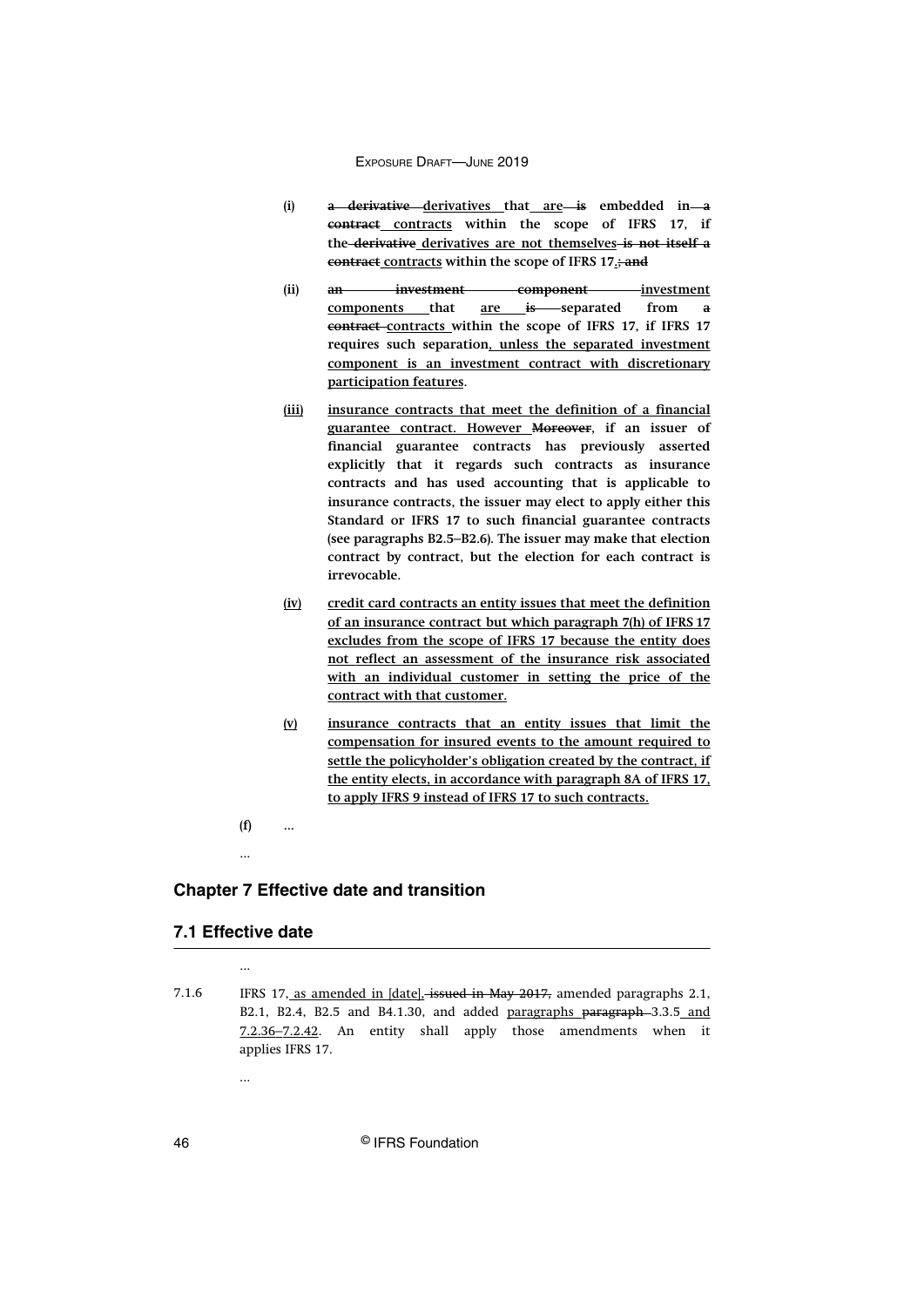## **7.2 Transition**

...

#### **Transition for IFRS 17 as amended in [date]**

- An entity shall apply the amendments to IFRS 9 made by IFRS 17 as amended in [date] retrospectively in accordance with IAS 8, except as specified in paragraphs 7.2.37–7.2.42. 7.2.36
- An entity that first applies IFRS 17 as amended in [date] at the same time it first applies this Standard shall apply paragraphs 7.2.1–7.2.28 instead of paragraphs 7.2.38–7.2.42. 7.2.37
- An entity that first applies IFRS 17 as amended in [date] after it first applies this Standard shall apply paragraphs 7.2.39–7.2.42. The entity shall also apply the other transition requirements in this Standard necessary for applying these amendments. For that purpose, references to the date of initial application shall be read as referring to the beginning of the reporting period in which an entity first applies these amendments (date of initial application of these amendments). 7.2.38
- With regard to designating a financial liability as measured at fair value through profit or loss, an entity: 7.2.39
	- (a) shall revoke its previous designation of a financial liability as measured at fair value through profit or loss if that designation was previously made in accordance with the condition in paragraph 4.2.2(a) but that condition is no longer satisfied as a result of the application of these amendments; and
	- (b) may designate a financial liability as measured at fair value through profit or loss if that designation would not have previously satisfied the condition in paragraph 4.2.2(a) but that condition is now satisfied as a result of the application of these amendments.

Such a designation and revocation shall be made on the basis of the facts and circumstances that exist at the date of initial application of these amendments. That classification shall be applied retrospectively.

An entity is not required to restate prior periods to reflect the application of these amendments. The entity may restate prior periods only if it is possible to do so without the use of hindsight. If an entity restates prior periods, the restated financial statements must reflect all the requirements in this Standard for the affected financial instruments. If an entity does not restate prior periods, the entity shall recognise any difference between the previous carrying amount and the carrying amount at the beginning of the annual reporting period that includes the date of initial application of these amendments in the opening retained earnings (or other component of equity, as appropriate) of the annual reporting period that includes the date of initial application of these amendments. 7.2.40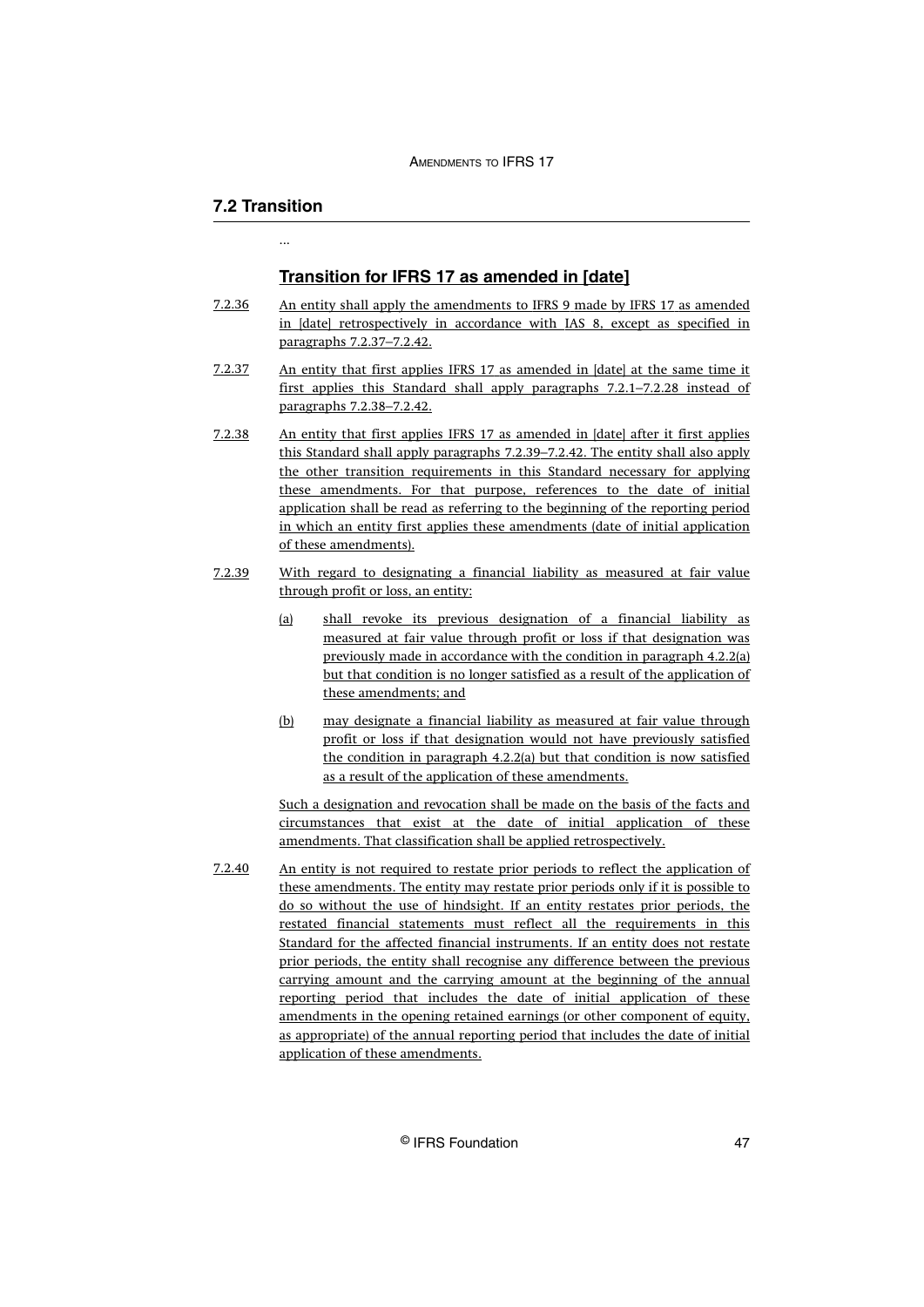- In the reporting period that includes the date of initial application of these amendments, an entity is not required to present the quantitative information required by paragraph 28(f) of IAS 8. 7.2.41
- In the reporting period that includes the date of initial application of these amendments, the entity shall disclose the following information as at that date of initial application for each class of financial assets and financial liabilities that were affected by these amendments: 7.2.42
	- (a) the previous classification, including the previous measurement category when applicable, and carrying amount determined immediately before applying these amendments;
	- (b) the new measurement category and carrying amount determined after applying these amendments;
	- (c) the carrying amount of any financial liabilities in the statement of financial position that were previously designated as measured at fair value through profit or loss but are no longer so designated; and
	- (d) the reasons for any designation or de-designation of financial liabilities as measured at fair value through profit or loss.

## **IAS 1 Presentation of Financial Statements**

In the amendments to IAS 1 Presentation of Financial Statements paragraphs 54(da), 54(ma) and 139R are amended. New text is underlined and deleted text is struck through.

#### **Information to be presented in the statement of financial position**

- **The statement of financial position shall include line items that present the following amounts: 54**
	- **(a) …**
	- **(da) portfolios groups of contracts within the scope of IFRS 17 that are assets, disaggregated as required by paragraph 78 of IFRS 17;**
		- **...**
	- **(ma) portfolios groups of contracts within the scope of IFRS 17 that are liabilities, disaggregated as required by paragraph 78 of IFRS 17;**

### **Transition and effective date**

...

...

IFRS 17, as amended in [date] issued in May 2017, amended paragraphs 7, 54 and 82. An entity shall apply those amendments when it applies IFRS 17. 139R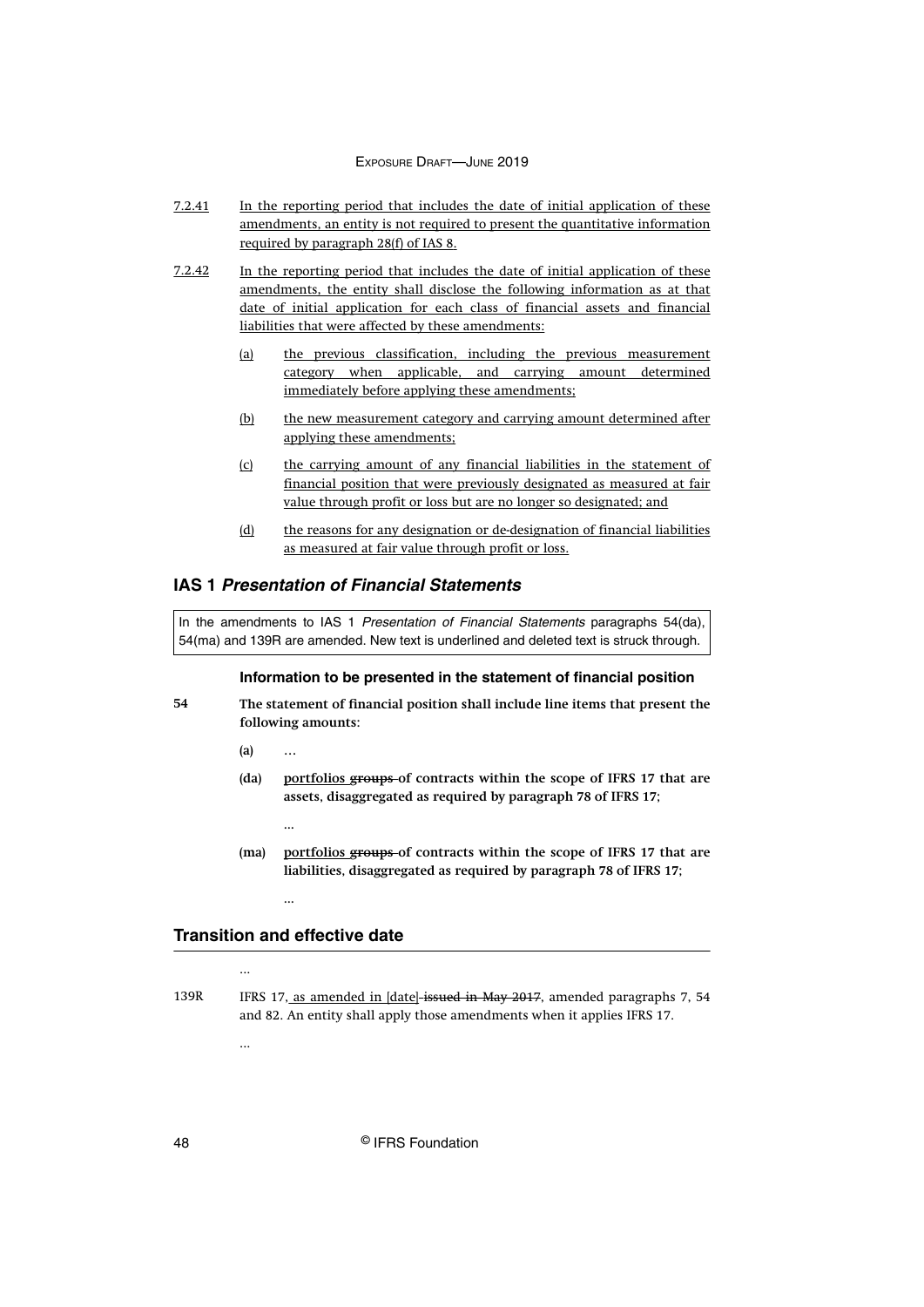## **IAS 32 Financial Instruments: Presentation**

In the amendments to IAS 32 Financial Instruments: Presentation paragraphs 4(d) and 97T are amended. New text is underlined and deleted text is struck through.

#### **Scope**

- **This Standard shall be applied by all entities to all types of financial instruments except: 4**
	- **(a) …**

...

- **(d) insurance contracts as defined in contracts within the scope of IFRS 17** *Insurance Contracts* **or investment contracts with discretionary participation features within the scope of IFRS 17. However, this Standard applies to:**
	- **(i) derivatives that are embedded in contracts within the scope of IFRS 17, if IFRS 9 requires the entity to account for them separately.; and**
	- **(ii) investment components that are separated from contracts within the scope of IFRS 17, if IFRS 17 requires such separation, unless the separated investment component is an investment contract with discretionary participation features.**
	- **(iii) Moreover, an issuer shall apply this Standard to financial guarantee contracts, if the issuer applies IFRS 9 in recognising and measuring the contracts. However, the issuer, but shall apply IFRS 17 if the issuer elects, in accordance with paragraph 7(e) of IFRS 17, to apply IFRS 17 in recognising and measuring the contracts them.**
	- **(iv) credit card contracts an entity issues that meet the definition of an insurance contract but which paragraph 7(h) of IFRS 17 excludes from the scope of IFRS 17 because the entity does not reflect an assessment of the insurance risk associated with an individual customer in setting the price of the contract with that customer.**
	- **(v) insurance contracts that an entity issues that limit the compensation for insured events to the amount required to settle the policyholder's obligation created by the contract if the entity elects, in accordance with paragraph 8A of IFRS 17, to apply IFRS 9 instead of IFRS 17 to such contracts.**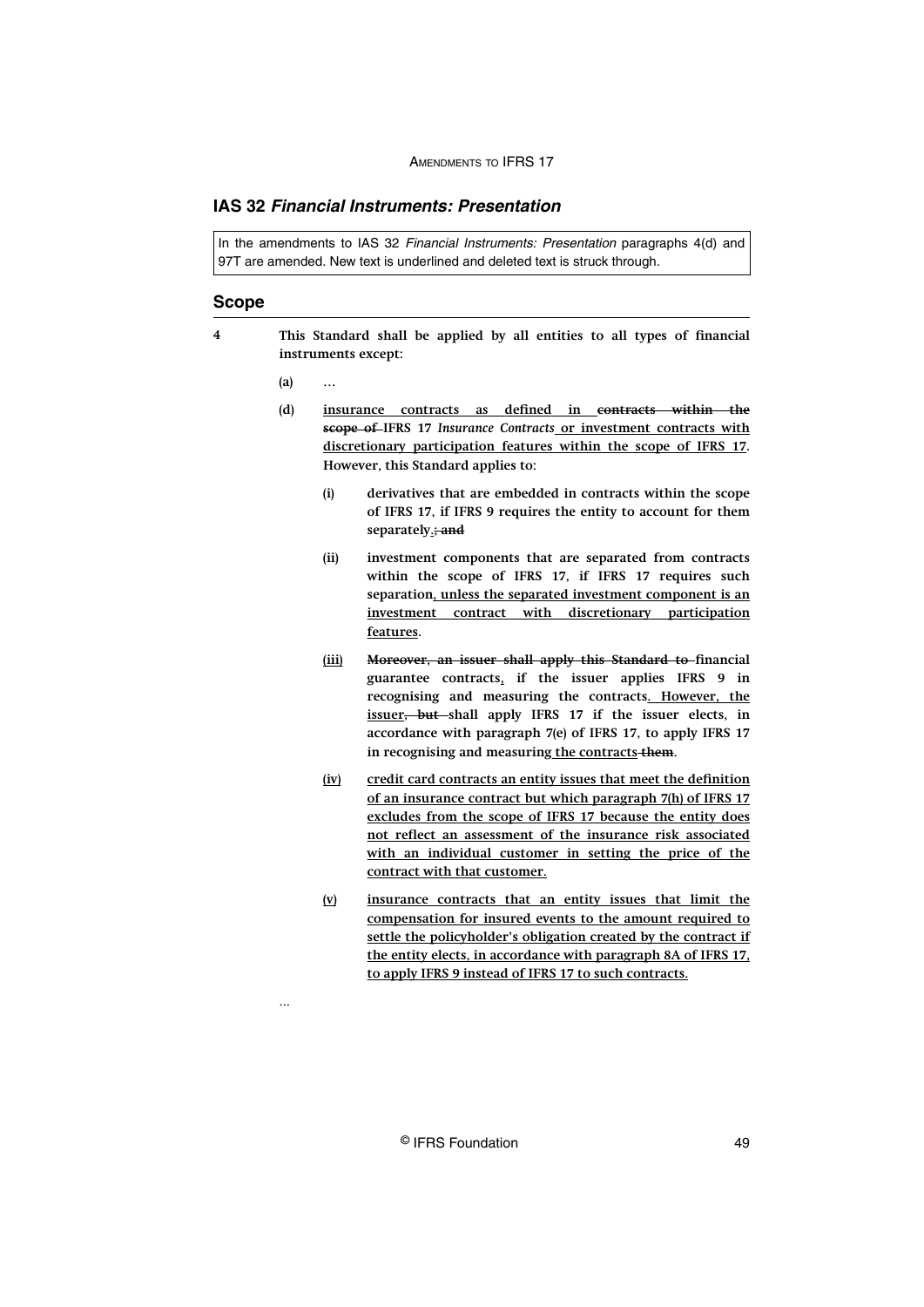## **Effective date and transition**

...

IFRS 17, as amended in [date]-issued in May 2017, amended paragraphs 4, AG8 and AG36, and added paragraph 33A. An entity shall apply those amendments when it applies IFRS 17. 97T

50 © IFRS Foundation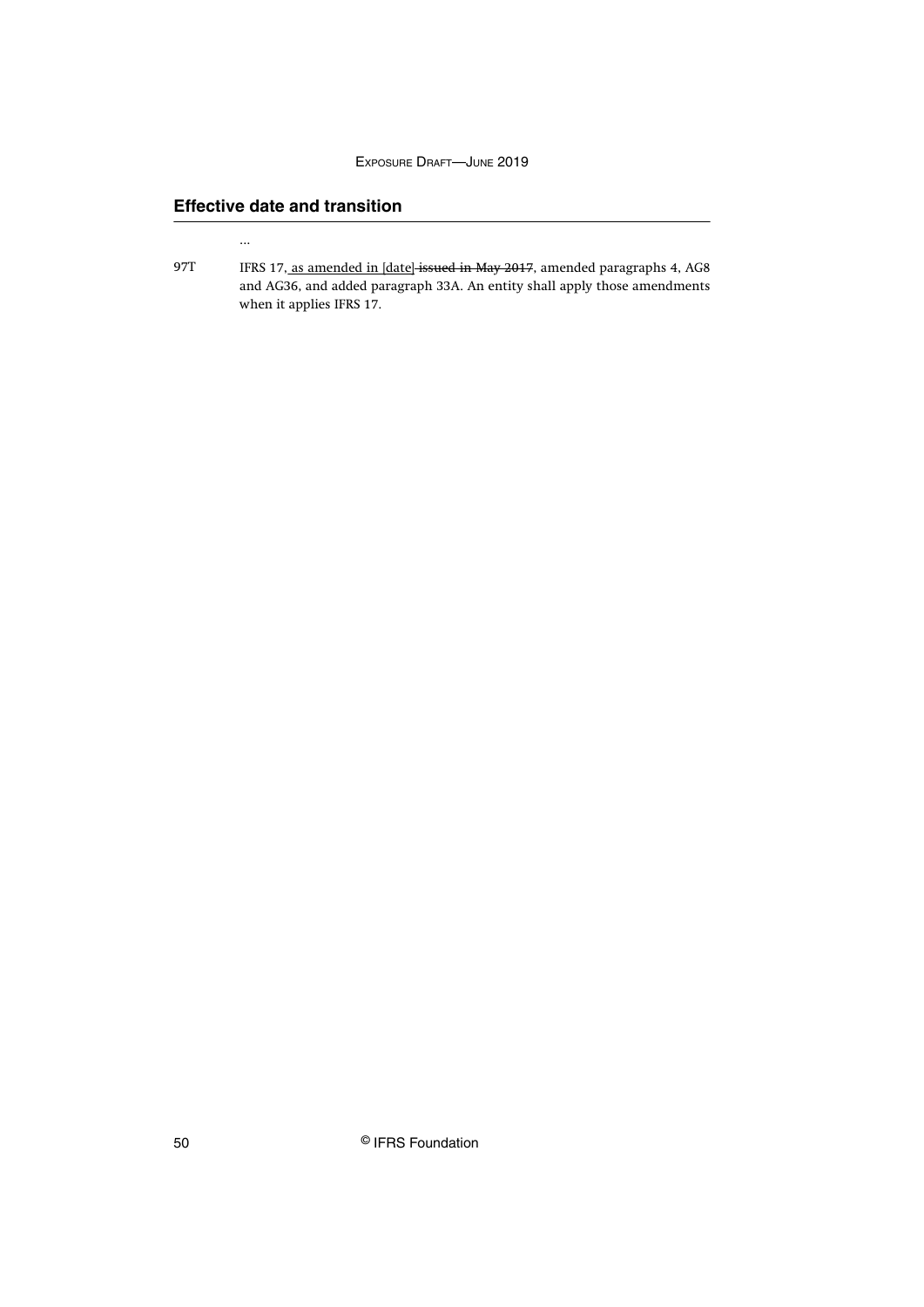## <span id="page-51-0"></span>**[Draft] Amendments to Illustrative Examples on IFRS 17**

Illustrative Example 19 is added. In addition, the Board expects to make any necessary consequential amendments to the Illustrative Examples accompanying IFRS 17 if it finalises the proposals in Exposure Draft Amendments to IFRS 17.

## **Example 19—Measurement of a group of reinsurance contracts held that provides proportionate coverage for groups of underlying insurance contracts, including an onerous group (paragraphs 66A–66B and B119C–B119F)**

This example illustrates the initial and subsequent measurement of reinsurance contracts held that provide proportionate coverage, when a group of underlying insurance contracts is onerous. IE200

#### **Assumptions**

- At the beginning of Year 1, an entity enters into a reinsurance contract that in return for a fixed premium covers 30 per cent of each claim from the groups of underlying insurance contracts. The underlying insurance contracts are issued at the beginning of Year 1. IE201
- In this example for simplicity it is assumed: IE202
	- (a) no contracts will lapse before the end of the coverage period;
	- (b) there are no changes in estimates other than that described in paragraph IE209; and
	- (c) all other amounts, including the effect of discounting, the risk adjustments for non-financial risk, and the risk of non-performance of the reinsurer are ignored.
- Some of the underlying insurance contracts are onerous at initial recognition. Thus, applying paragraph 16, the entity establishes a group comprising the onerous contracts. The remainder of the underlying insurance contracts are expected to be profitable and applying paragraph 16, in this example, the entity establishes a single group comprising the profitable contracts. IE203
- The coverage period of the underlying insurance contracts and the reinsurance contract held is three years starting from the beginning of Year 1. Service is provided evenly across the coverage periods. IE204
- The entity expects to receive premiums of CU1,110 on the underlying insurance contracts immediately after initial recognition. Claims on the underlying insurance contracts are expected to be incurred evenly across the coverage period and are paid immediately after the claims are incurred. IE205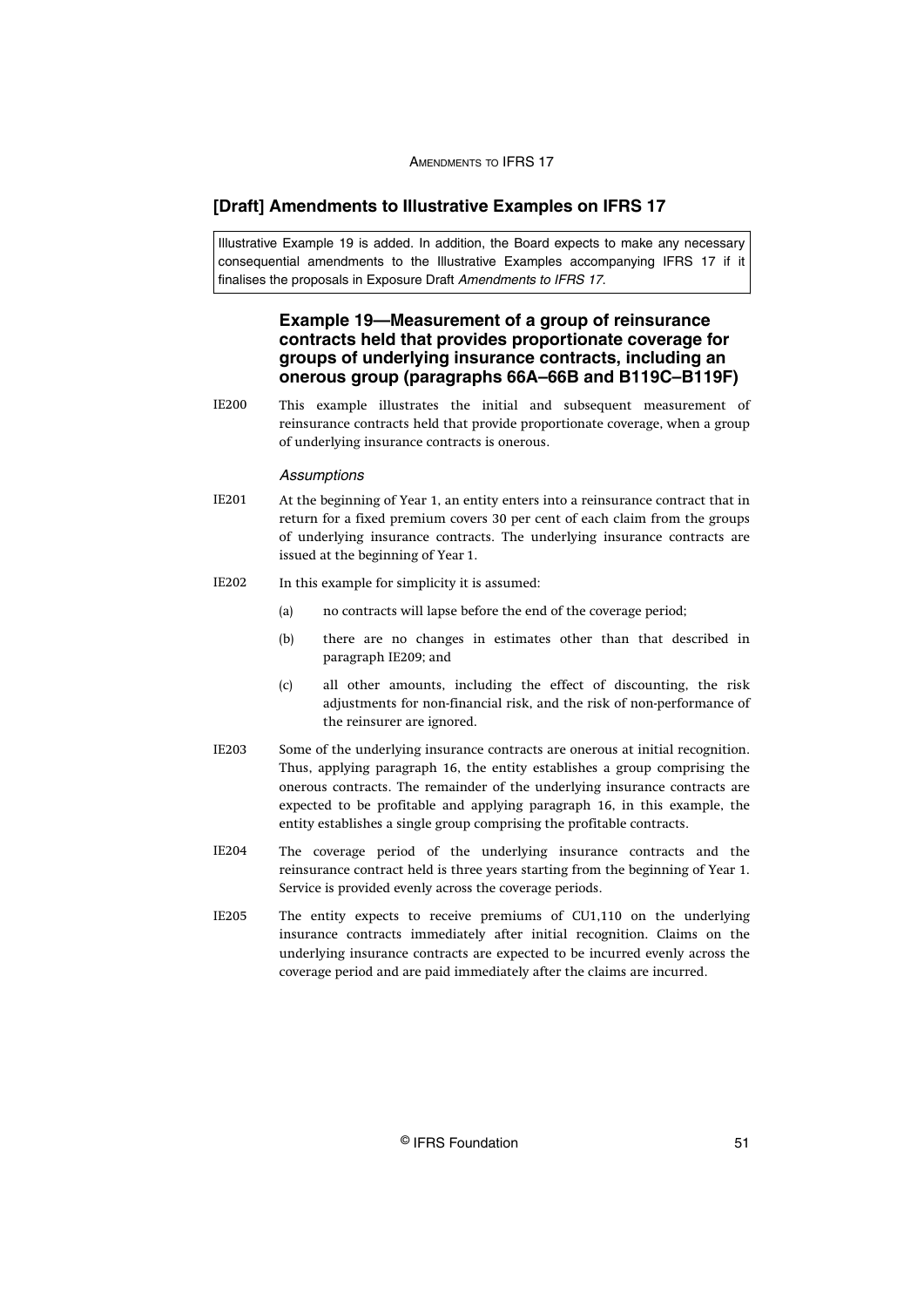|                                                     | <b>Profitable</b><br>group of<br>insurance<br>contracts | <b>Onerous</b><br>group of<br>insurance<br>contracts | <b>Total</b> |
|-----------------------------------------------------|---------------------------------------------------------|------------------------------------------------------|--------------|
|                                                     | CU                                                      | CU                                                   | CU           |
| Estimates of present value of future cash inflows   | (900)                                                   | (210)                                                | (1, 110)     |
| Estimates of present value of future cash outflows  | 600                                                     | 300                                                  | 900          |
| Fulfilment cash flows                               | (300)                                                   | 90                                                   | (210)        |
| Contractual service margin                          | 300                                                     |                                                      | 300          |
| Insurance contract liability on initial recognition |                                                         | 90                                                   | 90           |
| Loss on initial recognition                         |                                                         | (90)                                                 | (90)         |

#### The entity measures the groups of underlying insurance contracts on initial recognition as follows: IE206

Applying paragraph 61, the entity establishes a group comprising a single reinsurance contract held that provides proportionate coverage. The entity pays a premium of CU315 to the reinsurer immediately after initial recognition. The entity expects to receive recoveries of claims from the reinsurer on the same day that the entity pays claims on the underlying insurance contracts. IE207

- Applying paragraph 63, the entity measures the estimates of the present value of the future cash flows for the group of reinsurance contracts held using assumptions consistent with those used to measure the estimates of the present value of the future cash flows for the groups of underlying insurance contracts. Consequently, the estimate of the present value of the future cash inflows is CU270 (recovery of 30 per cent of the estimates of the present value of the future cash outflows for the groups of underlying insurance contracts of CU900). IE208
- At the end of Year 2, the entity revises its estimates of the remaining fulfilment cash outflows of the groups of underlying insurance contracts. The entity estimates that the fulfilment cash flows of the groups of underlying insurance contracts increase by 10 per cent, from future cash outflows of CU300 to future cash outflows of CU330. Consequently, the entity estimates the fulfilment cash flows of the reinsurance contract held also increase, from future cash inflows of CU90 to future cash inflows of CU99. IE209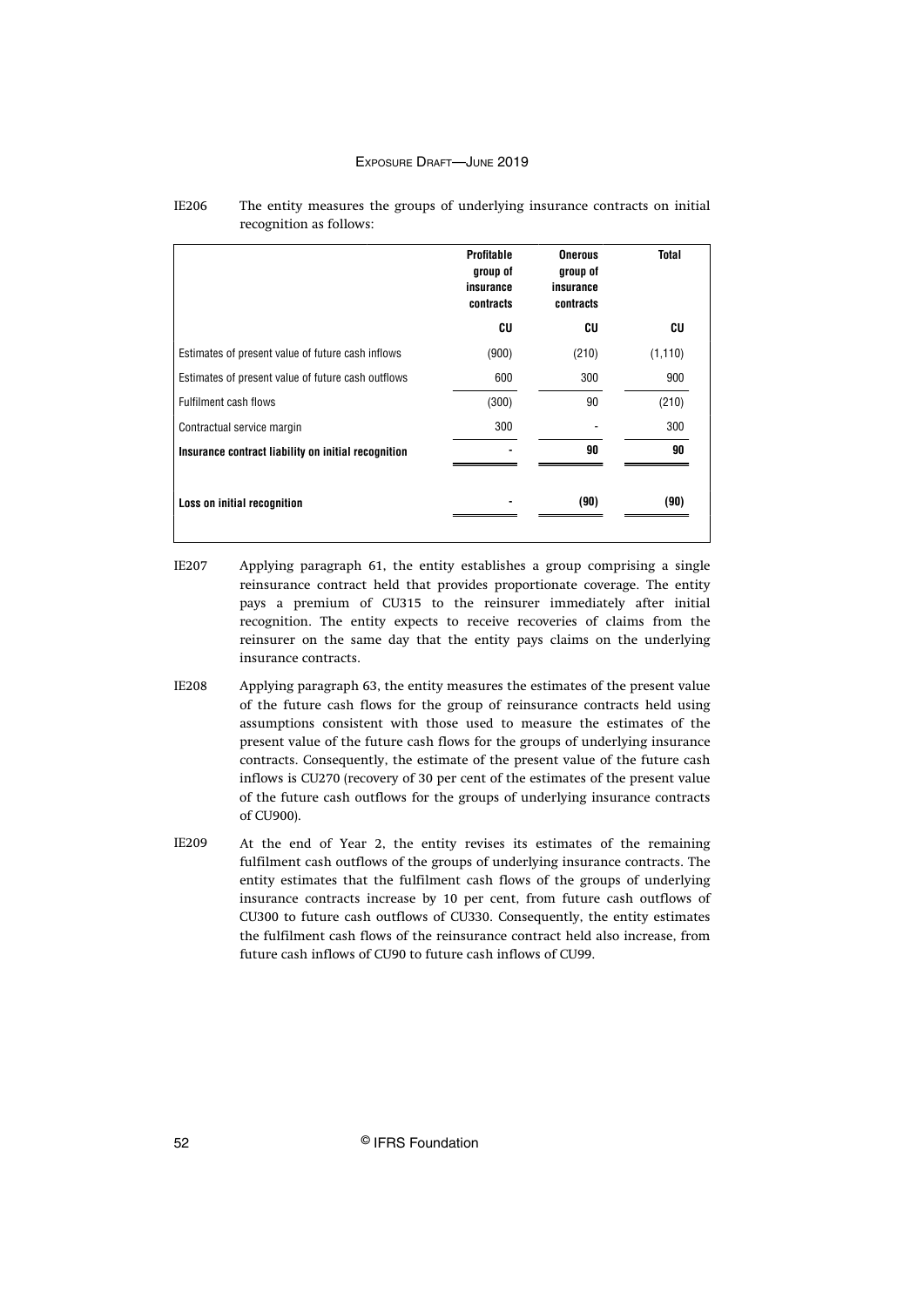#### Analysis

|                                                                                                      | Initial<br>recognition |     |
|------------------------------------------------------------------------------------------------------|------------------------|-----|
|                                                                                                      | CU                     |     |
| Estimates of present value of future cash inflows (recoveries)                                       | (270)                  |     |
| Estimates of present value of future cash outflows (premiums)                                        | 315                    |     |
| Fulfilment cash flows                                                                                | 45                     |     |
| Contractual service margin of the reinsurance contract held<br>(before the loss-recovery adjustment) | (45)                   |     |
| Loss-recovery component                                                                              | (27)                   | (a) |
| Contractual service margin of the reinsurance contract held<br>(after the loss-recovery adjustment)  | (72)                   | (b) |
| Reinsurance contract asset on initial recognition                                                    | (27)                   | (c) |
| Income on initial recognition                                                                        | 27                     | (a) |

The entity measures the group of reinsurance contracts held on initial recognition as follows: IE210

(a) Applying paragraph 66A [of this Exposure Draft], the entity adjusts the contractual service margin of the reinsurance contract held and recognises income to reflect the loss recovery. Applying paragraph B119D [of this Exposure Draft] the entity determines the adjustment to the contractual service margin and the income recognised as CU27 (the loss of CU90 recognised for the onerous group of underlying insurance contracts multiplied by 30 per cent, the fixed percentage of claims the entity has the right to recover).

(b) The contractual service margin of CU45 is adjusted by CU27, resulting in a contractual service margin of CU72, reflecting a net cost on the reinsurance contract held.

(c) The reinsurance contract asset of CU27 comprises the fulfilment cash flows of CU45 (net outflows) and a contractual service margin reflecting a net cost of CU72. Applying paragraph 66B [of this Exposure Draft], the entity establishes a loss-recovery component of the asset for remaining coverage of CU27 depicting the recovery of losses recognised applying paragraph 66A [of this Exposure Draft].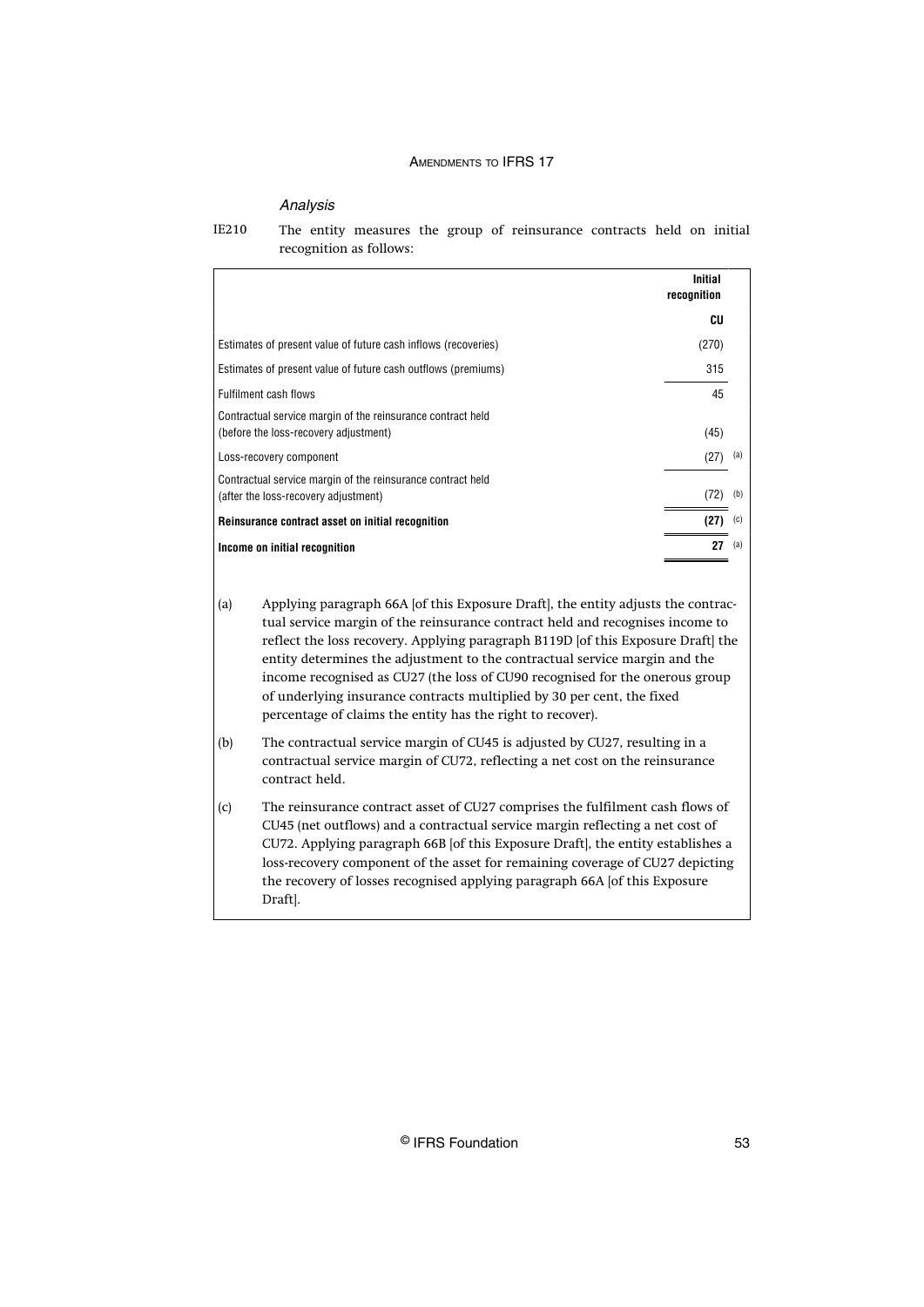|                                                                   | Insurance contract liability                     |                                                      | <b>Reinsurance</b><br>contract asset |
|-------------------------------------------------------------------|--------------------------------------------------|------------------------------------------------------|--------------------------------------|
|                                                                   | Profitable<br>group of<br>insurance<br>contracts | <b>Onerous</b><br>group of<br>insurance<br>contracts |                                      |
|                                                                   | CU                                               | CU                                                   | CU                                   |
| Estimates of present value of future cash inflows<br>(recoveries) |                                                  |                                                      | (180)                                |
| Estimates of present value of future cash outflows<br>(claims)    | 400                                              | 200                                                  |                                      |
| Fulfilment cash flows                                             | 400                                              | 200                                                  | (180)                                |
| Contractual service margin                                        | 200                                              |                                                      | (48)                                 |
| Insurance contract liability                                      | 600                                              | 200                                                  |                                      |
| Reinsurance contract asset                                        |                                                  |                                                      | (228)                                |

#### At the end of Year 1, the entity measures the insurance contract liability and the reinsurance contract asset as follows: IE211

At the end of Year 2, the entity measures the insurance contract liability and the reinsurance contract asset as follows: IE212

|                                                                   | <b>Insurance contract liability</b>                     |     |                                                      |     | Reinsurance<br>contract asset |         |
|-------------------------------------------------------------------|---------------------------------------------------------|-----|------------------------------------------------------|-----|-------------------------------|---------|
|                                                                   | <b>Profitable</b><br>group of<br>insurance<br>contracts |     | <b>Onerous</b><br>group of<br>insurance<br>contracts |     |                               |         |
|                                                                   | CU                                                      |     | CU                                                   |     | CU                            |         |
| Estimates of present value of future cash inflows<br>(recoveries) |                                                         |     |                                                      |     | (99)                          | (a)     |
| Estimates of present value of future cash outflows<br>(claims)    | 220                                                     | (a) | 110 (a)                                              |     |                               |         |
| <b>Fulfilment cash flows</b>                                      | 220                                                     |     | 110                                                  |     | (99)                          |         |
| Contractual service margin                                        | 90                                                      | (b) |                                                      |     | (21)                          | (e)     |
| <b>Insurance contract liability</b>                               | 310                                                     |     | 110                                                  |     |                               |         |
| Reinsurance contract asset                                        |                                                         |     |                                                      |     | (120)                         |         |
| Recognition of loss and recovery of loss                          |                                                         |     | (10)                                                 | (c) |                               | $3$ (d) |

*continued...*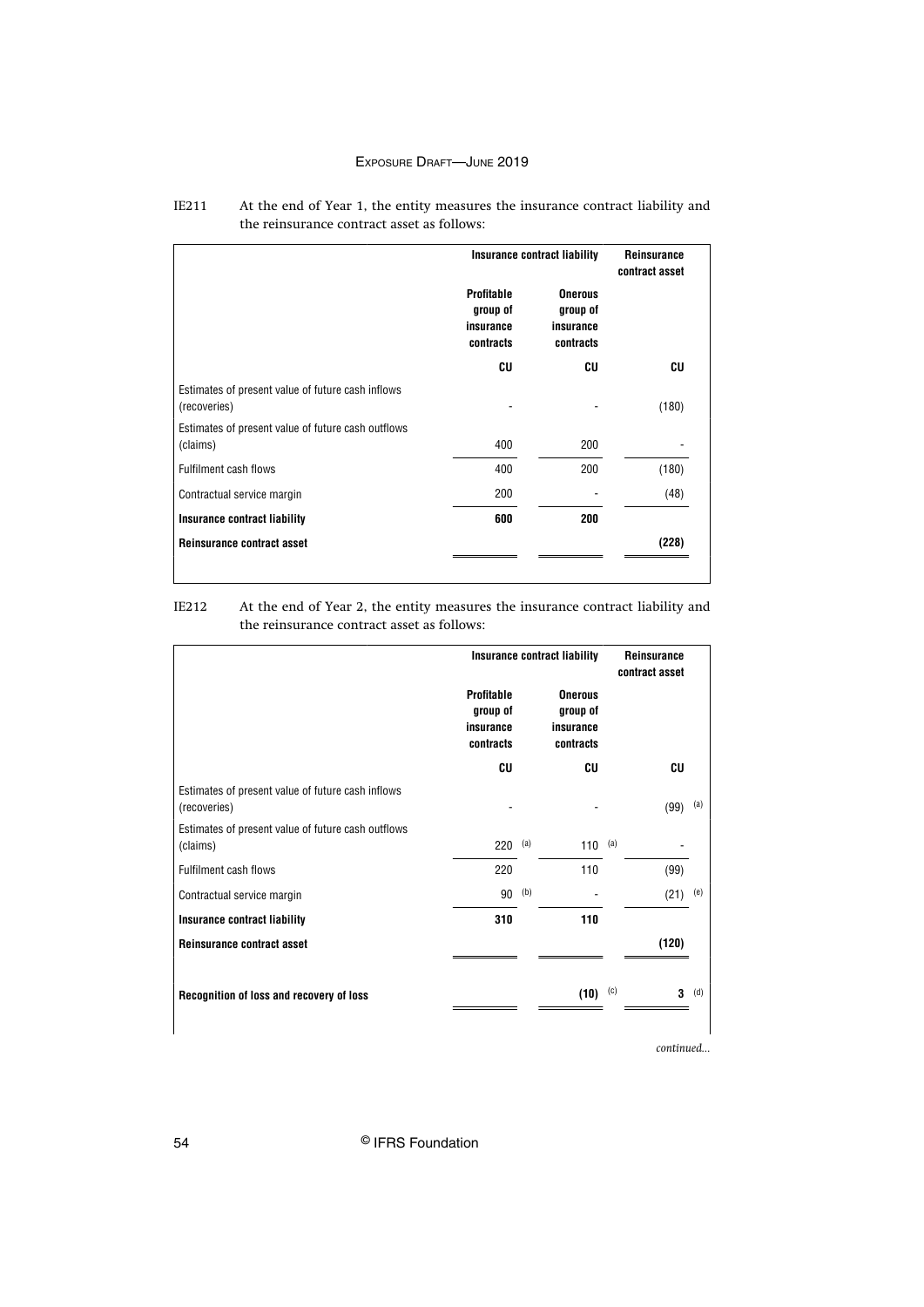*...continued*

- (a) The entity increases the expected remaining cash outflows of the groups of underlying insurance contracts by 10 per cent for each group (CU30 in total) and increases the expected remaining cash inflows of the reinsurance contract held by 10 per cent of the expected recoveries of CU90 (CU9).
- (b) Applying paragraph 44(c), the entity adjusts the carrying amount of the contractual service margin of CU200 by CU20 for the changes in fulfilment cash flows relating to future service. Applying paragraph 44(e), the entity also adjusts the carrying amount of the contractual service margin by CU90 for the amount recognised as insurance revenue ((CU200 - CU20 = CU180)  $\div$  2). The resulting contractual service margin at the end of year 2 is CU90 (CU200 - CU20 - CU90).
- (c) Applying paragraph 48, the entity recognises in profit or loss an amount of CU10 for the changes in the fulfilment cash flows relating to future services of the onerous group of underlying insurance contracts.
- (d) Applying paragraph 66(c)(ii), the entity adjusts the contractual service margin of the reinsurance contract held for the change in fulfilment cash flows that relate to future service unless the change results from a change in fulfilment cash flows allocated to a group of underlying insurance contracts that does not adjust the contractual service margin for that group. Consequently, the entity recognises the change in the fulfilment cash flows of the reinsurance contract held of CU9 by:
	- (i) recognising immediately in profit or loss CU3 of the change in the fulfilment cash flows of the reinsurance contract held (30 per cent of the CU10 change in the fulfilment cash flows of the onerous group of underlying insurance contracts that does not adjust the contractual service margin of those contracts); and
	- (ii) adjusting the contractual service margin of the reinsurance contract held by CU6 of the change in the fulfilment cash flows (CU9 - CU3).
- (e) Consequently, the contractual service margin of the reinsurance contract held of CU(21) equals the contractual service margin at the end of Year 1 of CU(48) adjusted for CU6 and for CU21 of the contractual service margin recognised for the service received in Year 2 (CU(21) = (CU(48) + CU6) ÷ 2).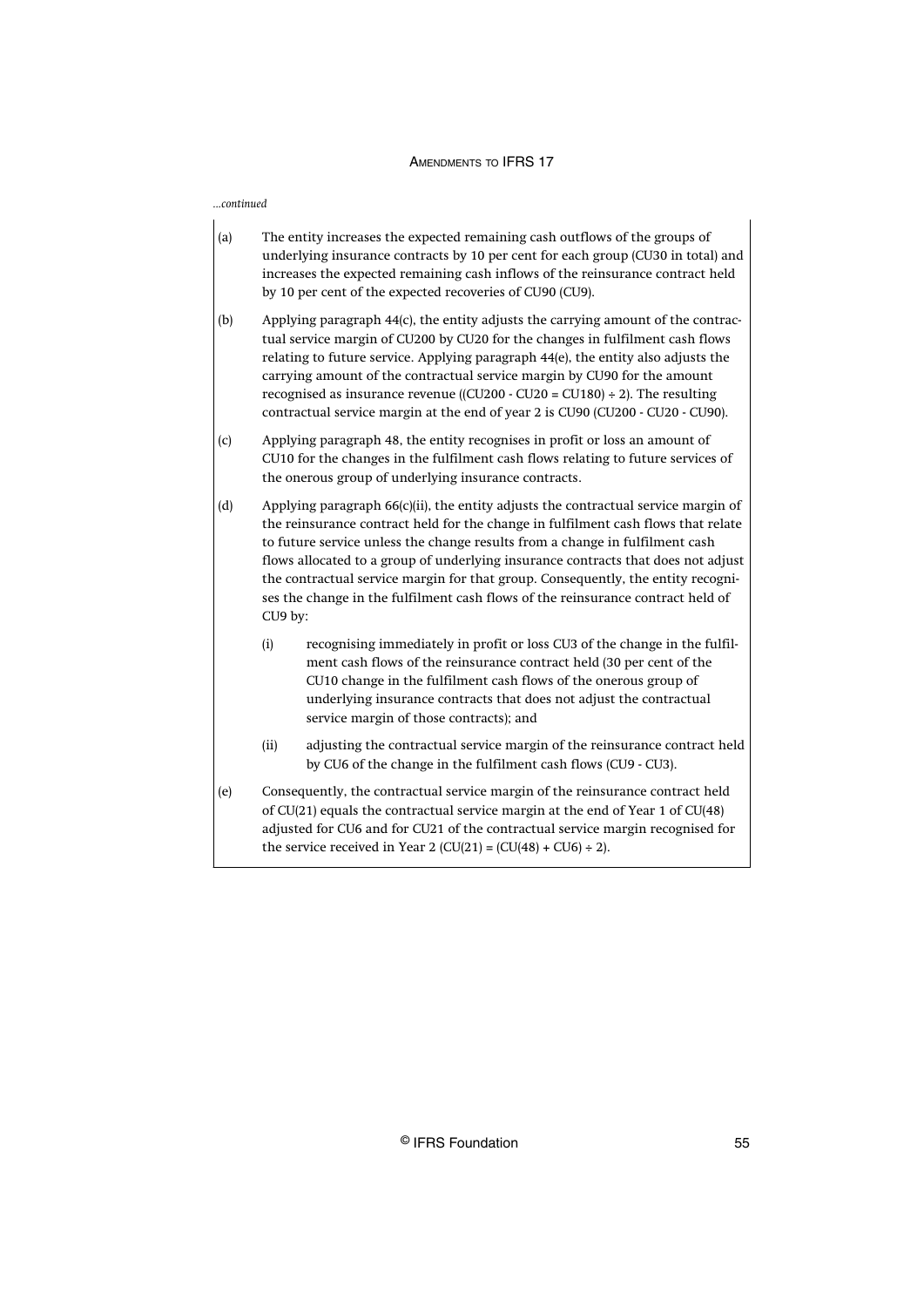## <span id="page-56-0"></span>**[Draft] Amendments to Basis for Conclusions on IFRS 17**

A footnote is added to the end of paragraph BC265 of the Basis for Conclusions on IFRS 17 as follows.

When developing the [proposed] amendments to IFRS 17, the Board observed that not all entities that may be described as mutual entities have the feature that the most residual interest of the entity is due to a policyholder.

A footnote is added to the end of paragraph BC304 of the Basis for Conclusions on IFRS 17 as follows.

Paragraphs BC304 and BC305 describe reinsurance contracts held that cover aggregate losses over a specified amount arising from a group of insurance contracts. When developing the [proposed] amendments to IFRS 17, the Board observed that if a reinsurance contract held covers claims in excess of a specified amount on an individual insurance contract, that reinsurance contract does not provide proportionate coverage.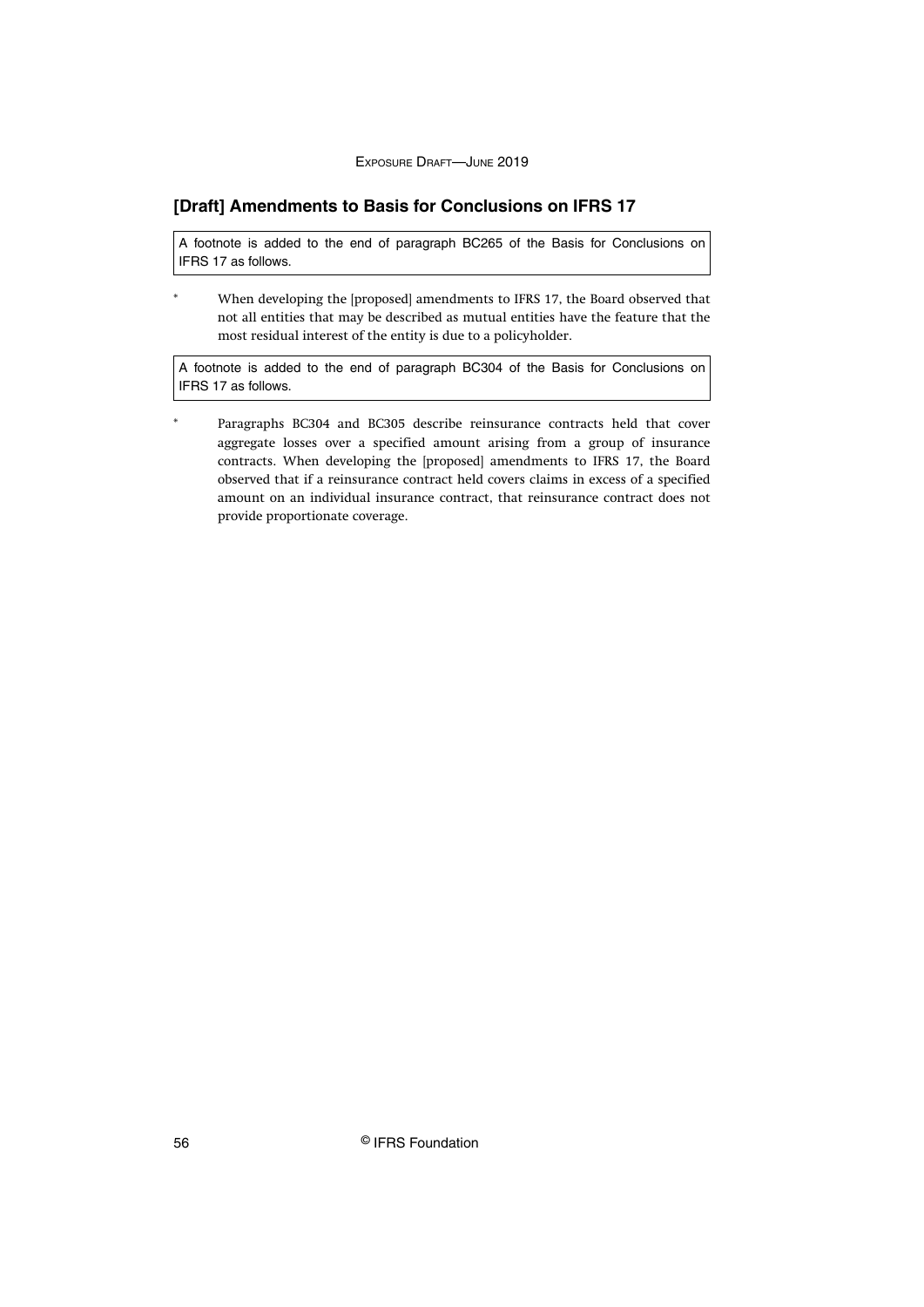## <span id="page-57-0"></span>**[Draft] Amendments to IFRS 4 Insurance Contracts**

In IFRS 4 Insurance Contracts, paragraphs 20A, 20J and 20O are amended. New text is underlined and deleted text is struck through.

## **Temporary exemption from IFRS 9**

- **IFRS 9 addresses the accounting for financial instruments and is effective for annual periods beginning on or after 1 January 2018. However, for an insurer that meets the criteria in paragraph 20B, this IFRS provides a temporary exemption that permits, but does not require, the insurer to apply IAS 39** *Financial Instruments: Recognition and Measurement* **rather than IFRS 9 for annual periods beginning before 1 January 2022 2021. An insurer that applies the temporary exemption from IFRS 9 shall: 20A**
	- **(a) ...**
	- ...

...

If an entity no longer qualifies for the temporary exemption from IFRS 9 as a result of a reassessment (see paragraph 20G(a)), then the entity is permitted to continue to apply the temporary exemption from IFRS 9 only until the end of the annual period that began immediately after that reassessment. Nevertheless, the entity must apply IFRS 9 for annual periods beginning on or after 1 January 2022-2021. For example, if an entity determines that it no longer qualifies for the temporary exemption from IFRS 9 applying paragraph 20G(a) on 31 December 2018 (the end of its annual period), then the entity is permitted to continue to apply the temporary exemption from IFRS 9 only until 31 December 2019. 20J

#### **Temporary exemption from specific requirements in IAS 28**

20O

Paragraphs 35–36 of IAS 28 *Investments in Associates and Joint Ventures* require an entity to apply uniform accounting policies when using the equity method. Nevertheless, for annual periods beginning before 1 January 2022 2021, an entity is permitted, but not required, to retain the relevant accounting policies applied by the associate or joint venture as follows:

 $(a)$  ...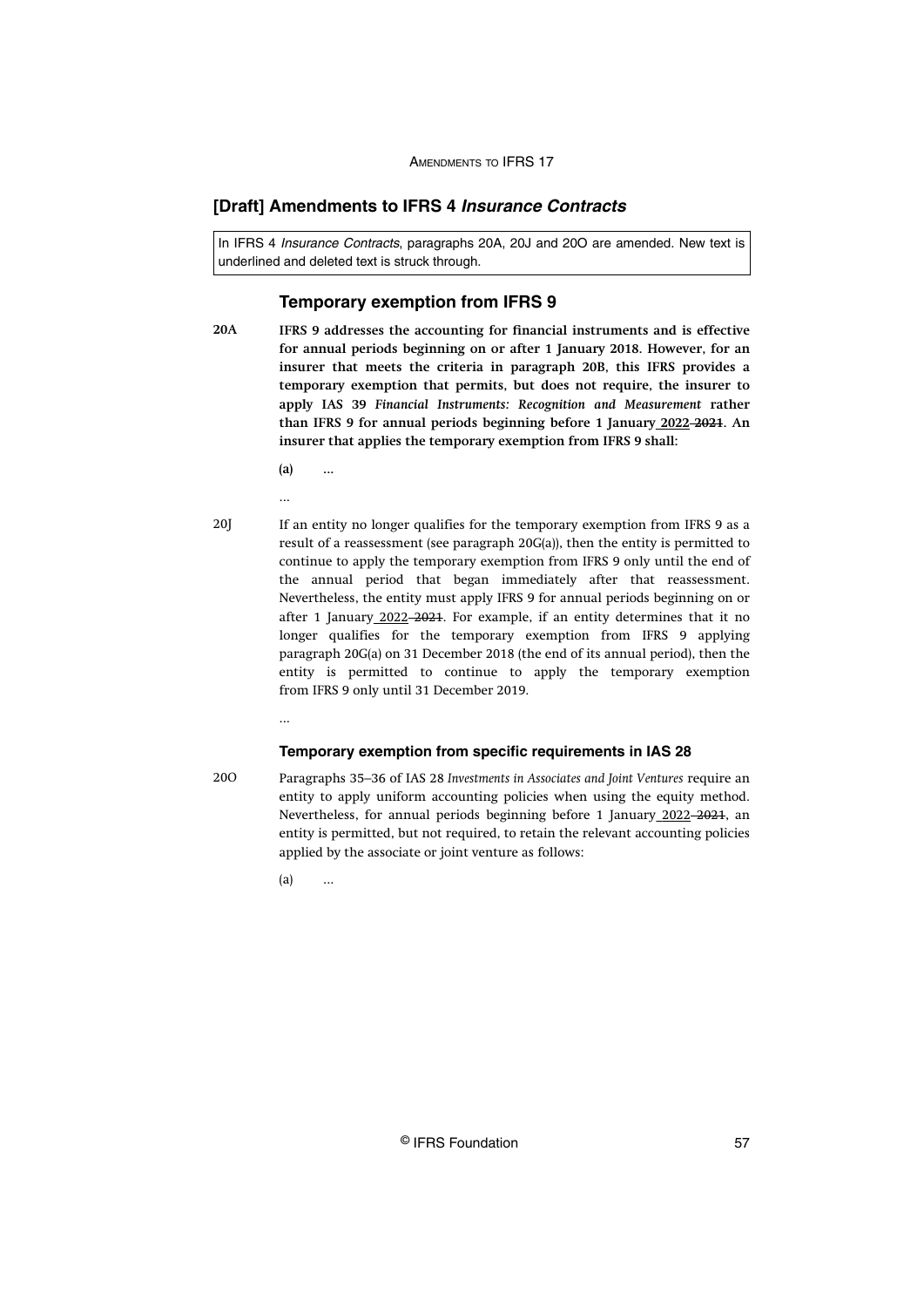## <span id="page-58-0"></span>**Approval by the International Accounting Standards Board of Exposure Draft Amendments to IFRS 17 published in June 2019**

This Exposure Draft *Amendments to IFRS 17* was approved for publication by 14 of the 14 members of the International Accounting Standards Board.

Hans Hoogervorst Chairman Suzanne Lloyd Vice-Chair Nick Anderson Martin Edelmann Françoise Flores Amaro Luiz de Oliveira Gomes Gary Kabureck Jianqiao Lu Takatsugu Ochi Darrel Scott Tom Scott Chungwoo Suh Ann Tarca Mary Tokar